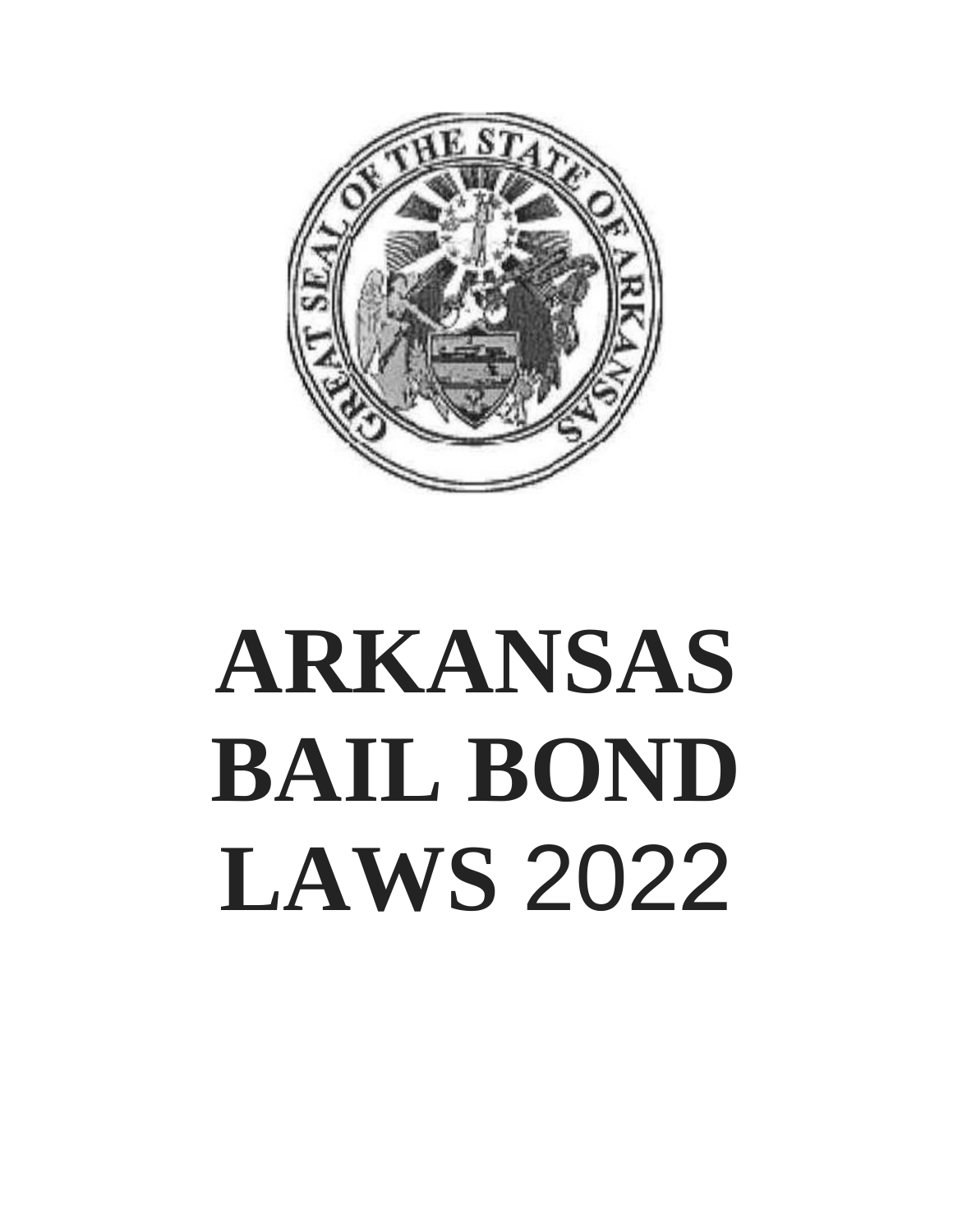# **INDEX**

| $5 - 54 - 120$ | <b>Failure to Appear</b>                               | 1              |
|----------------|--------------------------------------------------------|----------------|
| $5 - 71 - 208$ | <b>Harassment</b>                                      | 1              |
| $5 - 71 - 229$ | <b>Stalking</b>                                        | $\overline{2}$ |
| 14-52-111      | Fees for Bail or Delivery of Bond (Municipal Police) 4 |                |
| 16-19-408      | <b>Improper Venue of Action</b>                        | 4              |
| 16-81-109      | <b>Bail</b>                                            | 5              |
| 16-81-110      | <b>Return on the warrant</b>                           | 5              |
| 16-84-101      | <b>Definitions</b>                                     | 5              |
| 16-84-102      | Persons authorized to take bail                        | 6              |
| 16-84-103      | <b>Qualification of Surety</b>                         | 6              |
| 16-84-104      | <b>Additional Security</b>                             | 7              |
| 16-84-105      | <b>Responsibility of officer taking bail</b>           | 7              |
| 16-84-106      | Attorneys and officers not to be sureties              | 8              |
| 16-84-107      | <b>Form of Bond</b>                                    | 8              |
| 16-84-108      | Bonds not void for want of form                        | 8              |
| 16-84-109      | <b>Irregularity of bail bond or recognizance</b>       | 9              |
| 16-84-110      | <b>Bail before conviction</b>                          | 9              |
| 16-84-111      | <b>Bail during trial</b>                               | 10             |
| 16-84-112      | Entering of recognizance on court minutes              | 10             |
| 16-84-113      | <b>Application for bail</b>                            | 10             |
| 16-84-114      | <b>Surrender of defendant</b>                          | 10             |
| 16-84-115      | Deposit of money in lieu of bail                       | 11             |
| 16-84-116      | Recommitment after bail or deposit of money            | 12             |
| 16-84-201      | Action on bond in district courts                      | 12             |
| 16-84-202      | <b>Disposition of deposit</b>                          | 13             |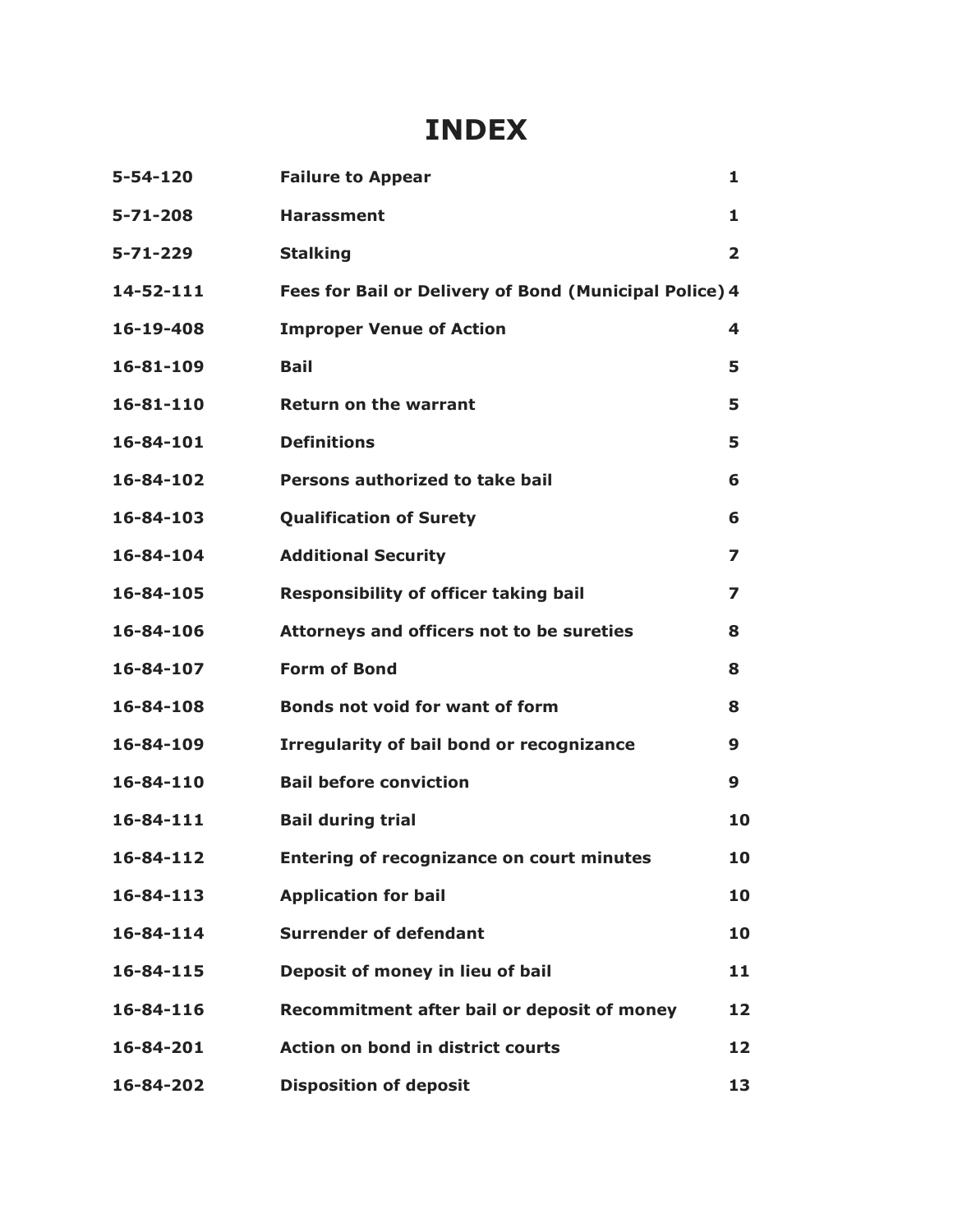| 16-84-203 | <b>Certain absences excused</b>                                                                | 13 |
|-----------|------------------------------------------------------------------------------------------------|----|
| 16-84-207 | <b>Action on bail bonds in circuit courts</b>                                                  | 14 |
| 16-85-101 | Right to Attorney, physician, and phone calls                                                  | 15 |
| 16-90-105 | <b>Verdict of guilty</b>                                                                       | 16 |
| 16-94-216 | <b>Bail</b>                                                                                    | 16 |
| 16-94-217 | <b>Discharge of warrant</b>                                                                    | 16 |
| 17-19-101 | <b>Definitions</b>                                                                             | 17 |
| 17-19-102 | <b>Penalties</b>                                                                               | 17 |
| 17-19-103 | <b>Civil and criminal proceedings</b>                                                          | 17 |
| 17-19-104 | <b>Exemption</b>                                                                               | 18 |
| 17-19-105 | <b>Prohibitions</b>                                                                            | 18 |
| 17-19-106 | <b>Professional Bail Bond Company and Professional Bail</b><br><b>Bondsman Licensing Board</b> | 19 |
| 17-19-107 | <b>Exception to education requirements</b>                                                     | 19 |
| 17-19-108 | <b>Rules and regulations</b>                                                                   | 20 |
| 17-19-109 | Advertising by professional bail bond companies                                                | 20 |
| 17-19-110 | <b>Licensed bail bond agent</b>                                                                | 20 |
| 17-19-111 | <b>Fees</b>                                                                                    | 20 |
| 17-19-112 | <b>Unpaid Bond Forfeiture Judgment Limits</b>                                                  | 22 |
| 17-19-201 | <b>Licenses required</b>                                                                       | 22 |
| 17-19-202 | Applications [Effective until May 1st, 2021]                                                   | 23 |
| 17-19-202 | Applications [Effective May 1st, 2021]                                                         | 25 |
| 17-19-203 | <b>Character references</b>                                                                    | 27 |
| 17-19-204 | <b>Examination</b>                                                                             | 27 |
| 17-19-205 | Letter of credit or certificate of deposit required                                            | 28 |
| 17-19-206 | <b>Duties of Board</b>                                                                         | 28 |
| 17-19-207 | <b>Expiration and renewal</b>                                                                  | 29 |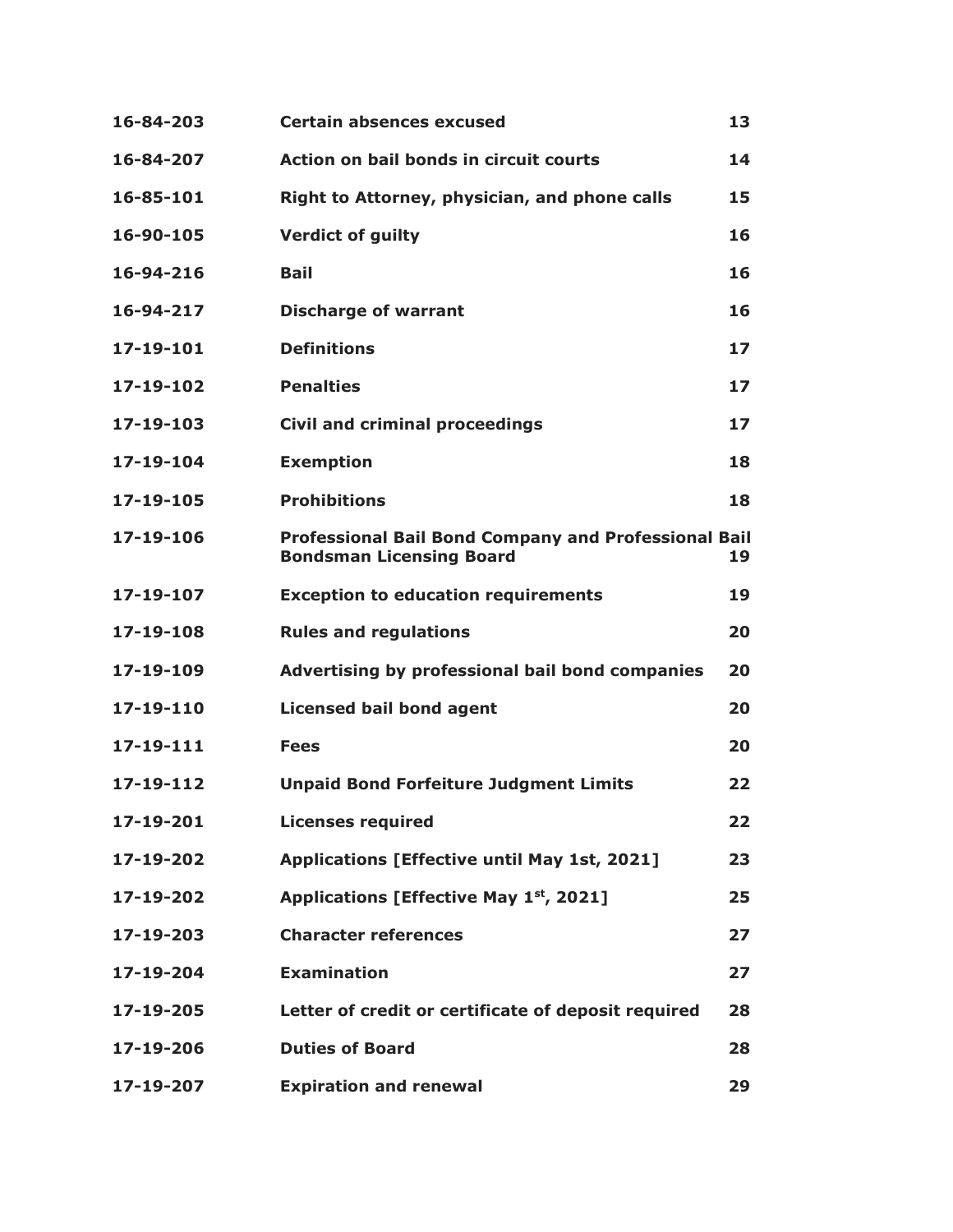| 17-19-208      | <b>Civil Action - Administrative Action</b>        | 28 |
|----------------|----------------------------------------------------|----|
| 17-19-209      | <b>Violations - Hearings</b>                       | 30 |
| 17-19-210      | <b>Suspension and Penalties - Review</b>           | 31 |
| 17-19-211      | [Repealed]                                         | 32 |
| 17-19-212      | <b>Licenses</b>                                    | 32 |
| 17-19-301      | <b>Premiums</b>                                    | 33 |
| 17-19-302      | <b>Collateral - Receipt required</b>               | 37 |
| 17-19-303      | <b>Bail bonds - Numbers - Report</b>               | 37 |
| 17-19-304      | [Repealed]                                         | 37 |
| 17-19-305      | <b>Appearance bond</b>                             | 37 |
| 17-19-306      | <b>Posting of bondsman list</b>                    | 38 |
| 17-19-401      | <b>Requirements</b>                                | 39 |
| 17-19-402      | <b>Establishment of program - Schedule of fees</b> | 39 |
| 19-5-1088      | <b>Bail Bondsman Board Fund</b>                    |    |
| 19-6-820       | <b>Bail Bond Recovery Fund</b>                     | 40 |
| 19-6-826       | <b>Bail Bond Recovery Fund</b>                     | 40 |
| $21 - 6 - 307$ | <b>Sheriff's Fees</b>                              | 41 |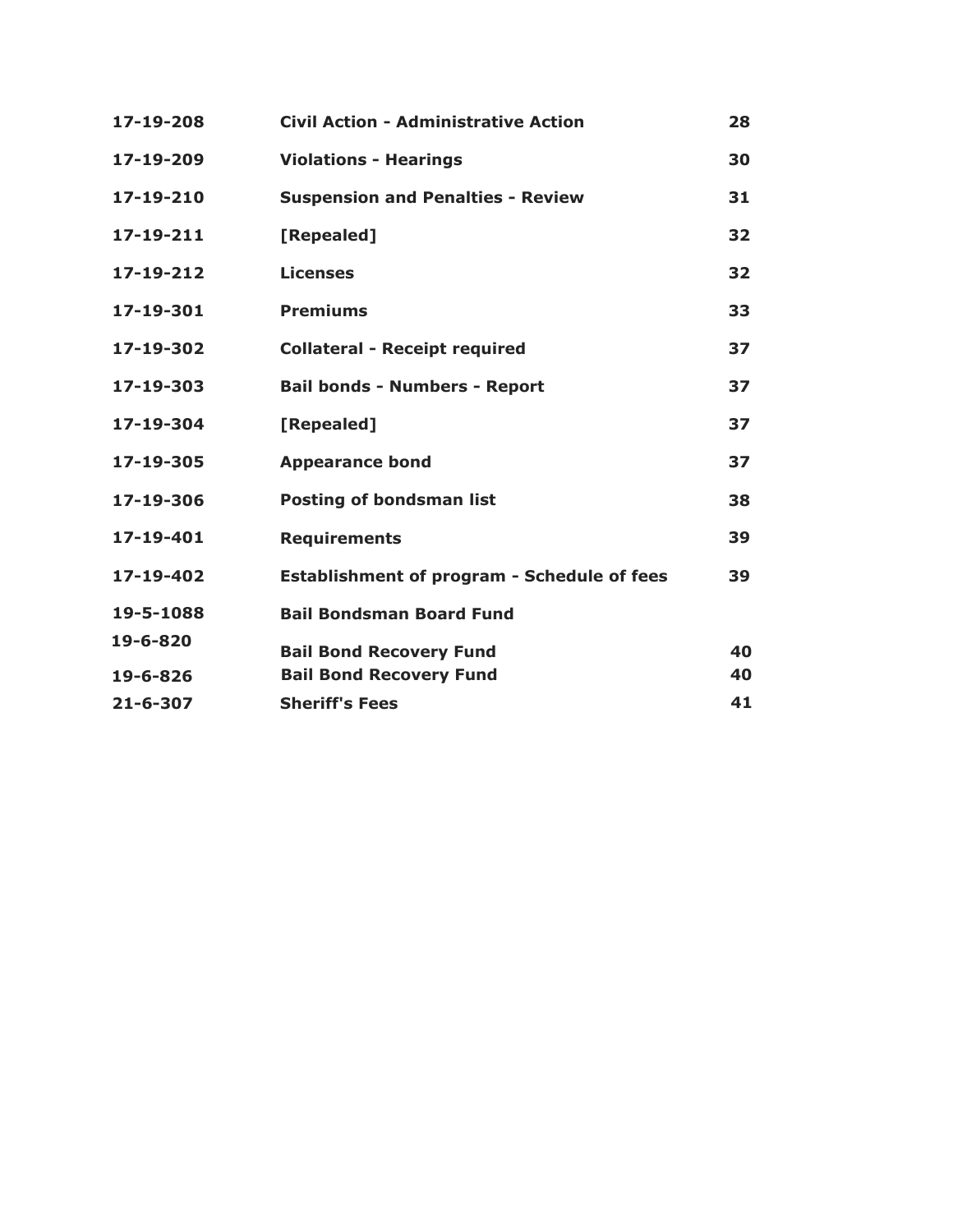### 5-54-120. Failure to appear.

(a) A person commits the offense of failure to appear if he or she fails to appear without reasonable excuse subsequent to having been:

(1) Cited or summonsed as an accused; or

(2) Lawfully set at liberty upon condition that he or she appear at a specified time, place, and court.

(b) Failure to appear is a Class C felony if the required appearance was to answer a charge of felony or for disposition of any felony charge either before or after a determination of guilt of the felony charge.

(c)(l) Failure to appear is a Class A misdemeanor if the required appearance was to answer a charge of misdemeanor or for disposition of any misdemeanor charge either before or after a determination of guilt of the misdemeanor charge.

(2) Failure to appear is a Class C misdemeanor if the required appearance was to answer a violation.

(d) This section does not apply to an order to appear imposed as a condition of suspension or probation pursuant to § 5-4-303 or an order to appear issued prior to a revocation hearing pursuant to § 5-4-310.

#### HISTORY:

Acts 1975, No. 280, § 2820; A.S.A. 1947, § 41-2820; Acts 1991, No. 916, § 1.

### 5-71-208. Harassment.

(a) A person commits the offense of harassment if, with purpose to harass, annoy, or alarm another person, without good cause, he or she:

(1) Strikes, shoves, kicks, or otherwise touches a person, subjects that person to offensive physical contact or attempts or threatens to do so;

(2) In a public place, directs obscene language or makes an obscene gesture to or at another person in a manner likely to provoke a violent or disorderly response;

(3) Follows a person in or about a public place;

(4) In a public place repeatedly insults, taunts, or challenges another person in a manner likely to provoke a violent or disorderly response;

(5) Engages in conduct or repeatedly commits an act that alarms or seriously annoys another person and that serves no legitimate purpose; or

(6) Places a person under surveillance by remaining present outside that person's school, place of employment, vehicle, other place occupied by that

person, or residence, other than the residence of the defendant, for no purpose other than to harass, alarm, or annoy.

(b) Harassment is a Class A misdemeanor.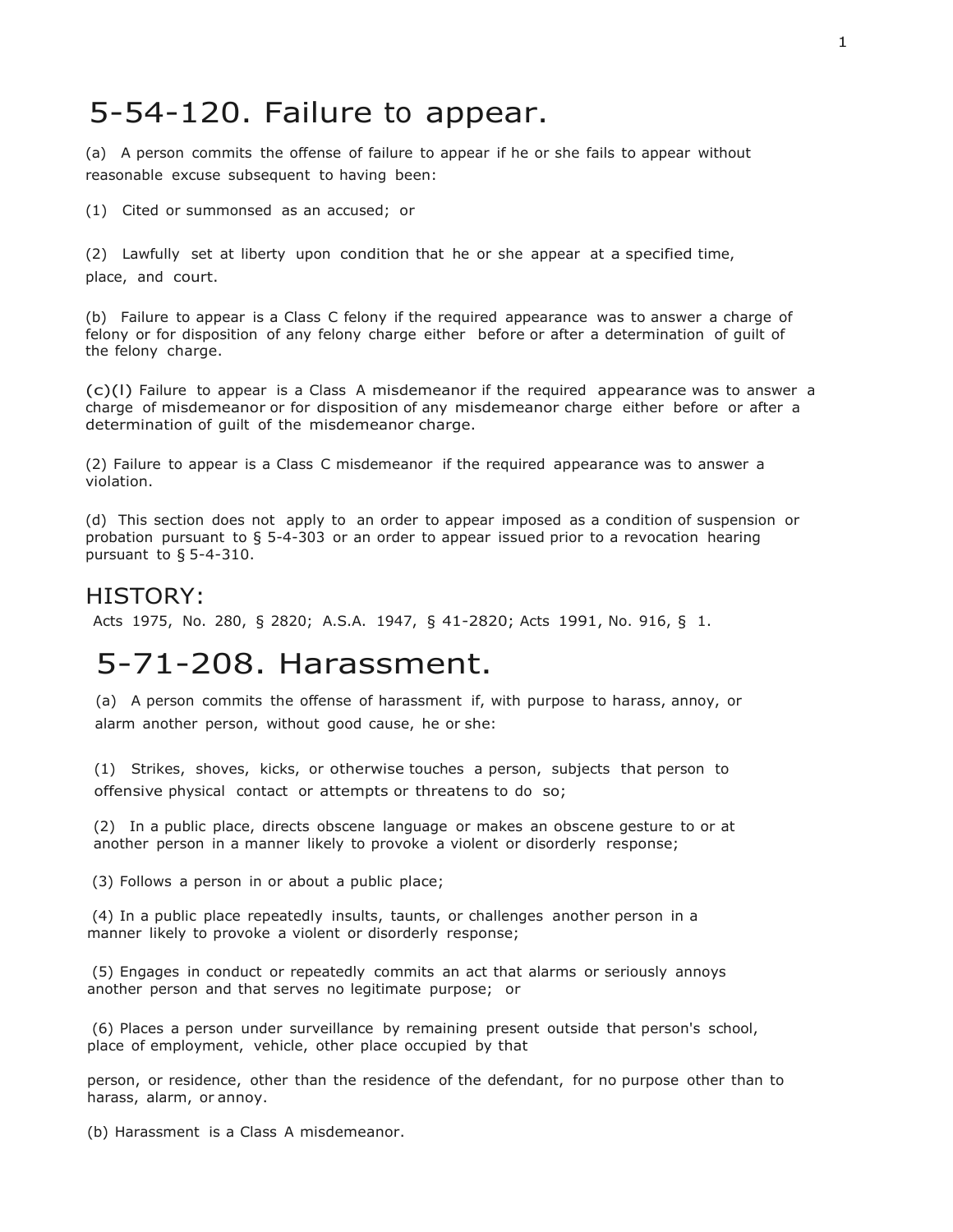(c) It is an affirmative defense to prosecution under this section if the actor is a law enforcement officer, licensed private investigator, attorney, process server, licensed bail bondsman, or a store detective acting within the reasonable scope of his or her duty while conducting surveillance on an official work assignment.

(d)(l) Upon pretrial release of the defendant, a judicial officer shall enter a no contact order in writing consistent with Rules 9.3 and 9.4 of the Arkansas Rules of Criminal Procedure and shall give notice to the defendant of penalties contained in Rule 9.5 of the Arkansas Rules of Criminal Procedure.

(2) This no contact order remains in effect during the pendency of any appeal of a conviction under this section.

(3) The judicial officer or prosecuting attorney shall provide a copy of this no contact order to the victim and arresting agency without unnecessary delay.

(e) If the judicial officer has reason to believe that mental disease or defect of the defendant will or has become an issue in the cause, the judicial officer shall enter such orders as are consistent with § 5-2-305.

#### HISTORY:

Acts 1975, No. 280, § 2909; 1985, No. 711, § 1; A.S.A. 1947, § 41-2909; Acts 1993, No. 379, § 5; 1993, No. 388, § 5; 1995, No. 1302, § 3.

### 5-71-229. Stalking.

(a)(l) A person commits stalking in the first degree if he or she knowingly engages in a course of conduct that would place a reasonable person in the victim's position under emotional distress and in fear for his or her safety or a third person's safety, and the actor:

(A) Does so in contravention of an order of protection consistent with the Domestic Abuse Act of 1991, § 9-15-101 et seq., or a no contact order as set out in subdivision (a)(2)(A) of this section, protecting the same victim, or any other order issued by any court protecting the same victim;

(B) Has been convicted within the previous ten (10) years of:

(i) Stalking in the second degree;

(ii) Terroristic threatening, § 5-13-301 or terroristic act§ 5-13- 310; or

(iii) Stalking or threats against another person's safety under the statutory provisions of any other state jurisdiction; or

(C) Is armed with a deadly weapon or represents by word or conduct that he or she is armed with a deadly weapon.

(2)(A) Upon pretrial release of the defendant, a judicial officer shall enter a no contact order in writing consistent with Rules 9.3 and 9.4 of the Arkansas Rules of Criminal Procedure and shall give notice to the defendant of penalties contained in Rule 9.5 of the Arkansas Rules of Criminal Procedure.

(B) The no contact order remains in effect during the pendency of any appeal of a conviction under this subsection (a) of this section.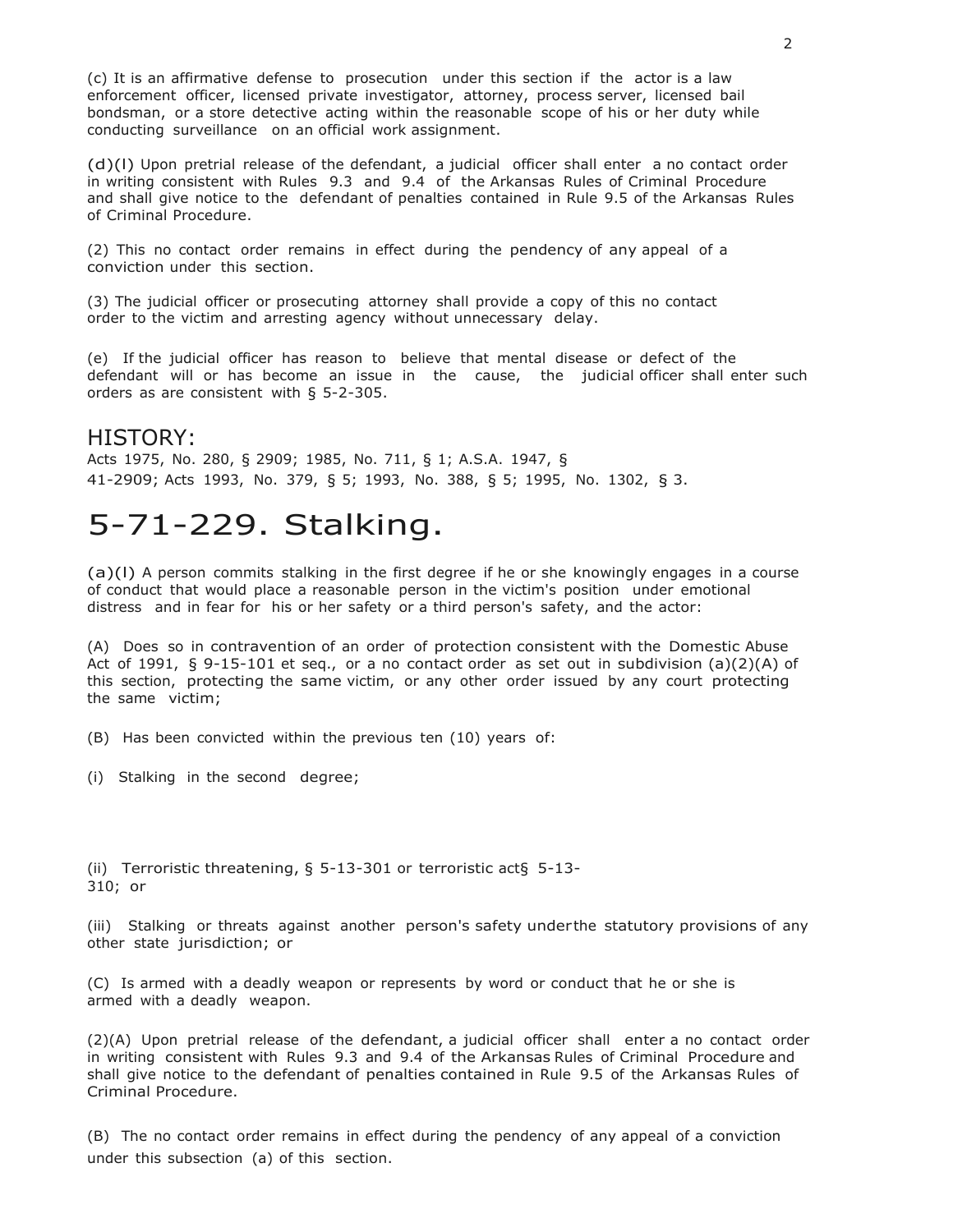(C) The judicial officer or prosecuting attorney shall provide a copy of the no contact order to the victim and the arresting law enforcement agency without unnecessary delay.

(D) If the judicial officer has reason to believe that mental disease or defect of the defendant will or has become an issue in the cause, the judicial officer shall enter such orders as are consistent with § 5-2-305.

(3) Stalking in the first degree is a Class C felony.

(b)(l) A person commits stalking in the second degree if he or she knowingly engages in a course of conduct that harasses another person and makes a terroristic threat with the purpose of placing that person in imminent fear of death or serious bodily injury or placing that person in imminent fear of the death or serious bodily injury of his or her immediate family.

(2)(A) Upon pretrial release of the defendant, a judicial officer shall enter a no contact order in writing consistent with Rules 9.3 and 9.4 of the Arkansas Rules of Criminal Procedure and shall give notice to the defendant of penalties contained in Rule 9.5 of the Arkansas Rules of Criminal Procedure.

(B) The no contact order remains in effect during the pendency of any appeal of a conviction under this subsection (b).

(C) The judicial officer or prosecuting attorney shall provide a copy of the no contact order to the victim and arresting law enforcement agency without unnecessary delay.

(D) If the judicial officer has reason to believe that mental disease or defect of the defendant will or has become an issue in the cause, the judicial officer shall enter such orders as are consistent with § 5-2-305.

(3) Stalking in the second degree is a Class D felony.

(c)(l) A person commits stalking in the third degree if he or she knowingly commits an act that would place a reasonable person in the victim's position under emotional distress and in fear for his or her safety or a third person's safety.

(2)(A) Upon pretrial release of the defendant, a judicial officer shall enter a no contact order in writing consistent with Rules 9.3 and 9.4 of the Arkansas Rules of Criminal Procedure and shall give notice to the defendant of the penalties contained in Rule 9.5 of the Arkansas Rules of Criminal Procedure.

(B) The no contact order remains in effect during the pendency of any appeal of a conviction under this section (c).

(C) The judicial officer or prosecuting attorney shall provide a copy of the no contact order to the victim and the arresting law enforcement agency without unnecessary delay.

(D) If the judicial officer has reason to believe that mental disease or defect of the defendant will or has become an issue in the cause, the judicial officer shall enter orders consistent with §5-2-305.

(3) Stalking in the third degree is a Class A misdemeanor.

(d) It is an affirmative defense to prosecution under this section if the actor is a law enforcement officer, licensed private investigator, attorney, process server, licensed bail bondsman, or a store detective acting within the reasonable scope of his or her duty while conducting surveillance on an official work assignment.

(e) It is not a defense to a prosecution under this section that the actor was not given actual notice by the victim that the actor's conduct was not wanted.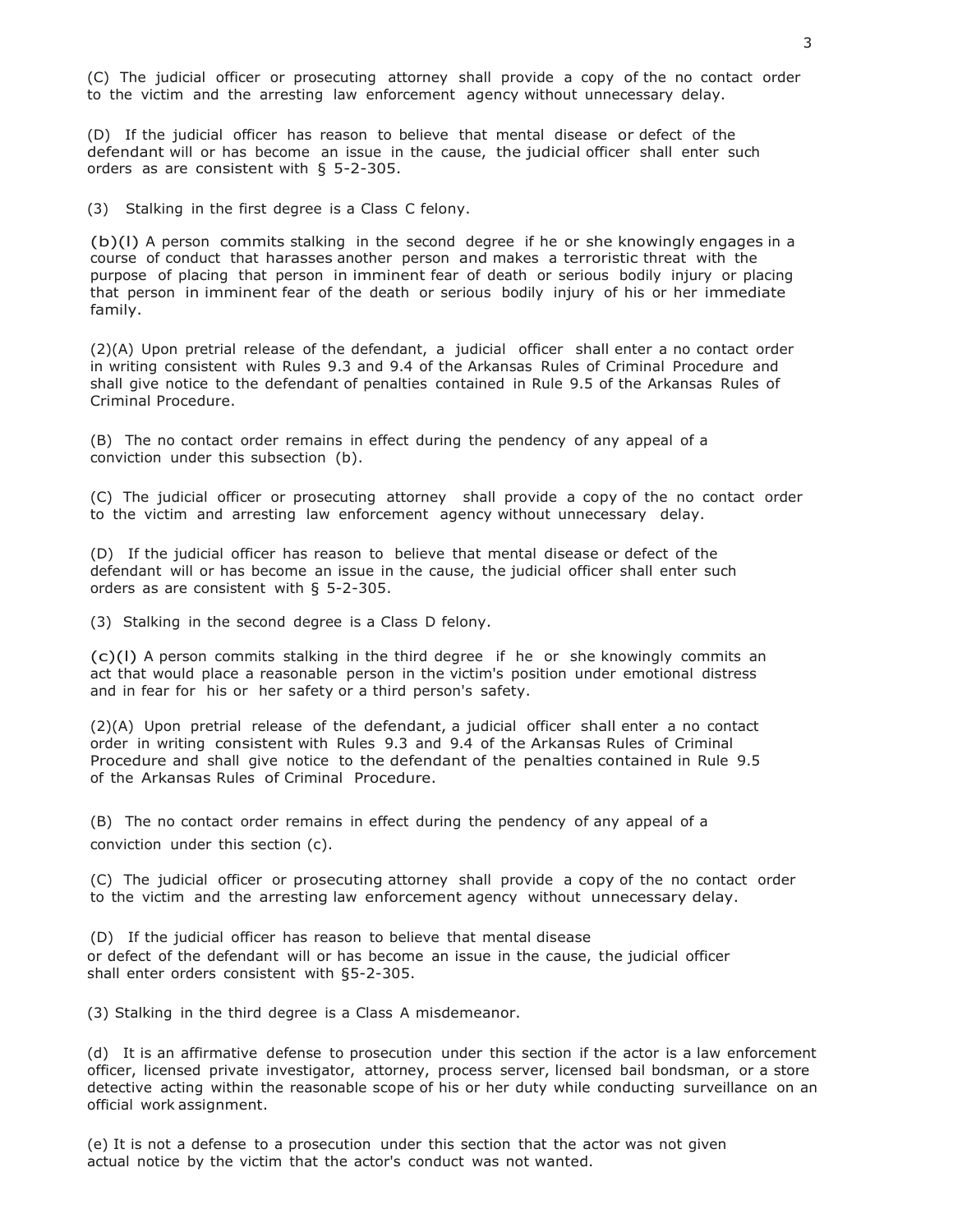(f) As used in this section:

(1)(A) "Course of conduct" means a pattern of conduct composed of two

(2) or more acts separated by at least thirty-six (36) hours, but occurring within one (1) year including without limitation and act in which the actor directly, indirectly, or through a third party by any action, method, device, or means follows, monitors, observes, places under

surveillance, threatens, or communicates to or about a person or interferes with a person's property.

(B)(i) "Course of conduct" does not include constitutionallyprotected activity.

(ii) If the defendant claims that he or she was engaged in a constitutionally protected activity, the court shall determine the validity of that claim as a matter of law and, if found valid, shall exclude that activity from evidence;

(2)(A) "Emotional distress" means significant mental suffering or distress.

(B) "Emotional distress" does not require that the victim sought or received medical or other professional treatment or counseling; and

(3) "Harasses" means an act of harassment as prohibited by§ 5-71- 208;

#### HISTORY:

Acts 1993, No. 379, §§ 1-3; 1993, No. 388, §§ 1-3; 1995, No.1302, § 1; 2007, No. 827, § 94, 2013, No. 1014 § 1, 2013, No.1014, §1.

### 14-52-111. Fees for bail or delivery bond.

A municipal police department in this state may charge and collect a fee of twenty dollars (\$20.00) for taking and entering a bail or delivery bond.

#### HISTORY:

Acts 1997, No. 252, § 1; 2003, No. 1347, § 1 2013, No. 1281 §1.

### 16-19-408. Improper venue of action.

(a) Whenever an objection is made by a defendant in any action cognizable before a justice of the peace or a municipal court, instituted by summons or warrant, or in an action by an attachment, an action for the recovery of personal property, an action by provisional remedy, or in any criminal action or proceeding, that the action was brought before a justice of the peace or a municipal court wherein the venue is improper under the laws of the State of Arkansas, the court shall immediately hear proof on the question. If it is established by proof that the venue is improper, then all further proceedings shall be discontinued and the justice of the peace or clerk of the municipal court shall transmit to a justice of the peace or municipal court wherein the venue is proper all the original papers in the case, including the bail bond, if there is any.

(b) If the defendant is in custody, he shall be taken and delivered before the justice of the peace or the municipal court, and the bail, if any, shall be liable for the appearance of the defendant in the court to which the papers are transmitted.

(c) The court to which the papers are transmitted shall proceed to try the action in all respects as if the action had been originally brought to the court.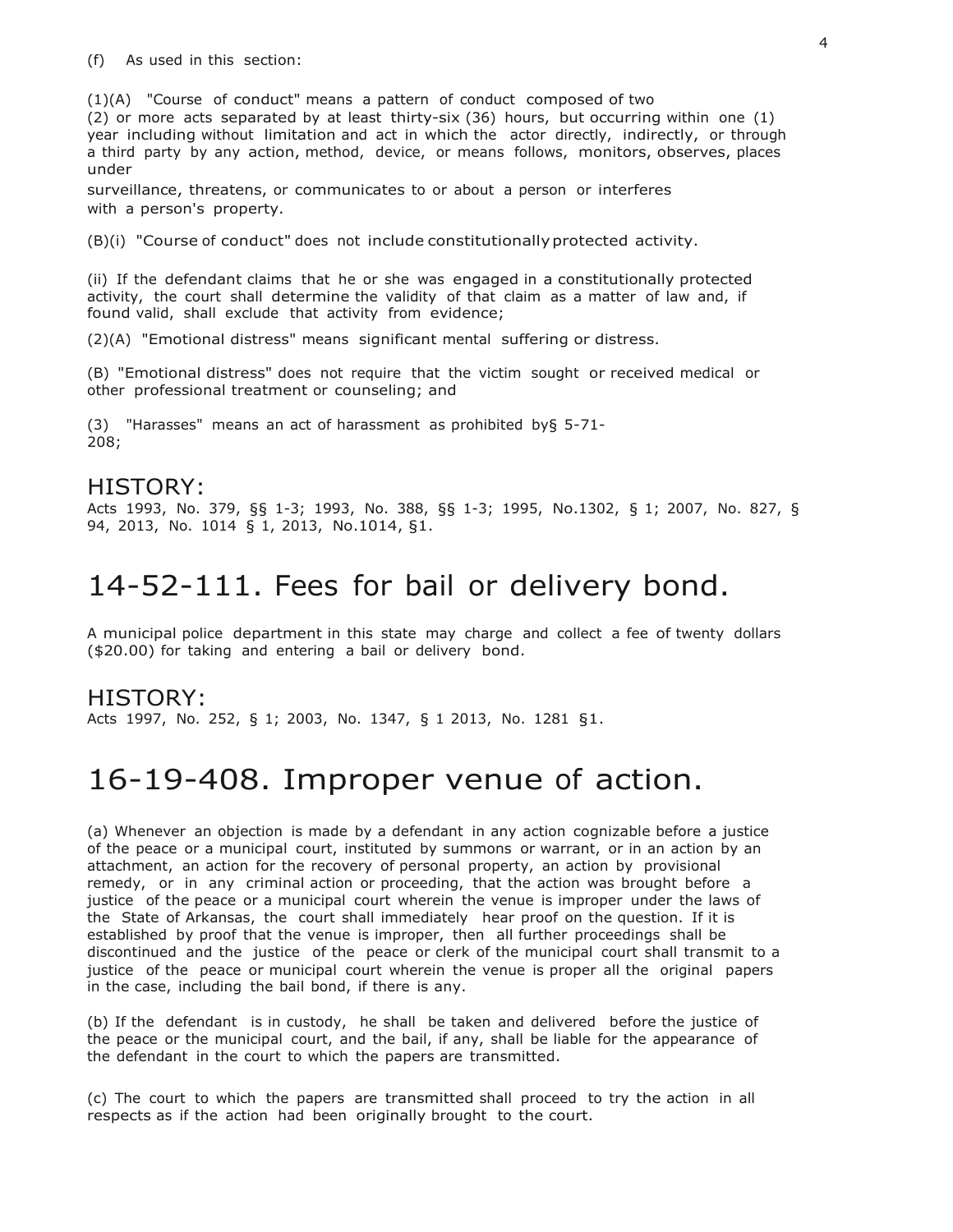HISTORY: Acts 1949, No. 224, § 1; A.S.A. 1947, § 26-310.

### 16-81-109. Bail.

(a)(1) When any sheriff or other law enforcement officer makes an arrest, he or she is authorized to take and to approve bail in the manner provided by law wherever he or she makes the arrest.

(2) If the offense charged is a misdemeanor, the person arrested may immediately give bail for appearing on a day to be named in the bail bond before the judge or magistrate who issued the warrant or before the court having jurisdiction to try the offense. The sheriff or other officer making the arrest may be authorized by the judge or magistrate issuing the warrant to take the bail by an endorsement made on the warrant to that effect.

(b)(1) If the defendant gives bail for his or her appearance before the judge or magistrate for an examination of the charge, as provided in subsection (a) of this section, the sheriff or officer taking the bail shall fix the day of the defendant's appearance.

(2) A deviation from the provisions of subdivision (b)(l) ofthis section shall not, however, render the bail bond invalid.

#### HISTORY:

Crim. Code, §§ 25-27; Acts 1871, No. 49, § 1 [25]; C. & M. Dig.,§§ 2896-2898; Init. Meas. 1936, No. 3, § 19, Acts 1937, p. 1384; Pope's Dig.,§§ 3712-3714, 3865; A.S.A. 1947, §§ 43-411, 43-418 -- 43-420; Acts 2005, No. 1994, § 268.

### 16-81-110. Return on the warrant.

(a)(1) The sheriff or officer who has executed a warrant of arrest shall make a written return on the warrant of the time and manner of executing it and deliver the warrant to the judge or magistrate before whom the defendant is brought.

(2) If bail is given as provided in  $\S$  16-81-109(a)(2), the officer shall deliver the warrant and bail bond to the judge or magistrate before whom, or to the clerk of the court in which, the defendant is bound by the bail bond to appear.

(b) If the arrest is made in a different county from that in which the offense is charged to have been committed and bail is given, the sheriff or officer may transmit the warrant and bail bond by mail to the person to whom by subsection (a) of this section he or she is required to deliver them.

#### HISTORY:

Crim. Code, §§ 30, 31; C. & M. Dig., §§ 2901, 2902; Pope's Dig.,§§ 3717, 3718; A.S.A. 1947, §§ 43-421, 43-422; Acts 2005, No. 1994, §268.

### 16-84-101. Definitions.

As used in this chapter: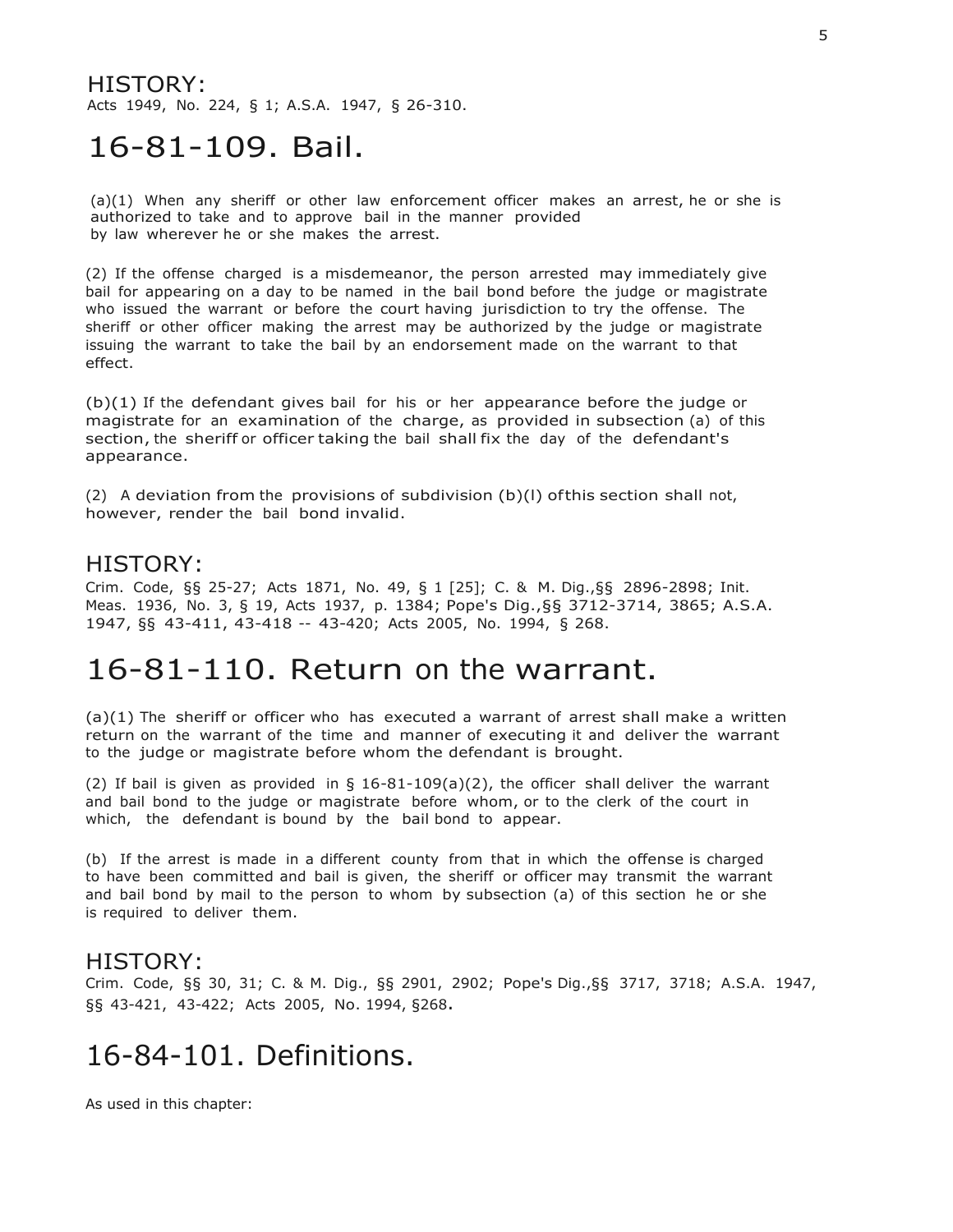(1) "Admission to bail" means an order from a competent court or magistrate that the defendant be discharged from actual custody on bail and fixing the amount of the bail;

(2) "Direct supervision" means the person is in the physical presence of and acting pursuant to instructions from an Arkansas-licensed bail bond agent;

(3) "Professional bail bondsman" means an individual licensed as a professional bail bondsman by the Professional Bail Bond Company and Professional Bail Bondsman Licensing Board pursuant to§ 17-19-201 et seq.;

(4) "Professional bail bond company" means a person holding a professional bail bond company license issued by the Professional Bail Bond Company and Professional Bail Bondsman Licensing Board pursuant to § 17-19-201 et seq.;

(5) "Surety" means the person who becomes the surety for the appearance of the defendant in court; and

(6)(A) "Taking of bail" or "take bail" means the acceptance by a person authorized to take bail of the undertaking of a sufficient surety for the appearance of the defendant according to the terms of the undertaking, or that the surety will pay to the court the sum specified.

(B) "Taking of bail" or "take bail" shall not include the fixing of the amount of bail and no person other than a competent court or magistrate shall fix the amount of bail.

#### HISTORY:

Acts 1989, No. 417, § 5; 1997, No. 973, § 1; 2001, No. 1387, §1.

### 16-84-102. Person authorized to take bail

(a) The following may take bail:

(1) A judge, magistrate, or clerk of the court;

(2) A sheriff or deputy sheriff with respect to any person committed to the common jail of the county;

(3) Any law enforcement officer designated by a municipal police department with respect to any person committed to a municipal jail; and

(4) A law enforcement officer making an arrest as authorized under § 16-81-109.

(b) A constable shall not take bail.

#### HISTORY:

Acts 1989, No. 417, § 5; 2005, No. 1994, § 270.

# 16-84-103 Qualification of surety.

(a) The surety shall be: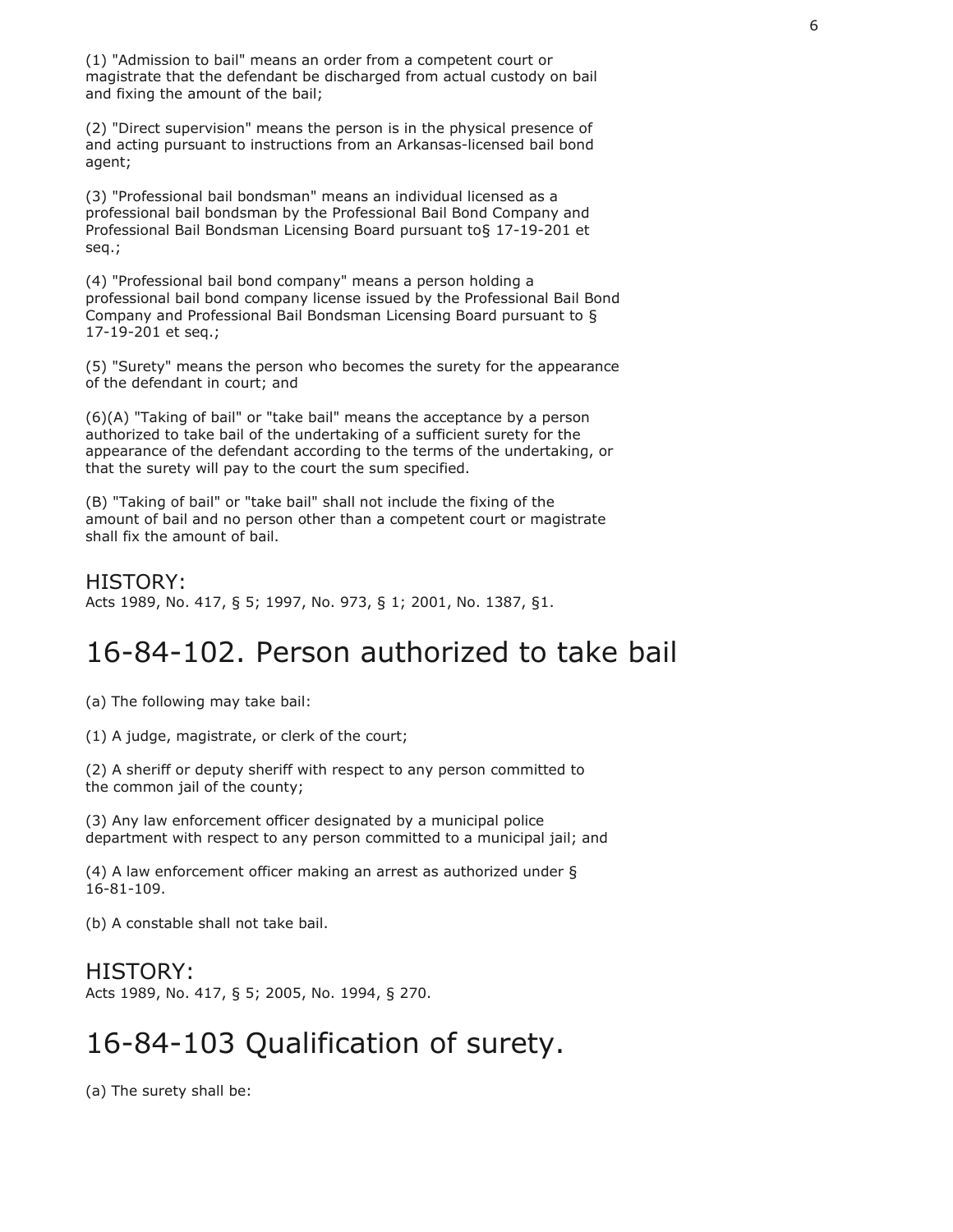(1) A professional bail bondsman acting through a professional bail bond company; or

(2) A resident of the state, owner of visible property, over and above that exempt from execution, to the value of the sum in which bail is required, and shall be worth that amount after the payment of the surety's debts and liabilities.

(b)(l)(A)(i) The person or persons offered as surety shall be examined on oath in regard to qualifications as surety, and any officer authorized to take bail is authorized to administer the oath, reduce the statements on oath to writing, and require the person or persons offered as surety to sign the statement.

(ii) Other proof may also be taken in regard to the sufficiency of the surety.

(B) Prior to submission to the court or magistrate, the statement shall also be signed by the sheriff or chief of police in the jurisdiction where the defendant is charged.

(2) Proof that the surety is a licensed professional bail bondsman shall be deemed sufficient proof of the sufficiency of the surety, and the surety shall be accepted by all courts in this state or by any individual authorized to take bail under the provisions of§ 16-84-102.

(c) No person shall be taken as surety unless the court or magistrate is satisfied, from proof and examination on oath, of the sufficiency of the person according to the requisitions of subsection (b) of this section.

(d) Where more than one (1) person is offered as surety, they shall be deemed sufficient if, in the aggregate, they possess the qualifications required.

### HISTORY:

Acts 1989, No. 417, § 5; 1997, No. 973, § 2; 2003, No. 1648, §1.

# 16-84-104. Additional security.

There shall be no rules, regulations, or requirements enacted by any judge, magistrate, sheriff, or other officer of the court, requiring any professional bail bondsman or professional bail bond company to post any sum of security in addition to that required by the Professional Bail Bond Company and Professional Bail Bondsman Licensing Board pursuant to § 17-19-205 as a requirement for acceptance or writing bail bonds.

### HISTORY:

Acts 1989, No. 417, § 5; 1997, No. 973, § 3.

### 16-84-105. Responsibility of officer taking bail.

(a) The officer who takes bail shall be officially responsible for the sufficiency of the surety if taken other than through a professional bail bondsman.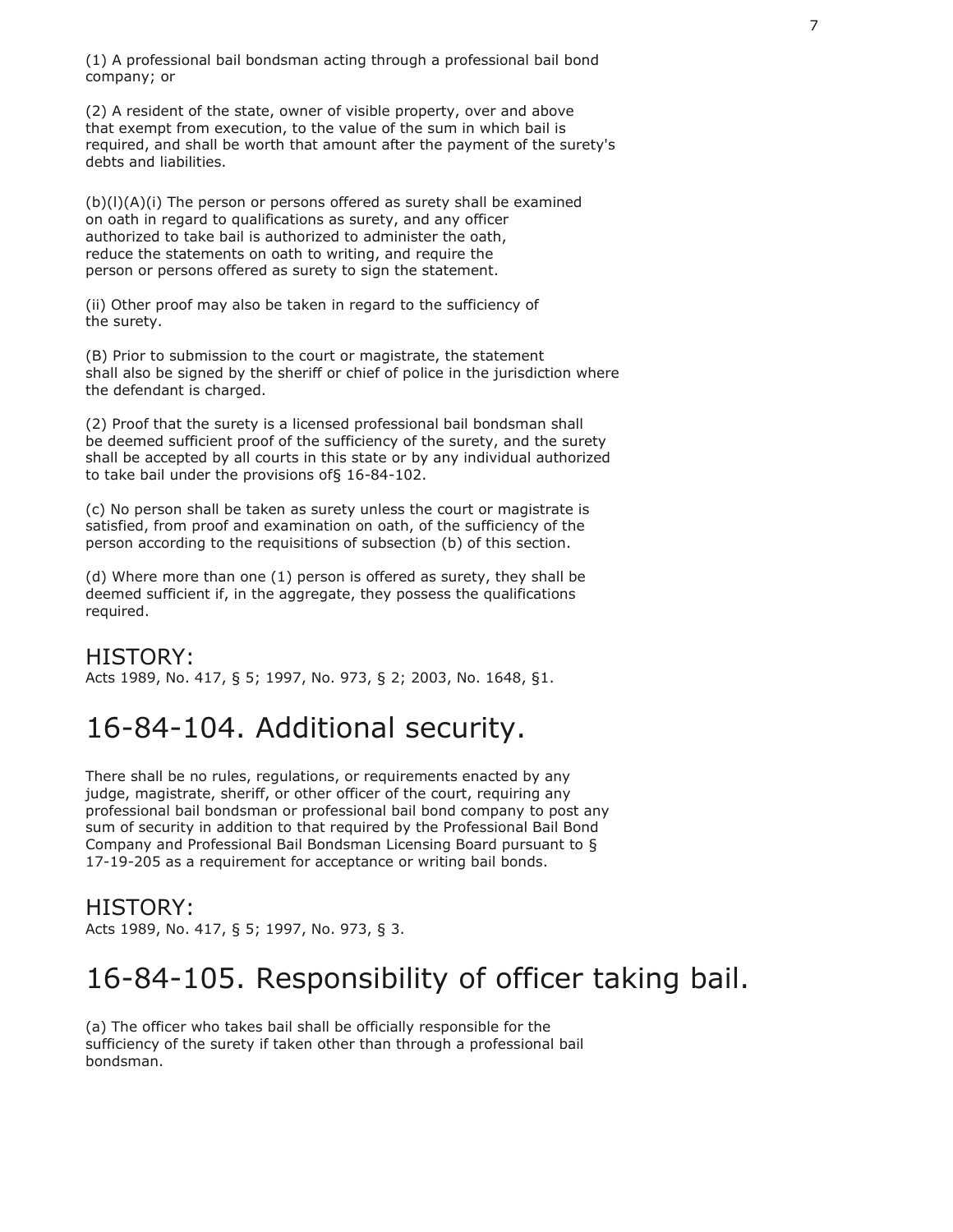(b) If the surety is not a professional bail bondsman, and the defendant has not yet appeared before a judicial officer pursuant to Rule 9 of the Arkansas Rules of Criminal Procedure, the officer shall file a statement with the court describing the property of the surety upon which the sufficiency of the surety is based. The description of the property shall include the value of the property. The statement shall also be signed by the sheriff or chief of police in the jurisdiction where the defendant is charged.

(c) The officer who takes bail shall give a prenumbered written receipt for the collateral. The receipt shall give in detail a full account of the collateral received.

(d) An officer who takes bail shall not be liable for any bond ordered by a judicial officer under Rule 9.2(b)(i) or (ii) of the Arkansas Rules of Criminal Procedure.

HISTORY: Acts 1989, No. 417, § 5; 1995, No. 470, § 1.

# 16-84-106. Attorneys and officers not to be sureties.

No attorney, solicitor, or counselor at law or in equity, clerk, sheriff, chief of police, law enforcement officer, or other person concerned in the execution of any process, shall become a personal guarantor or surety in any criminal proceeding.

### HISTORY:

Acts 1989, No. 417, § 5; 1997, No. 1046, § 1.

# 16-84-107. Form of bond.

(a) The undertaking of the surety, other than by a professional bail

bondsman, shall be substantially as follows:

"A.B., being in custody, charged with the offense of .............. (naming or briefly describing it), and being admitted to bail in the sum of................. dollars, we C.D., of .............. (stating his place of residence), and E.F., of ............... (stating his place of residence), hereby undertake that the above named A.B. shall appear in the ............... court on the .......... day of its .......... term to answer said charge, and shall at all times render himself or herself amenable to the orders and process of said court in prosecution of said charge, and, if convicted, shall render himself in execution thereof; or if he fail to perform either

of these conditions, that we will pay to the appropriate court the sum of ...............dollars."

(b) If the surety is a professional bail bondsman, the undertaking of the surety shall be in a form prescribed by the regulations of the Professional Bail Bond Company and Professional Bail Bondsman Licensing Board.

### HISTORY:

Acts 1989, No. 417, § 5; 1997, No. 973, § 4.

### 16-84-108. Bonds not void for want of form.

No prosecution, appeal, nonresident, or attachment bond, nor any other

statutory bonds of any party, plaintiff, or defendant in any court of justice,in this state, nor any recognizance in any criminal cause in this state, shallbe declared null and void for the want of form if the intent of the bond canbe plainly deduced from the body of the bond or recognizance.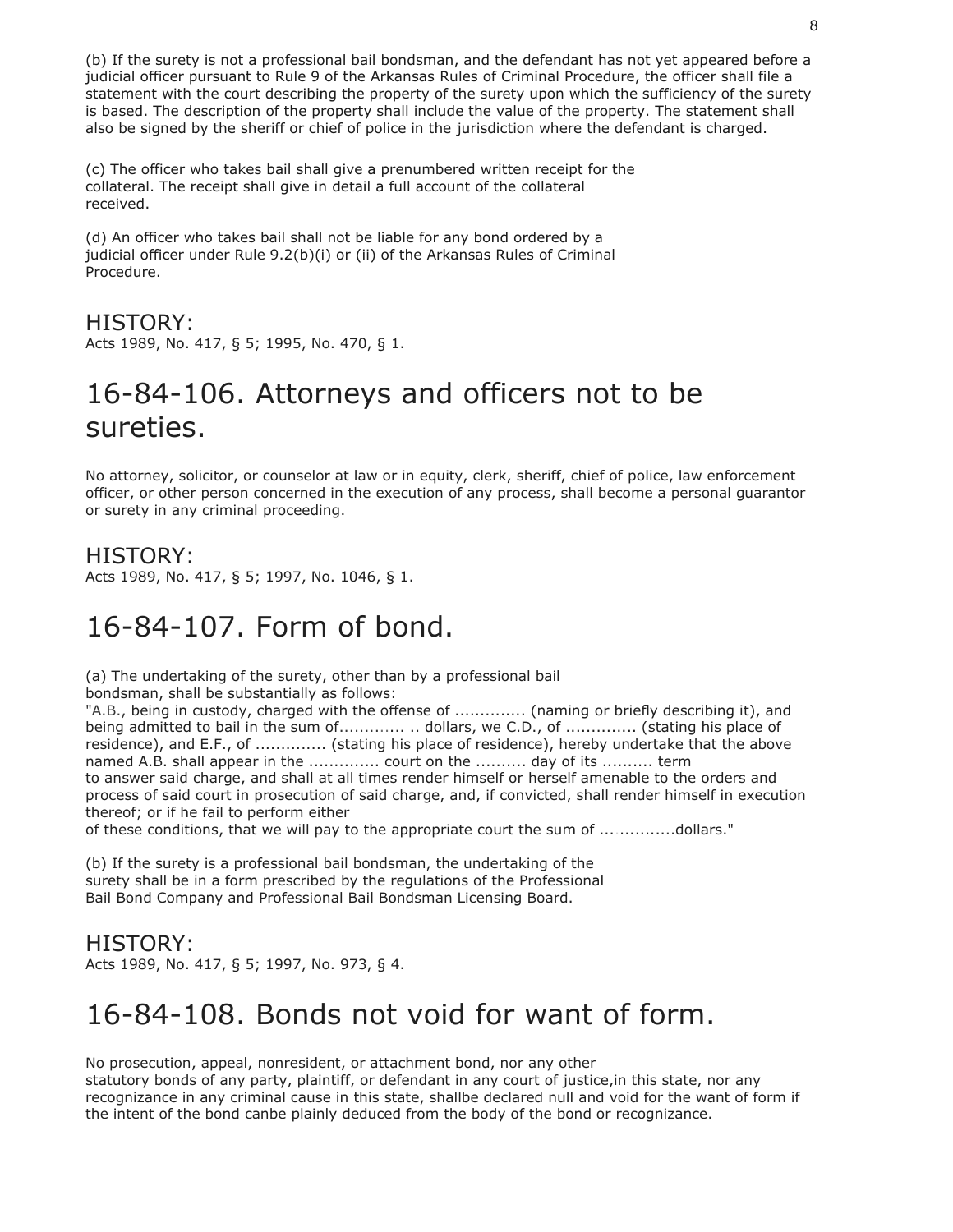# 16-84-109. Irregularity of bail bond or recognizance.

(a) No bail bond or recognizance shall be deemed to be invalid by:

(1) Reason of any variance between its stipulations and the provisions of this chapter;

(2) The failure of the judge or magistrate or officer to transmit or deliver the bail bond or recognizance at the times provided in this subchapter; or

(3) Any other irregularity so that it is made to appear that the defendant was:

(A) Legally in custody;

(B)(i) Charged with the public offense; and

(ii) Discharged from the offense by reason of the giving of the bond or recognizance; and

(C) Can be ascertained from the bond or recognizance, that the surety undertook that the defendant should appear before a judge or magistrate for the trial of the offense.

(b)(l) If no day is fixed for the appearance, or an impossible day, or a day in vacation, the bond or recognizance, if for his or her appearance before a judge or magistrate, shall be considered as binding the defendant so to

appear and surrender himself or herself into custody for an examination of the charge in twenty (20) days from the time of his or her giving the bond or recognizance.

(2) The bond or recognizance, if for his or her appearance for trial in court, shall be considered as binding the defendant to appear and surrender himself or herself into custody on the first day of the next term of the court which shall commence more than ten (10) days after the giving of the bond or recognizance.

#### HISTORY:

Acts 1989, No. 417, § 5; 2005, No. 1994, § 271.

### 16-84-110. Bail before conviction.

Before conviction, the defendant may be admitted to bail for his or her appearance:

(1) Before a judge or magistrate for an examination of the charge, where the offense charged is a misdemeanor;

(2) In the court to which he or she is sent for trial;

(3) To answer an indictment which has been found against him or her; or

(4) In a criminal action.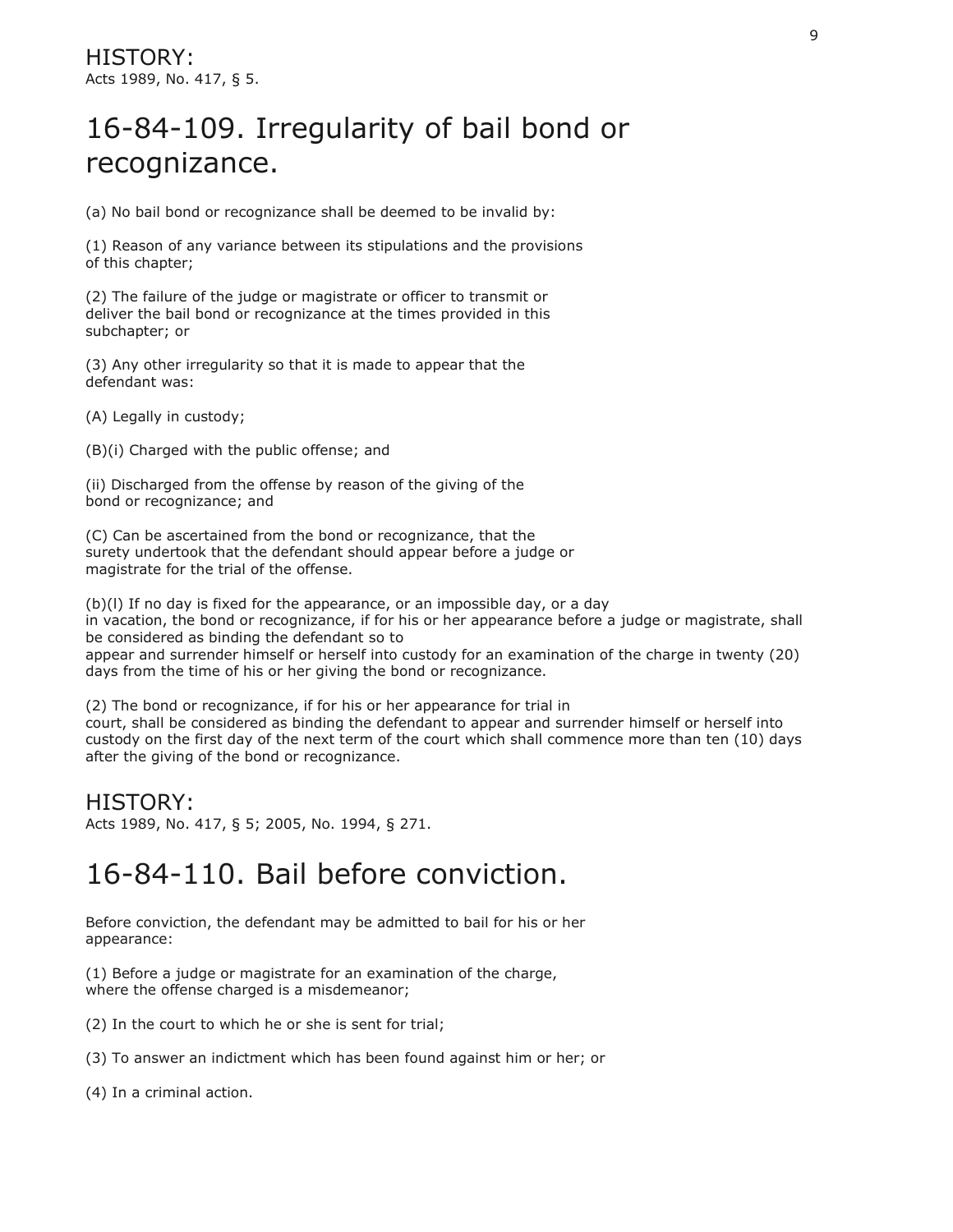### HISTORY:

Acts 1989, No. 417, § 5; 2005, No. 1994, § 271.

# 16-84-111. Bail during trial.

(a) During the trial of an indictment for a misdemeanor, the defendant may remain on bail.

(b) However, for a felony when a defendant is upon bail, he or she may remain upon bail or be kept in actual custody as the court may direct. If the defendant remains on bail, any surety's liability shall be exonerated unless the surety has agreed to remain as the surety until final judgment is rendered.

HISTORY: Acts 1989, No. 417, § 5.

# 16-84-112. Entering of recognizance on court minutes.

All recognizances required or authorized to be taken in any criminal proceeding, in open court, by any court of record shall be entered on the minutes of the court, and the substance thereof shall be read to the person recognized.

HISTORY: Acts 1989, No. 417, § 5.

# 16-84-113. Application for bail.

(a) If the defendant is committed to jail and the application for bail is made to a judge or magistrate during vacation, it must be by written petition signed by the defendant or his or her counsel briefly stating the offense for which he or she is committed and naming the persons offered as surety.

(b) In all other cases, the application may be made orally to the judge or magistrate.

### HISTORY:

Acts 1989, No. 417, § 5; 2005, No. 1994, § 272.

# 16-84-114. Surrender of defendant.

(a)(l) At any time before the forfeiture of their bond, the surety may surrender the defendent or the defendent may surrender himself or herself to the jailer of the county in which the offense was committed.

(2) However, the surrender must be accompanied by a certified copy of the bail bond to be delivered to the jailer, who must detain the defendant in custody thereon as upon a commitment and give a written acknowledgment of the surrender.

(3) The surety shall thereupon be exonerated.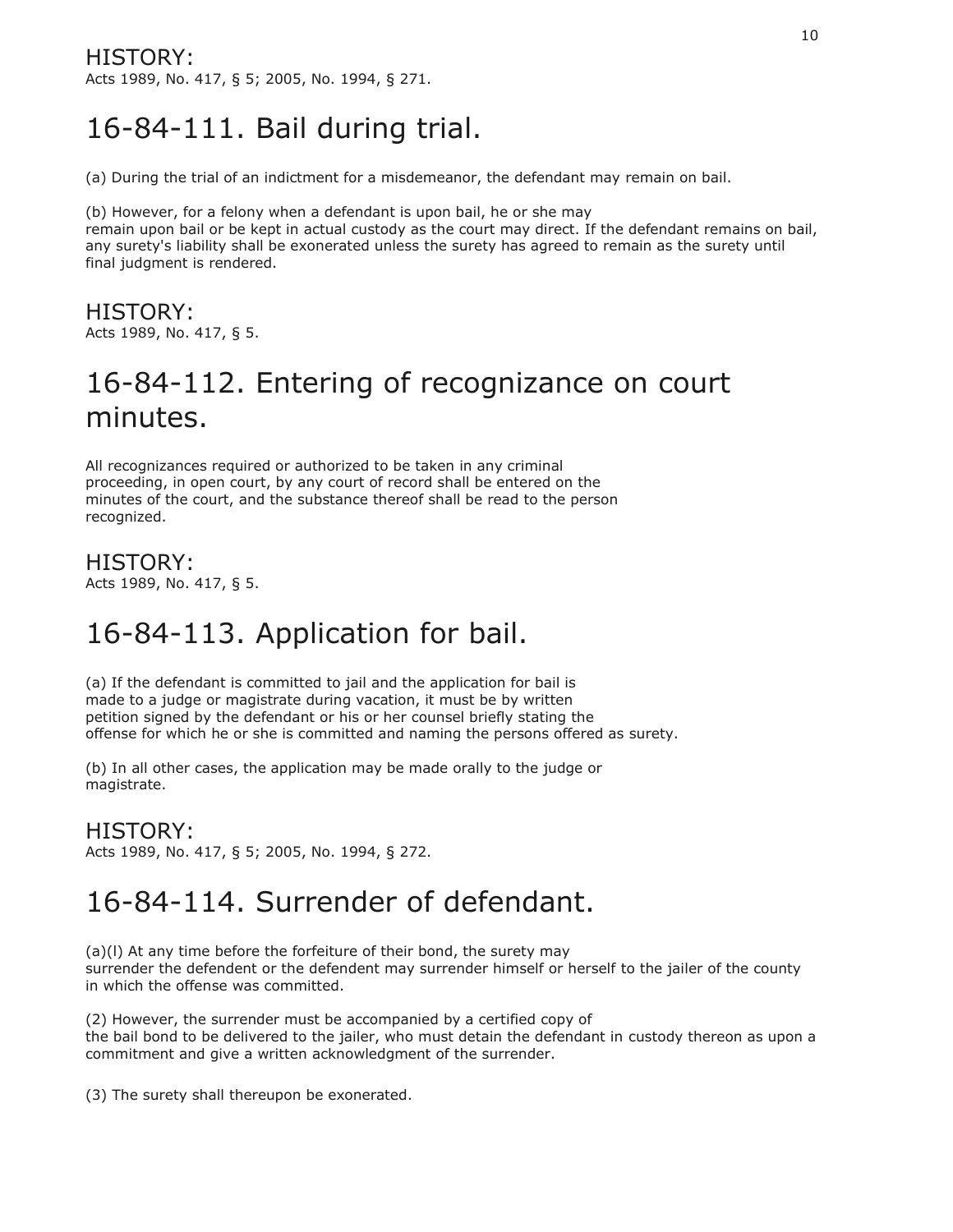(b)(l) For the purpose of surrendering the defendant, the surety may obtain from the officer having in his or her custody the bail bond or recognizance a certified copy thereof, and thereupon at any place in the state may arrest the defendant.

(2) No person other than an Arkansas-licensed bail bond agent, an Arkansas-licensed private investigator, a certified law enforcement officer, or a person acting under the direct supervision of an Arkansas-licensed bail bond agent shall be authorized to apprehend, detain, or arrest a defendant on a bail bond, wherever issued, unless that person is licensed as a bail bond agent by the state where the bail bond was written.

(3) No person shall represent himself or herself to be a bail enforcement agent, bounty hunter, or similar title in this state.

(4) Any bail bond agent attempting to apprehend a defendant shall notify the local law enforcement agency or agencies of his or her presence and provide the local law enforcement agency or agencies with the defendant's name, charges, and suspected location.

(5) Any person who violates any provision of this section shall be guilty of a Class D felony.

(c) The surety may arrest the defendant without the certified copy.

(d) If the surety has good cause for surrendering the defendant and has complied with the provisions of this section in surrendering the defendant, there shall be no requirement that the surety return part or all of the premium paid for the bail bond.

#### HISTORY:

Acts 1989, No. 417, § 5; 1995, No. 593, § 1; 1999, No. 1445, §1; 2001, No. 1387, § 2.

### 16-84-115. Deposit of money in lieu of bail.

Notwithstanding any rule of criminal procedure to the contrary;

(1)(A) Whenever the defendant is admitted to bail in a specified sum, he or she may deposit the sum with the proper city or county official in the city or county in which the trial is directed to be had and take from the official a receipt of the deposit, upon delivering which to the officer in whose custody he or she is, he or she shall be discharged.

(B) After bail has been taken, a deposit may in like manner be made of the sum mentioned in the bail bond, which shall exonerate the surety.

(2) Where money is deposited, the proper city or county official shall hold and pay the money according to the orders of the court having jurisdiction to try the offense, and he or she and his or her sureties shall be liable for the money on their official bond.

(3) Upon judgment being rendered against a defendant for fine and costs, the court rendering judgment may order any money deposited agreeably to this section to be applied to the payment thereof. This subdivision (a)(3) shall not apply to a bail bond of a bail bondsman.

(4) The mayor shall designate the city official or officials who may accept a deposit of money in lieu of bail, and the county judge shall designate the county official or officials authorized to accept a deposit of money in lieu of bail.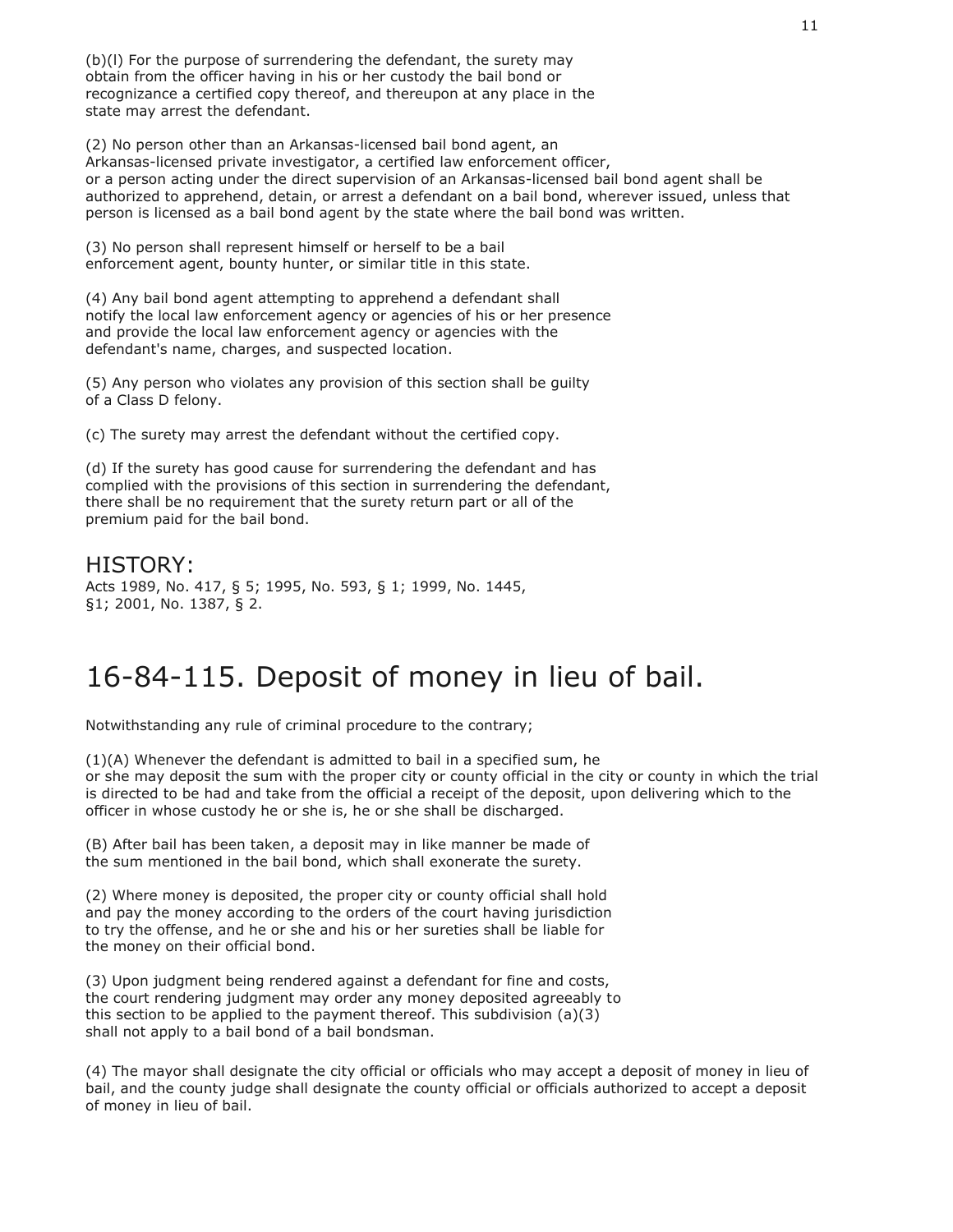# 16-84-116. Recommitment after bail or deposit of money.

(a) The court in which a prosecution for a public offense is pending may, by an order, direct the defendant to be arrested and committed to jail until legally discharged, after he or she has given bail, or deposited money in lieu thereof, in the following cases:

(1) When by having failed to appear, a forfeiture of bail or of the money deposited has been incurred;

(2) When the court is satisfied that his or her surety, or either of them, is dead, or insufficient, or has moved from the state;

(3) Upon an indictment's being found for an offense not bailable.

(b) Upon the order being made, the clerk shall issue process for the arrest and recommitment of the defendant. If the order is made on account of either of the cases mentioned in subdivision (a)(l) or (a)(2) of this section, the defendant shall be admitted to bail as upon his or her first commitment, in a sum to be fixed by the court and named in the process for his or her arrest.

HISTORY: Acts 1989, No. 417, § 5.

# 16-84-201. Action on bond in district courts.

(a)(l)(A) If the defendant fails to appear for trial or judgment, or at any other time when his or her presence in district court may be lawfully required, or to surrender himself or herself in execution of the judgment, the district court may direct the fact to be entered on the minutes and shall promptly issue an order requiring the surety to appear, on a date set by the district court not more than one hundred twenty (120) days from the date notice is sent by certified mail to the surety company at the address shown on the bond, whether or not it is received by the surety, to show cause why the sum specified in the bail bond or the money deposited in lieu of bail should not be forfeited.

(B) The one-hundred-twenty-day period in which the defendant must be surrendered or apprehended under subdivision (c)(2) of this section begins to run from the date notice is sent by certified mail to the surety company at the address shown on the bond, whether or not it is received by the surety.

(2) The order shall also require the officer who was responsible for taking of bail to appear unless:

(A) The surety is a bail bondsman; or

(B) The officer accepted cash in the amount of bail.

(b) The appropriate law enforcement agencies shall make every reasonable effort to apprehend the defendant.

(c)(1) If the defendant is surrendered or arrested, or good cause is shown for his or her failure to appear before judgment is entered against the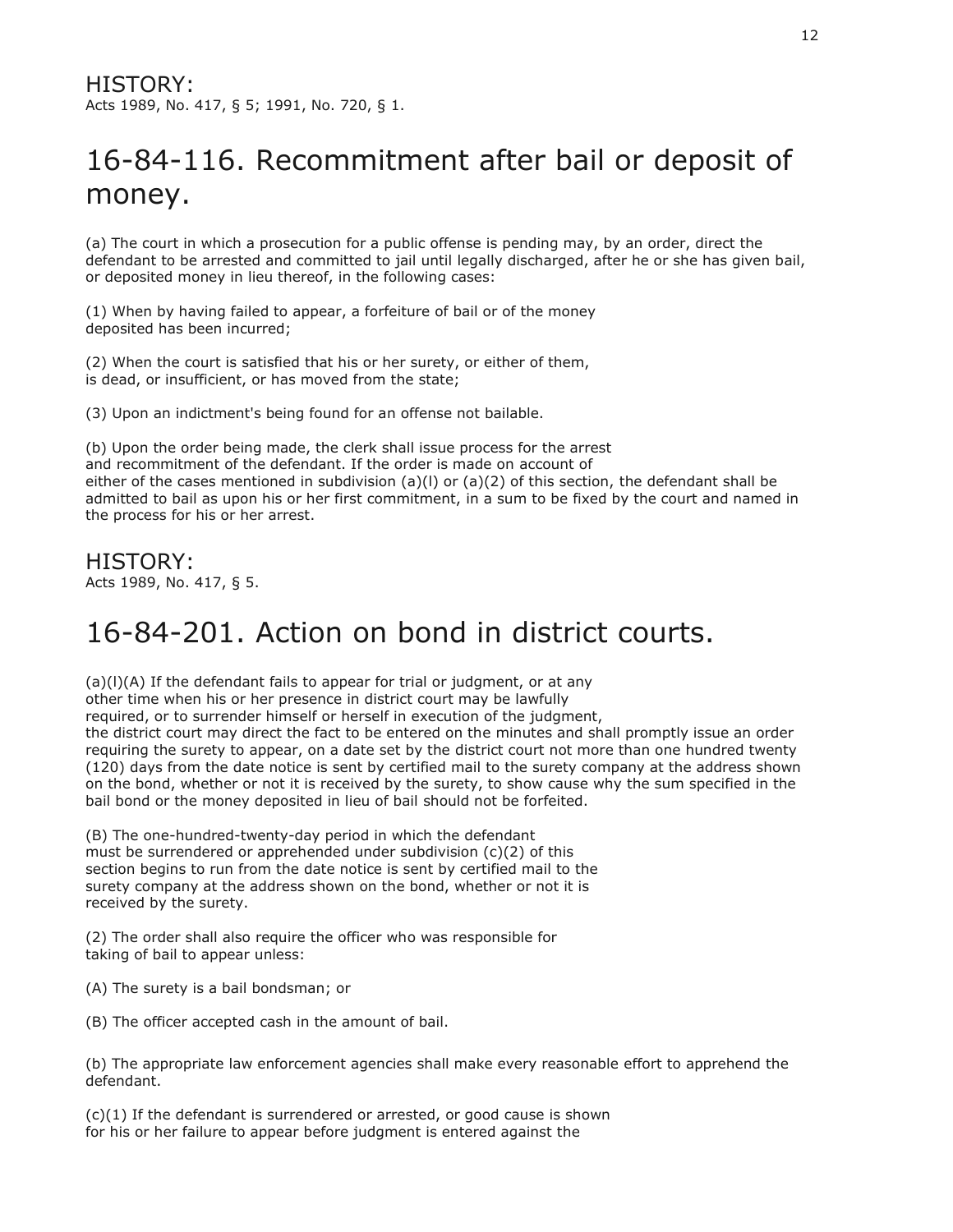surety, the district court shall exonerate a reasonable amount of the surety's liability under the bail bond.

(2) However, if the surety causes the apprehension of the defendant or the defendant is apprehended within one hundred twenty (120) days from the date notice is sent by certified mail to the surety company at the address shown on the bond, whether or not it is received by the surety, a judgment or forfeiture of bond may not be entered against the surety, except as provided in subsection (e) of this section.

(d) If after one hundred twenty (120) days from the date notice is sent by certified mail to the surety company at the address shown on the bond, whether or not it is received by the surety, the defendant has not surrendered or been arrested, the bail bond or money deposited in lieu of bail may be forfeited without further notice or hearing.

(e) If the defendant is located in another state and the location is known within one hundred twenty (120) days from the date notice is sent by certified mail to the surety company at the address shown on the bond, whether or not it is received by the surety, the appropriate law enforcement officers shall cause the arrest of the defendant and the surety shall be liable for the cost of returning the defendant to the district court in an amount not to exceed the face value of the bail bond.

 $(f)(1)$  In determining the extent of liability of the surety on a bond forfeiture, the court, without further notice or hearing, may take into consideration the expenses incurred by the surety in attempting to locate the defendant and may allow the surety credit for the expenses incurred.

(2) To be considered by the court, information concerning expenses incurred in attempting to locate the defendant should be submitted to the court by the surety no later than the one-hundred-twentieth day from the date notice is sent by certified mail to the surety company at the address shown on the bond, whether or not it is received by the surety.

(g) Notwithstanding any law to the contrary, a district court may suspend a bail bond company's or agent's ability to issue bail bonds in its court if the bail bond company or agent fails to comply with an order of the district court or fails to pay forfeited bonds in accordance with a district court's order.

#### HISTORY:

Acts 1989, No. 417, § 5; 1991, No. 991, § 1; 1993, No. 841, § 1; 1995, No. 1106, § 1; 1999, No. 567, § 5; 2003, No. 752, § 2; 2003, No.1572, § 1; 2009, No. 633, § 16.

### 16-84-202. Disposition of deposit.

(a) Where money is deposited in lieu of bail with a city official, after the forfeiture and final judgment of the court, the city official shall make settlement with the city treasurer who shall deposit the funds to the credit of the city general fund.

(b) Where money is deposited in lieu of bail with a county official, after the forfeiture and final adjournment of the court, the county official shall make settlement with the county treasurer who shall deposit the funds to the credit of the county general fund.

#### HISTORY:

Acts 1989, No. 417, § 5; 1991, No. 720, § 2.

### 16-84-203. Certain absences excused.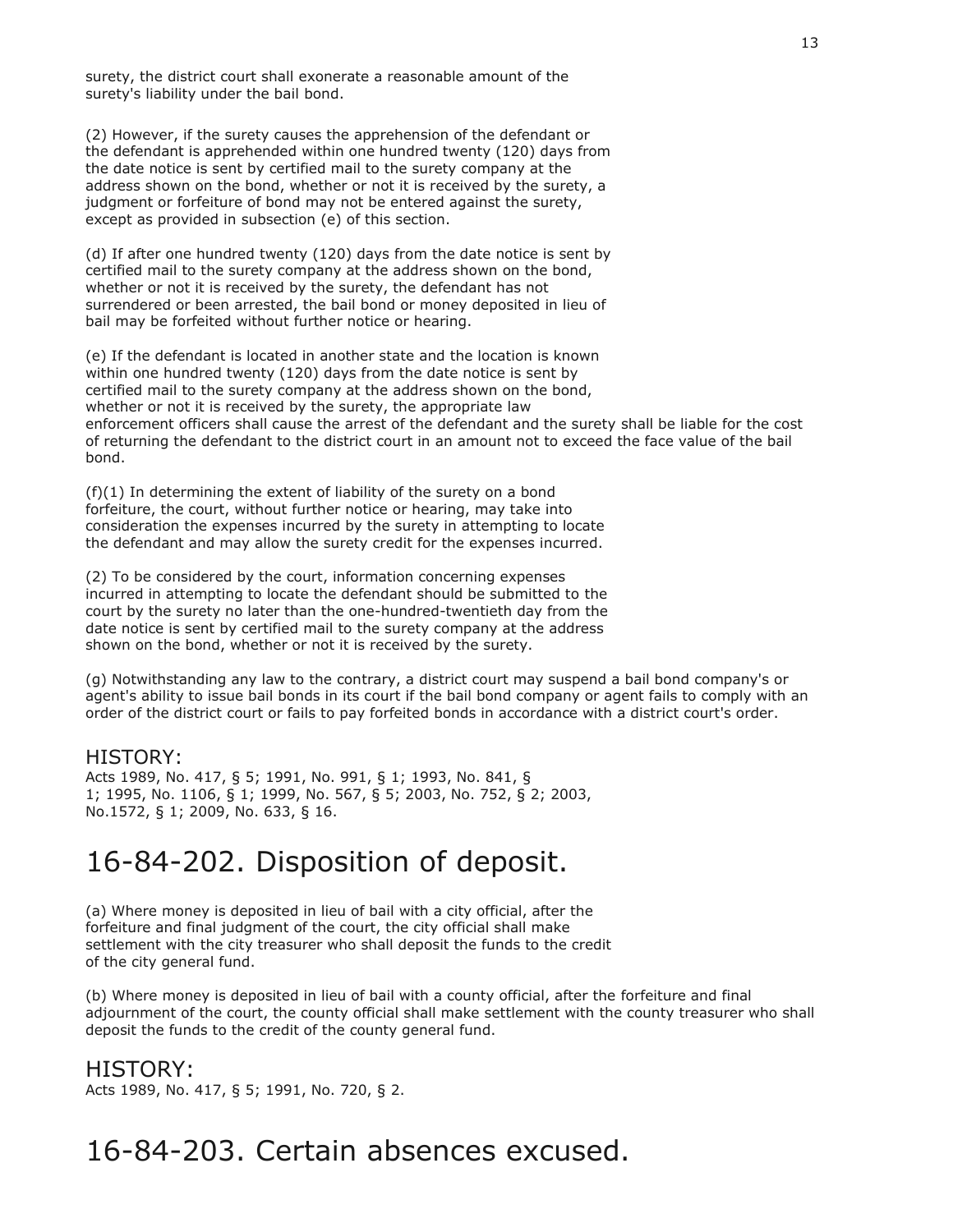(a) No forfeiture of any appearance or bail bond shall be rendered in any case where a sworn statement of a licensed court-appointed physician is furnished the court showing that the principal in the bond is prevented from attending by some physical or mental disability or where a sworn affidavit of the jailer, warden, or other responsible officer of a jail or correctional facility in which the principal is being detained shall be furnished to the court, or a sworn affidavit of any officer in charge is furnished to the court showing that the principal in the bond is prevented from attending due to the fact that he or she is being detained by a force claiming to act under the authority of the federal government that neither the state nor the surety could control.

(b) The appearance or bail bond shall remain in full force and effect until the principal is physically or mentally able to appear or until a detainer against the principal is filed with the detaining authority.

### HISTORY: Acts 1989, No. 417, § 5; 2005, No. 1994, § 283.

# 16-84-207. Action on bail bond in circuit courts.

(a) If a bail bond is granted by a judicial officer, it shall be conditioned on the defendant's appearing for trial, surrendering in execution of the judgment, or appearing at any other time when his or her presence in circuit court may be lawfully required under Rule 9.5 or Rule 9.6 of the Arkansas Rules of Criminal Procedure, or any other rule.

(b)(l) If the defendant fails to appear at any time when the defendant's presence is required under subsection (a) of this section, the circuit court shall enter this fact by written order or docket entry, adjudge the bail bond of the defendant or the money deposited in lieu thereof to be forfeited, and issue a warrant for the arrest of the defendant.

(2) The circuit clerk shall:

(A) Notify the sheriff and each surety on the bail bond that the defendant should be surrendered to the sheriff as required by the terms of the bail bond; and

(B) Immediately issue a summons on each surety on the bail bond requiring the surety to personally appear on the date and time stated in the summons to show cause why judgment should not be rendered for the sum specified in the bail bond on account of the forfeiture.

(c)(l)(A) If the defendant is apprehended and brought before the circuit court within seventy-five (75) days of the date notification is sent under subdivision (b)(2)(A) of this section, then no judgment of forfeiture may be entered against the surety.

(B) The surety shall be liable for the cost of returning the defendant to the circuit court in an amount not to exceed the face amount of the bond.

(2)(A) If the defendant is apprehended and brought before the circuit court after the seventy-five-day period under subdivision (c)( 1) of this section, the circuit court may exonerate the amount of the surety's liability under the bail bond as the circuit court determines in its discretion and, if the surety does not object, enter judgment accordingly against the surety.

(B) In determining the extent of liability of the surety on the bond, the circuit court may take into consideration the actions taken and the expenses incurred by the surety to locate the defendant, the expenses incurred by law enforcement officers to locate and return the defendant, and any other factors the circuit court finds relevant.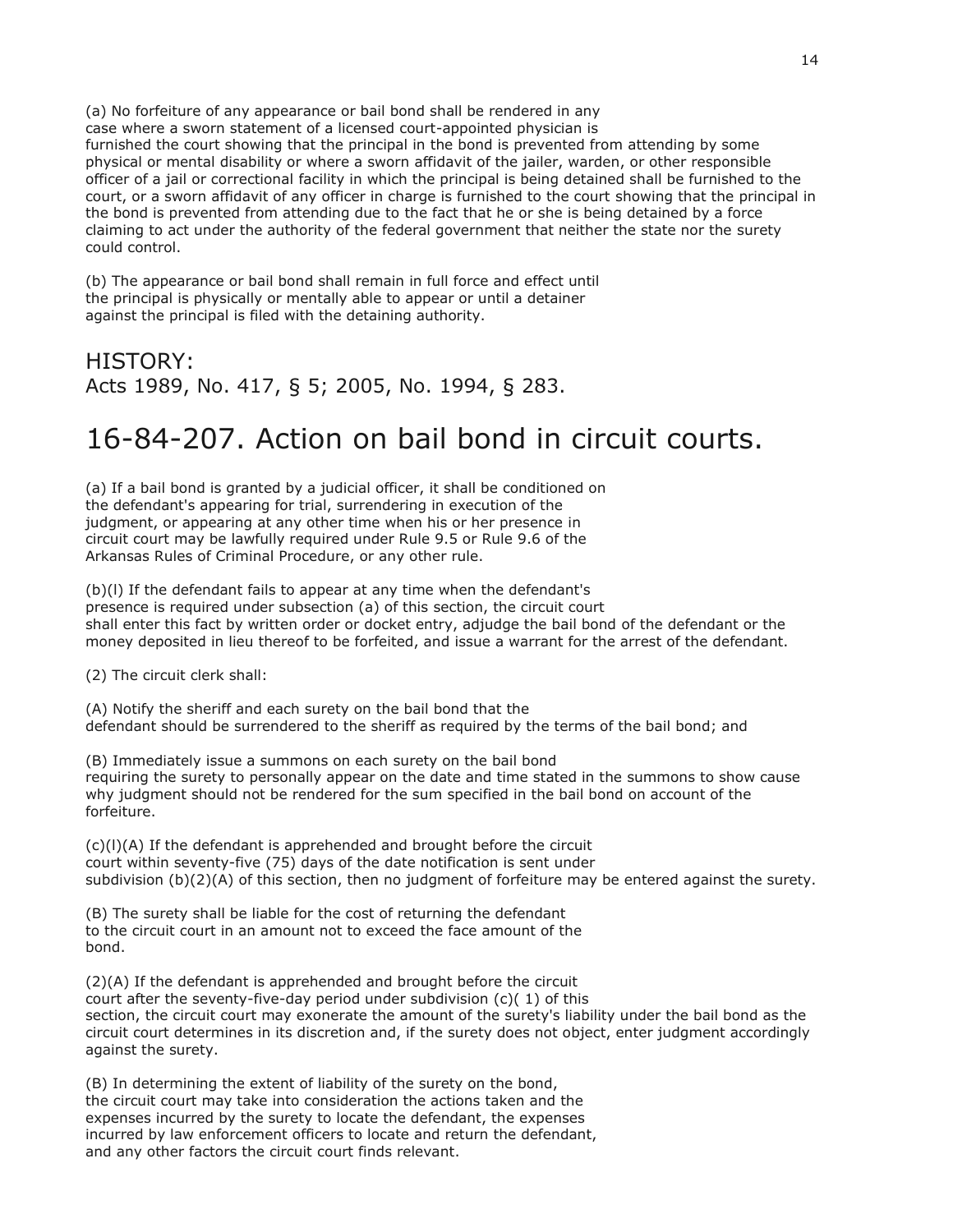(3) The appropriate law enforcement agencies shall make every reasonable effort to apprehend the defendant.

(d)(l) If the surety does not consent to the entry of judgment in the amount determined under subsection (c) of this section, or if the defendant has not surrendered or been brought into custody, then at the time of the show cause hearing unless continued to a subsequent time, the circuit court shall determine the surety's liability and enter judgment on the forfeited bond.

(2) The circuit court may exercise its discretion in determining the amount of the judgment and may consider the factors listed in subsection (c) of this section.

(e)(l) No pleading on the part of the state shall be required in order to enforce a bond under this section.

(2) The summons required under subsection (b) of this section shall be made returnable and shall be executed as in civil actions, and the action shall be docketed and shall proceed as an ordinary civil action.

(3) The summons shall be directed to and served on the surety in the manner provided in Rule 4 of the Arkansas Rules of Civil Procedure, and the surety's appearance pursuant to the summons shall be in person and not by filing an answer or other pleading.

(f) Notwithstanding any law to the contrary, a circuit court may suspend a bail bond company's or agent's ability to issue bail bonds in its court if the bail bond company or agent fails to comply with an order of the circuit court or fails to pay forfeited bonds in accordance with a circuit court's order.

HISTORY: Acts 2003, No. 752, § 1; 2003, No. 1472, § 1; 2009, No. 290, §1.

### 16-85-101. Right to attorney, physician, and phone calls.

(a) While confined and awaiting trial in any prison or jail in this state, no prisoner shall be denied the right to:

(1) Consult an attorney of the prisoner's own choosing;

(2) Call a physician of the prisoner's own choosing if in need of one; or

(3) Place free telephone calls to a bondsperson if the calls are local calls.

(b) Any officer or other person having charge or supervision of any prisoner in the state who refuses to permit the prisoner to consult an attorney of the prisoner's own choosing, call a physician of the prisoner's own choosing, or place free telephone calls to a bondsperson if the calls are local shall be guilty of a Class B misdemeanor.

#### HISTORY:

Acts 1937, No. 306, §§ 2, 3; Pope's Dig., §§ 3043, 3044; A.S.A.1947, §§ 43-417.1, 43-417.2; Acts 2001, No. 1682, § 1; 2003, No. 1648, § 2; 2005, No. 1994, § 236.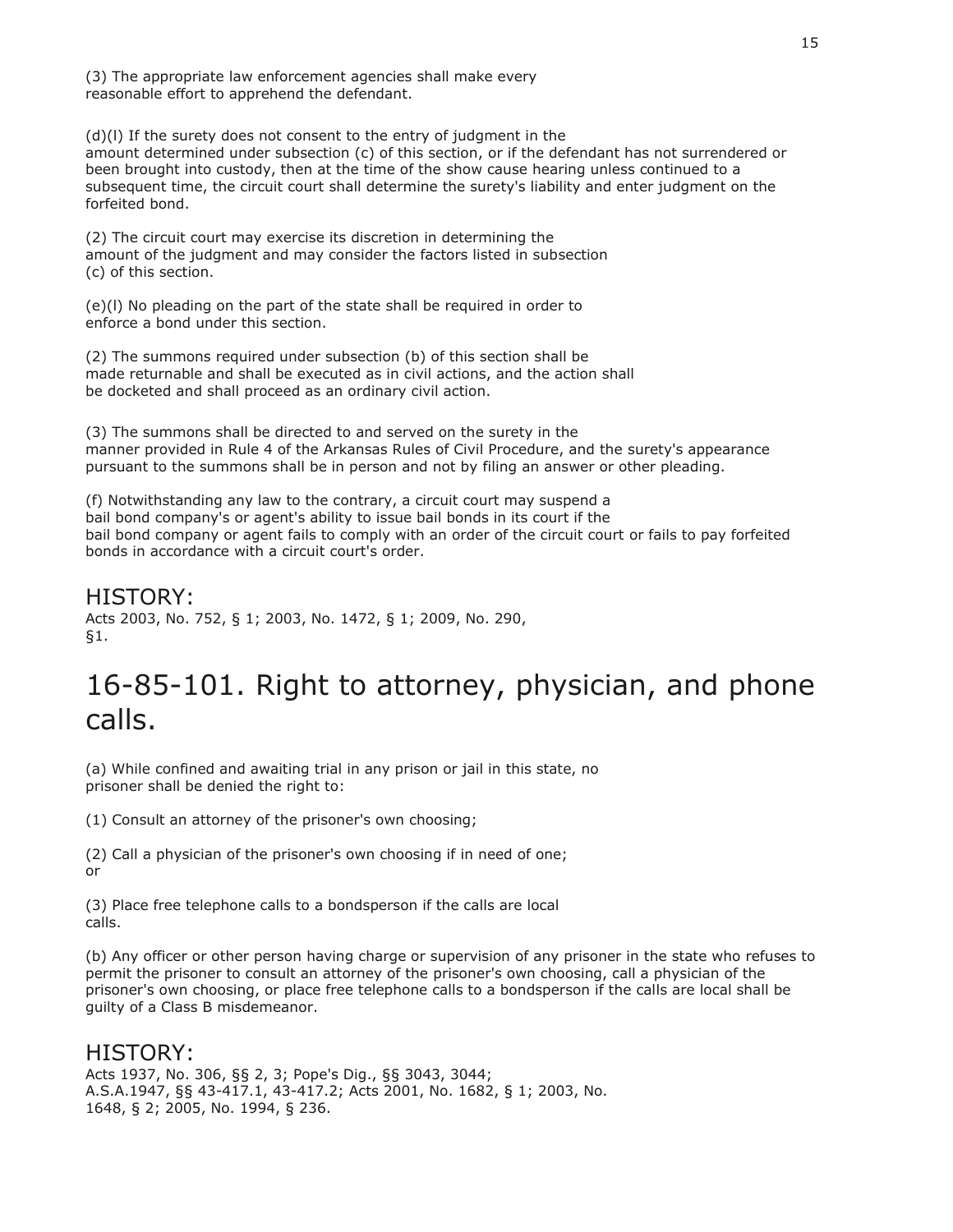# 16-90-105. Verdict of guilty.

(a) Upon the return of a verdict of guilty, if tried by a jury, or the finding of guilt if tried by the circuit court without a jury, sentence may be announced.

(b) The judgment of the court may be then and there entered for sentencing and the entry of the judgment may be postponed to a date certain then fixed by the court not more than thirty (30) days thereafter, at which time probation reports may be submitted, matters of mitigation presented, or any other matter heard that the court or the defendant might deem appropriate to consider before the pronouncement of sentence and entry of the formal judgment.

(c) If the defendant is ordered to be held without bond or for any reason whatever, the defendant may file a written demand for immediate sentencing, whereupon the trial judge shall cause formal sentence and judgment to be made of record.

(d) At the time sentence is announced and judgment entered, the trial judge must advise the defendant of his or her right to appeal and either fix or deny bond.

(e) In its discretion, the trial judge may order:

(1) The defendant released from custody on his or her own recognizance;

(2) Another bond fixed;

(3) The defendant to remain subject to the provisions of his or her bond if the defendant appeared at trial on bail bond; or

(4) The defendant to the custody of the sheriff to be held without bond.

#### HISTORY:

Acts 1971, No. 333, § 2; A.S.A. 1947, § 43-2301.

### 16-94-216. Bail.

Unless the offense with which the prisoner is charged is shown to be an offense punishable by death or life imprisonment under the laws of the state in which it was committed, the judge or magistrate must admit the person arrested to bail by bond or undertaking, with sufficient sureties, and in such sum as the judge or magistrate deems proper, for the prisoner's appearance before the judge or magistrate at a time specified in such bond or undertaking, and for the prisoner's surrender, to be arrested upon the warrant of the Governor of this state.

#### HISTORY:

Acts 1935, No. 126, § 16; Pope's Dig.,§ 6096; A.S.A. 1947, §43-3016.

### 16-94-217. Discharge of warrant.

If the accused is not arrested under warrant of the Governor by the expiration of the time specified in the warrant, bond, or undertaking, the judge or magistrate may discharge the accused or may recommit the accused to a further day, or may again take bail for his or her appearance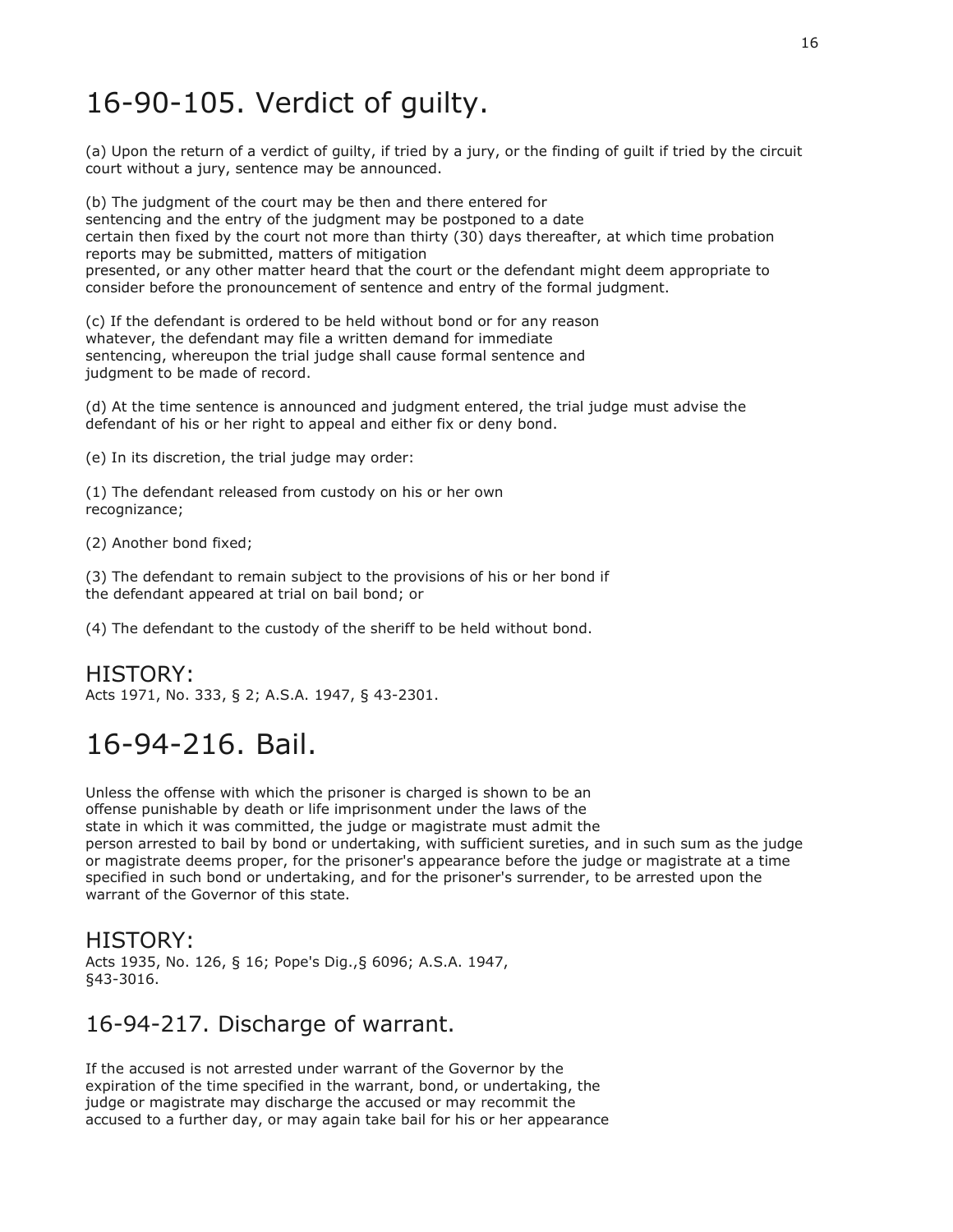and surrender, as provided in § 16-94-216; and at the expiration of the second period of commitment, or if the accused has been bailed and appeared according to the terms of his or her bond or undertaking, the judge or magistrate may either discharge the prisoner, or may require the prisoner to enter into a new bond or undertaking, to appear and surrender himself or herself at another day.

#### HISTORY:

Acts 1935, No. 126, § 17; Pope's Dig.,§ 6097; A.S.A. 1947, § 43-3017

### 17-19-101. Definitions.

As used in this chapter, unless the context otherwise requires:

**(1)** "Bail bond or appearance bond" means a bond for a specified monetary amount which is executed by the defendant and a qualified licensee under this chapter and which is issued to a court, magistrate, or authorized officer as security for the subsequent court appearance of the defendant upon his or her release from actual custody pending the appearance;

**(2)** "Insurer" means any surety company which has qualified to transact surety business in this state;

**(3)** "Licensee" means a professional bail bond company or a professional bail bondsman;

**(4)** "Professional bail bond company" means an individual who is a resident of this state, an Arkansas firm, partnership, or corporation, or a foreign corporation registered and authorized to conduct business in the State of Arkansas that pledges a bail bond in connection with a judicial proceeding and receives or is promised therefor money or other things of value; and

**(5)** "Professional bail bondsman" means an individual who is a resident of this state and who acts through authority of a professional bail bond company in pledging a bail bond as security in a judicial proceeding.

#### History

Acts 1989, No. 417, § 1; 1995, No. 827, §§ 1, 3; 2019, No. 386, § 3.

### 17-19-102. Penalties.

**(a)** Any person who is found guilty of violating any of the provisions of this chapter shall upon conviction be guilty of a Class A misdemeanor.

**(b)** Any person who falsely represents to the Professional Bail Bond Company and Professional Bail Bondsman Licensing Board that any person has met the education or continuing education requirements of §§ 17-19-107 and 17-19-212 and § 17-19-401 et seq. shall be guilty of a Class B misdemeanor and upon conviction shall be punished accordingly.

#### **History**

Acts 1989, No. 417, § 1; 1993, No. 499, § 6; 2005, No. 1994, § 226.

### 17-19-103. Civil and criminal proceedings.

The venue for any criminal or civil proceeding filed for any violation of this chapter shall be in the county wherein the violation occurred.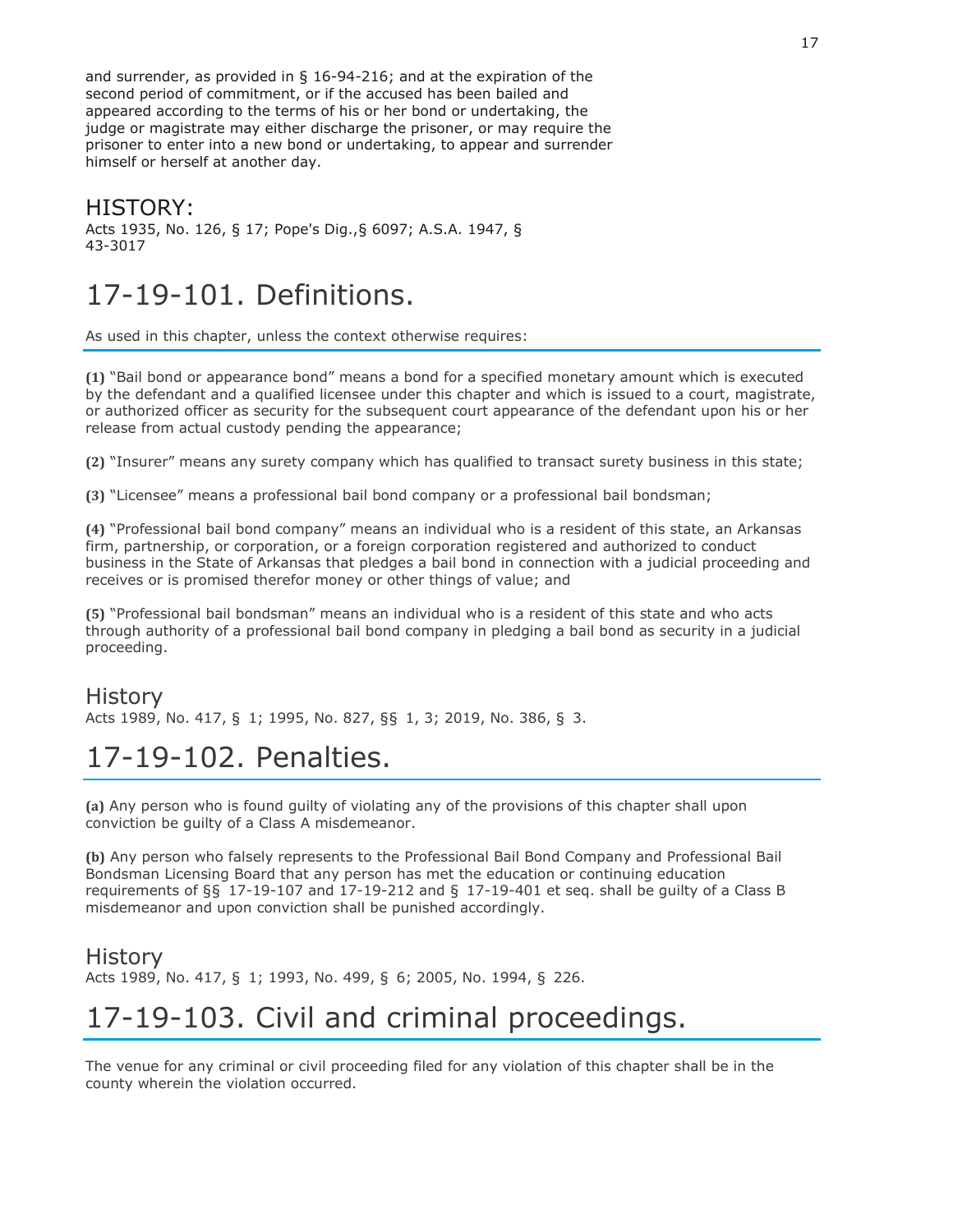# 17-19-104. Exemption.

This chapter shall not affect the negotiation through a licensed broker or agent for, nor the execution or delivery of, an undertaking of bail executed by an insurer for its insured under a policy of automobile insurance or of liability insurance upon the automobile of the insured.

### History

Acts 1989, No. 417, § 1.

# 17-19-105. Prohibitions.

No professional bail bondsman or professional bail bond company, nor court, nor law enforcement officer, nor any individual working on behalf of a professional bail bondsman or professional bail bond company, shall:

**(1)** Require as a condition of his or her executing a bail bond that the principal agree to engage the services of a specified attorney;

**(2)** Solicit business or advertise for business in or about any place where prisoners are confined or in or about any court;

**(3)** Suggest or advise the engagement of any bail bond company or professional bail bondsman to underwrite a bail bond;

**(4)** Enter a police station, jail, sheriff's office, or other place where persons in custody of the law are detained for the purpose of obtaining employment as a professional bail bondsman or professional bail bond company, without having been previously called by a person so detained or by some relative or other authorized person acting for or in behalf of the person so detained. Whenever such an entry occurs, the person in charge of the facility shall be given and promptly record the mission of the licensee and the name of the person calling the licensee and requesting him or her to come;

**(5)** Pay a fee or rebate or give or promise anything of value to:

**(A)** A jailer, police officer, peace officer, committing magistrate, or any other person who has power to arrest or to hold in custody; or

**(B)** Any public official or public employee in order to secure a settlement, compromise, remission, or reduction of the amount of any bail bond or estreatment thereof; **(6)** Pay a fee or rebate or give anything of value to an attorney in bail bond matters, except in defense of any action on a bond;

**(7)** Pay a fee or rebate or give or promise anything of value to the principal or anyone in his or her behalf;

- **(8)(A)** Participate in the capacity of an attorney at a trial or hearing of one on whose bond he or she is surety;
- **(B)** Attempt to obtain settlement or dismissal of a case;

**(C)** Give or attempt to give any legal advice to one on whose bond he or she is surety; or

**(9)** Accept anything of value from a principal except the premium, provided that the licensee shall be permitted to accept collateral security or other indemnity from the principal which shall be returned upon final termination of liability on the bond. The collateral security or other indemnity required by the licensee must be reasonable in relation to the amount of the bond.

**(10)** Permit a bail bond to be executed to effect the release of a defendant without the bondsman's being physically present.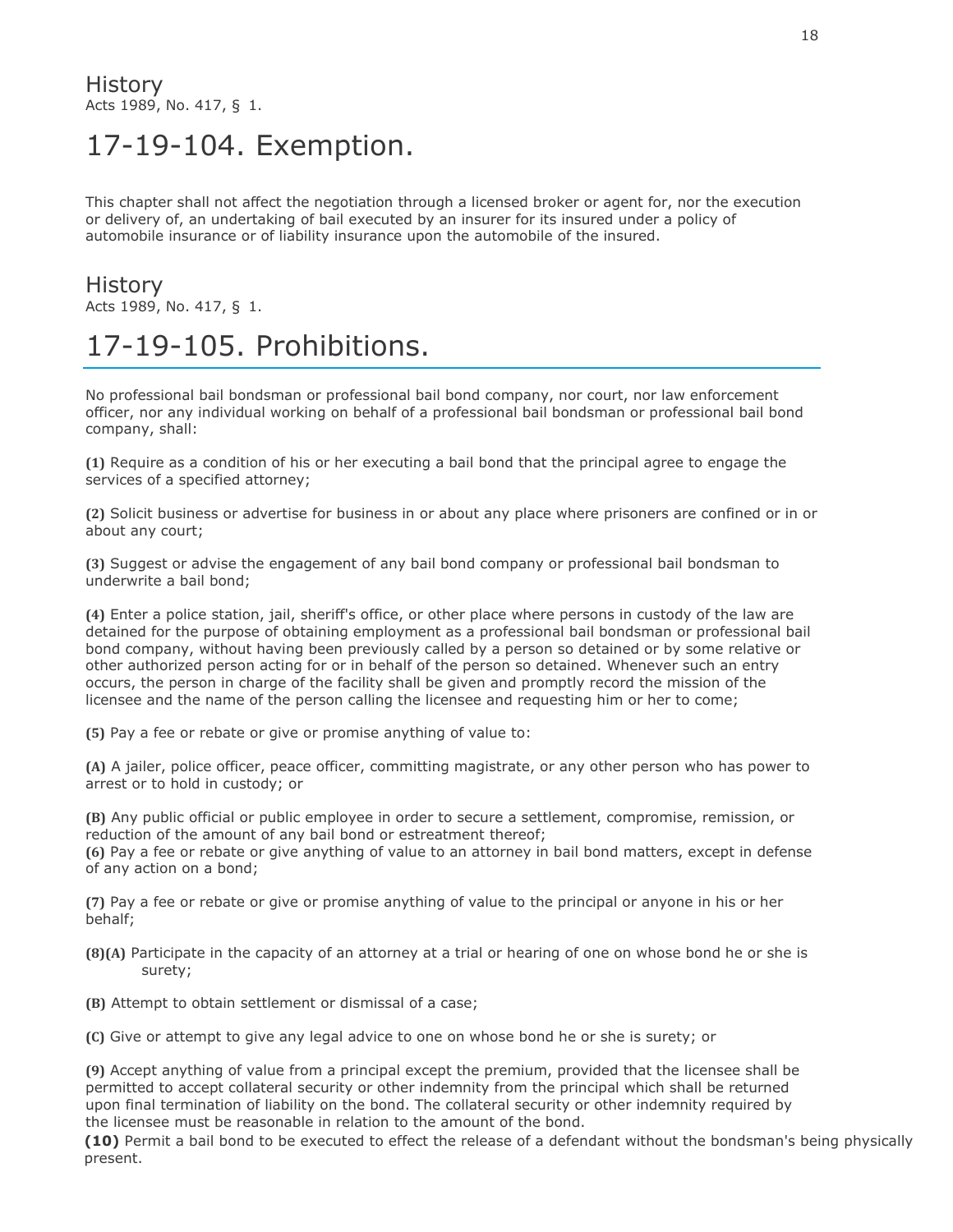# 17-19-106. Professional Bail Bond Company and Professional Bail Bondsman Licensing Board.

**(a)** This section may be cited as the "Arkansas Professional Bail Bond Company and Professional Bail Bondsman Licensing Act".

**(b)(1)** There is hereby created the Professional Bail Bond Company and Professional Bail Bondsman Licensing Board.

**(2)(A)** The board shall be composed of eight (8) members to be appointed by the Governor for terms of seven (7) years.

**(B)** Vacancies shall be filled by appointment of the Governor for the unexpired portion of the term.

**(3)(A)** Three (3) members of the board shall be licensed bail bond company owners, one (1) a municipal chief of police, one (1) a county sheriff, one (1) a municipal or circuit judge, and two (2) shall be residents of the state who are not a bail bond company owner, an elected judge, a sheriff, or a chief of police.

**(B)(i)** No two (2) of the three (3) bail bondsman members shall reside in the same congressional district.

**(ii)** At least one (1) board member shall be an African-American.

**(iii)** At least one (1) board member shall be a female.

**(4)** The board shall have the authority and responsibility to administer and enforce the provisions of this chapter relating to licensing and regulation of professional bail bond companies and professional bail bondsmen.

**(5)** The board shall have the authority to adopt and enforce such reasonable rules as it shall determine to be necessary to enable it to effectively and efficiently carry out its official duty of licensing and regulating professional bail bond companies and professional bail bondsmen.

**(c)** The members of the board shall receive expense reimbursement in accordance with § 25-16-901 et seq., and a stipend pursuant to § 25-16-904.

**(d)** The provisions of this section shall not be construed to repeal any laws in effect on August 13, 1993, relating to the licensing and regulation of professional bail bond companies and professional bail bondsmen but such laws shall remain in full force and effect and shall be administered by the board created herein.

#### History

Acts 1993, No. 500, §§ 1-5; 1995, No. 827, § 2; 1997, No. 250, § 126; 1999, No. 1286, § 2; 2001, No. 1817, § 1; 2009, No. 683, §§ 1, 2; 2019, No. 315, § 1358.

# 17-19-107. Exception to education requirements.

Any licensed professional bail bondsman who is sixty-five (65) years of age or older and who has been licensed as a bail bondsman for fifteen (15) years or more shall be exempt from both the education and continuing education requirements of  $\S$  17-19-212 and  $\S$  17-19-401 et seq.

History Acts 1993, No. 499, § 3.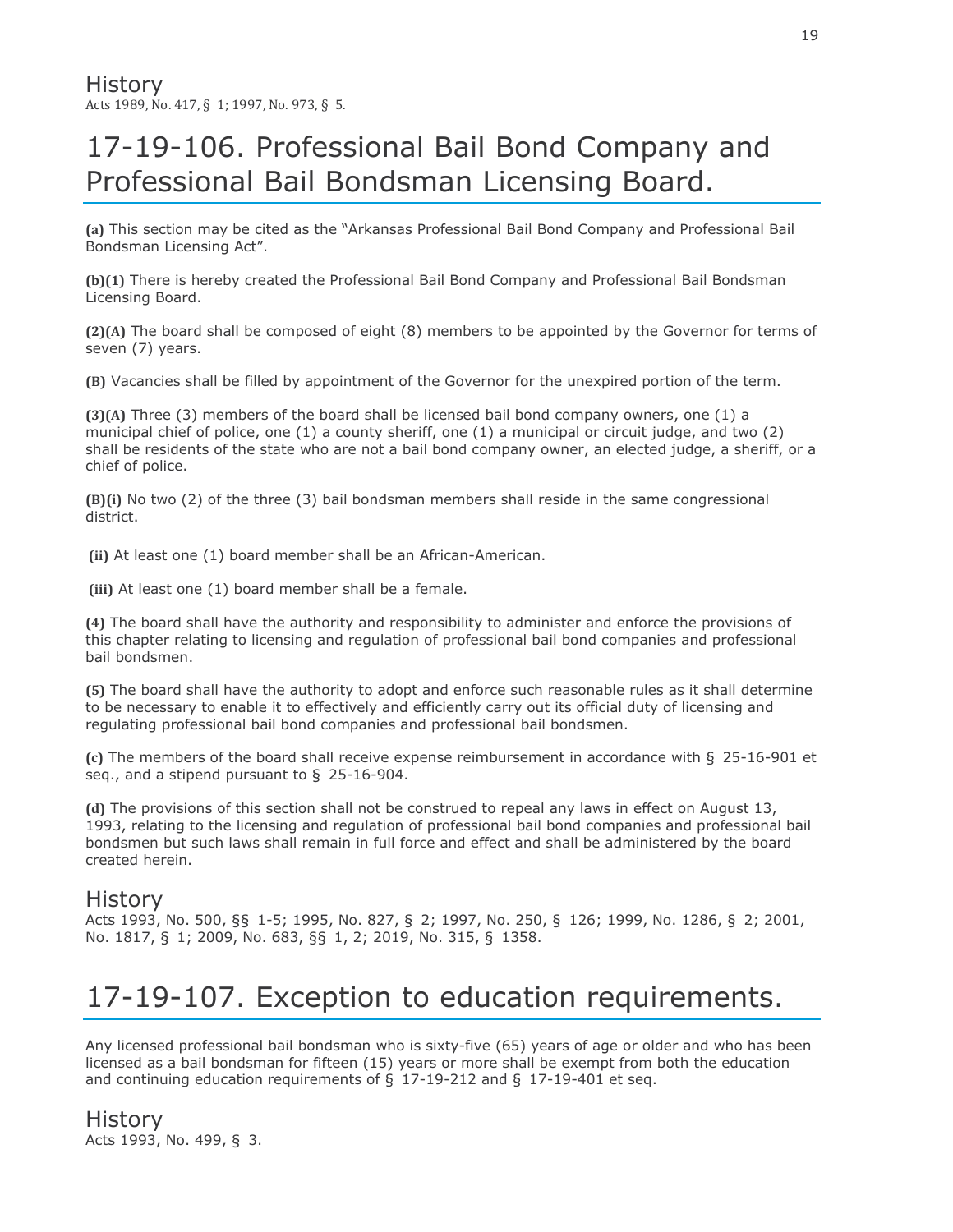# 17-19-108. Rules.

The Professional Bail Bond Company and Professional Bail Bondsman Licensing Board shall adopt such reasonable rules as it shall deem necessary to assure the effective and efficient administration of §§ 17-19-107 and 17-19-212 and § 17-19-401 et seq.

#### History

Acts 1993, No. 499, § 7; 2019, No. 315, § 1359.

# 17-19-109. Advertising by professional bail bond companies.

**(a)** All business cards, signs, telephone ads, newspaper ads, or any other type of advertising by professional bail bond companies shall display the company name prominently to assure that the identity of the company doing the advertising is readily apparent.

**(b)** Any such advertising by or on behalf of individual professional bail bondsmen shall prominently display the name of the bail bond company and shall contain no information or other indication that the bail bondsman is independent of the company.

History Acts 1993, No. 400, § 1.

# 17-19-110. Licensed bail bond agent.

**(a)** A licensed bail bond agent shall be permitted to write a bail bond in any county if:

**(1)** The agent has a current license with a current licensed professional bail bond company; and

**(2)** The agent and the agent's company are in good standing with the courts in the jurisdiction where the bond is to be posted.

**(b)** A licensed bail bond agent shall carry a current copy of his or her professional bail bond agent license that shall indicate which professional bail bond company the bondsman works for and his or her qualifying power of attorney that is on file with the Professional Bail Bond Company and Professional Bail Bondsman Licensing Board.

**(c)(1)** Only one (1) power of attorney per bond not exceeding the agent's qualifying power of attorney shall be permitted unless a court has separated the charges and amounts of bonds. **(2)** Powers of attorney shall not be stacked.

### History

Acts 1993, No. 402, § 1; 1999, No. 567, § 2; 2003, No. 1648, § 3; 2011, No. 94, § 1.

### 17-19-111. Fees.

**(a)** Notwithstanding any other provisions of this chapter to the contrary, and notwithstanding any other provisions of Arkansas law to the contrary, a professional bail bond company, county sheriff, keeper of a jail, or other person authorized to take bond under § 16-84-102 is hereby required to charge, collect, and remit the following fees into the Bail Bondsman Board Fund for the support, personnel, maintenance, and operations of the Professional Bail Bond Company and Professional Bail Bondsman Licensing Board and for the Domestic Peace Fund administered by the Arkansas Child Abuse/Rape/Domestic Violence Commission, in addition to any other fees, taxes, premium taxes, levies, or other assessments imposed in connection with the issuance of bail bonds under Arkansas law.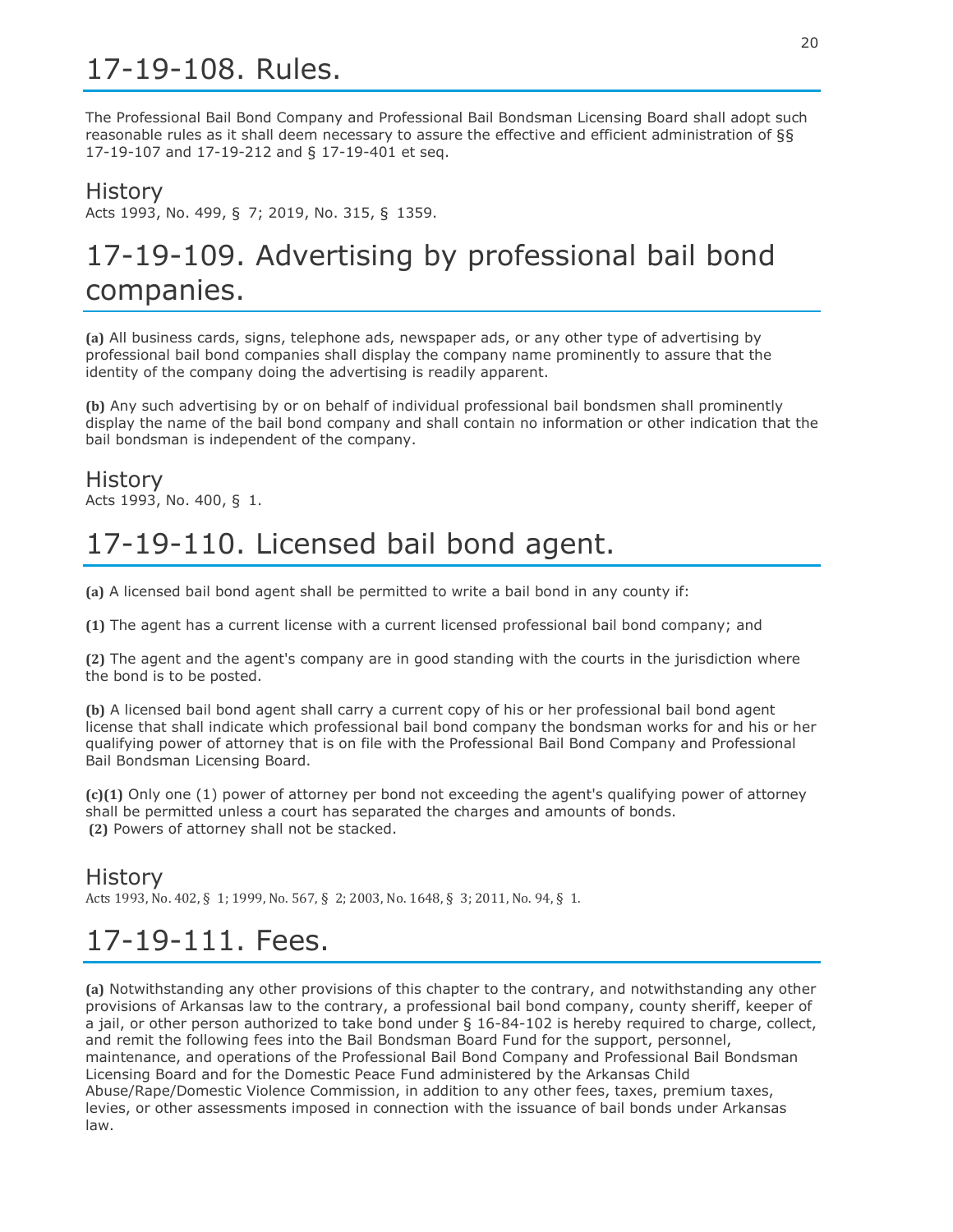**(b)(1)** In addition to the bail or appearance bond premium or compensation allowed under § 17-19- 301, each licensed professional bail bond company, county sheriff, keeper of a jail, or other person authorized to take bond under § 16-84-102 shall charge and collect as a nonrefundable fee for the Bail Bondsman Board Fund an additional fee of ten dollars (\$10.00) per bail bond for giving bond for each bail and appearance bond issued by the licensed professional bail bond company, county sheriff, keeper of a jail, or other person authorized to take bond under § 16-84-102 by or through its individual licensees.

**(2)** The fee shall be collected quarterly and then reported and filed with the board no later than fifteen (15) calendar days after the end of each quarter.

**(3)** The notarized quarterly reporting form and a notarized annual reconciliation form as to all fees collected for the Bail Bondsman Board Fund shall be filed by each professional bail bond company on forms prescribed by the board and at the times and in the manner as the board shall prescribe in conformity with this section.

**(4)** A paper-processing charge of fifteen dollars (\$15.00) shall be collected on each bail bond in order to defray the surety's costs incurred by the quarterly and annual reporting requirements contained in this section and to further defray the surety's costs incurred in the collection of all fees due, owing, and collected on behalf of the Bail Bondsman Board Fund and the surety's costs incurred in the preparation of all required reports submitted in conformance with the standards established by the American Institute of Certified Public Accountants.

**(c)(1)** The board may grant an extension for the filing of the report and fees for good cause shown upon timely written request.

**(2)** Absent an extension for good cause shown, each licensed professional bail bond company failing to report or pay these fees shall be liable to the Bail Bondsman Board Fund for a monetary penalty of one hundred dollars (\$100) per day for each day of delinquency.

**(3)** The board may pursue any appropriate legal remedies on behalf of the Bail Bondsman Board Fund to collect any delinquent fees and penalties.

**(d)(1)** Upon collection of the fees and any monetary penalties, the board shall deposit or fund:

**(A)** Sufficient fees and penalties directly into the Bail Bondsman Board Fund to provide for the personal services and operating expenses of the board; and

**(B)** The remainder of all fees and penalties directly into the Domestic Peace Fund administered by the Arkansas Child Abuse/Rape/Domestic Violence Commission.

**(2)** The fees and penalties shall be in addition to all other fees, licensure or registration fees, taxes, assessments, levies, or penalties payable to any federal or state office, court, agency, board, or commission or other public official or officer of the state, or its political subdivisions, including counties, cities, or municipalities, by a professional bail bond company, county sheriff, keeper of a jail, or other person authorized to take bond under § 16-84-102.

**(3)(A)** Each bail bondsman is required to assist in collection of the fees but is exempt from the payment of the fees to the Bail Bondsman Board Fund unless he or she misappropriates or converts such moneys to his or her own use or to the use of others not entitled to the fees.

**(B)** In that case, the board shall proceed on behalf of the Bail Bondsman Board Fund with any civil or criminal remedies at its disposal against the individual responsible.

**(C)** Upon criminal conviction of the individual responsible for fraudulent conversion of the moneys due the Bail Bondsman Board Fund, the individual responsible shall pay restitution to the Bail Bondsman Board Fund, and the court shall incorporate a finding to that effect in its order.

**(D)** Absent substantial evidence to the contrary, the violations by the individual may be attributed to the employing bail bond company, and any criminal or civil court may, in its discretion and upon substantial evidence, order the employing bail bond company to pay restitution to the Bail Bondsman Board Fund on behalf of the responsible individual and shall incorporate that finding into its order.

**(e)** For purposes of any statutory security deposit Arkansas law requires of professional bail bond companies, including, but not limited to, the deposit under § 17-19-205, the payment of the fees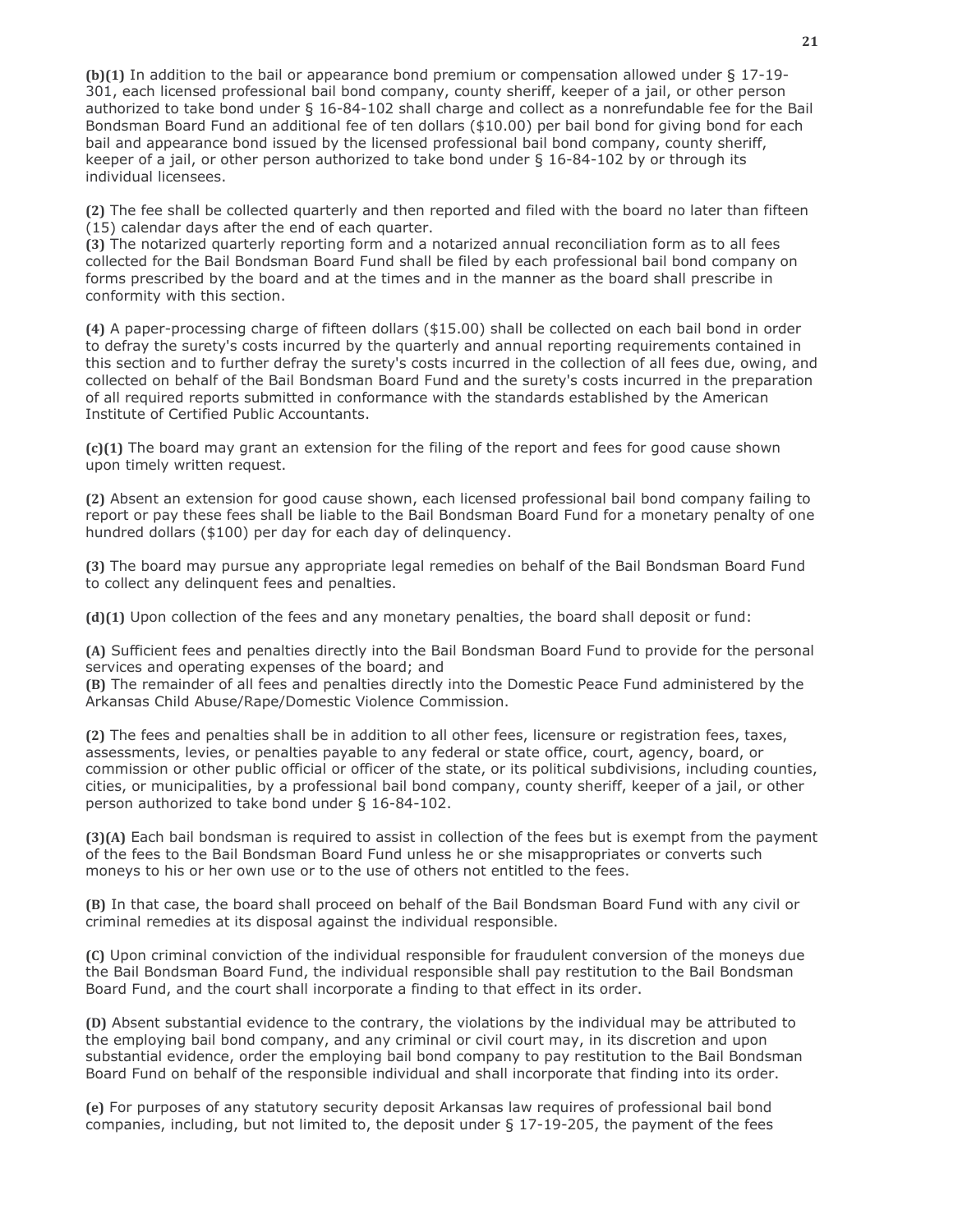required by this section is considered to be a duty of the licensee, so as to allow the board on behalf of the Bail Bondsman Board Fund to make a claim against any such deposit for the fees required by this section and any penalties owed on the fees, up to the limit of any security deposit.

**(f)** Under no circumstances shall the fees or penalties held in or for deposit into the Bail Bondsman Board Fund be subject to any tax, levy, or assessment of any kind, including, but not limited to, bond forfeiture claims, garnishment or general creditors' claims, remedies under Title 16 of this Code, or other provisions of Arkansas law.

#### History

Acts 1993, No. 901, § 31; 1997, No. 1096, § 1; 1997, No. 1248, § 39; 2007, No. 730, § 1; 2013, No. 1281, § 1; 2015, No. 1156, § 2.

# 17-19-112. Unpaid bond forfeiture judgment limits.

**(a)(1)** There shall be an initial one hundred thousand dollars (\$100,000) limit on active unpaid bond forfeiture judgments for each bail bonding company.

**(2)** Under this section, the amount of unpaid forfeiture or forfeitures shall be determined using the face value of an unpaid forfeited bond.

**(b)** When the Professional Bail Bond Company and Professional Bail Bondsman Licensing Board is notified of a bond forfeiture judgment under § 17-19-208(b)(1) and has issued notice to the company after ninety (90) days from the date of judgment has elapsed, the value of the forfeited bond shall count against that company's respective limit.

**(c)** When a company's unpaid bond forfeiture or forfeitures reach one hundred thousand dollars (\$100,000) or the total amount of security deposit posted with the board, whichever is higher, the company license shall be suspended.

**(d)** The license shall remain suspended until:

**(1)** The company can post an additional certificate of deposit or letter of credit with the board so that the company's security deposit exceeds the unpaid bond forfeiture or forfeitures amount;

**(2)** The bond forfeiture judgment or judgments are paid to the extent that the total amount of unpaid forfeiture or forfeitures are less than the security deposit posted with the board; or

**(3)(A)** The court that entered the bond forfeiture judgment releases the company's security deposit from responsibility on the unpaid forfeiture as required by  $\S$  17-19-208(a)(1).

**(B)** If the court releases the company's security deposit from responsibility on an unpaid bond forfeiture judgment, the release must be decreed by court order.

**(e)** If the court releases the company's security deposit from liability on a bond forfeiture, that bond amount shall not count against the company's unpaid forfeiture limit.

**(f)** A company's unpaid bond forfeiture limit shall not exceed one hundred thousand dollars (\$100,000) unless the company has posted additional security with the board and shall never exceed the company's total amount of posted security deposit or one hundred thousand dollars (\$100,000), whichever is more.

#### **History**

Acts 2011, No. 96, § 1.

# 17-19-201. Licenses required.

**(a)** No person shall engage in bail bond business without first having been licensed as provided in this chapter.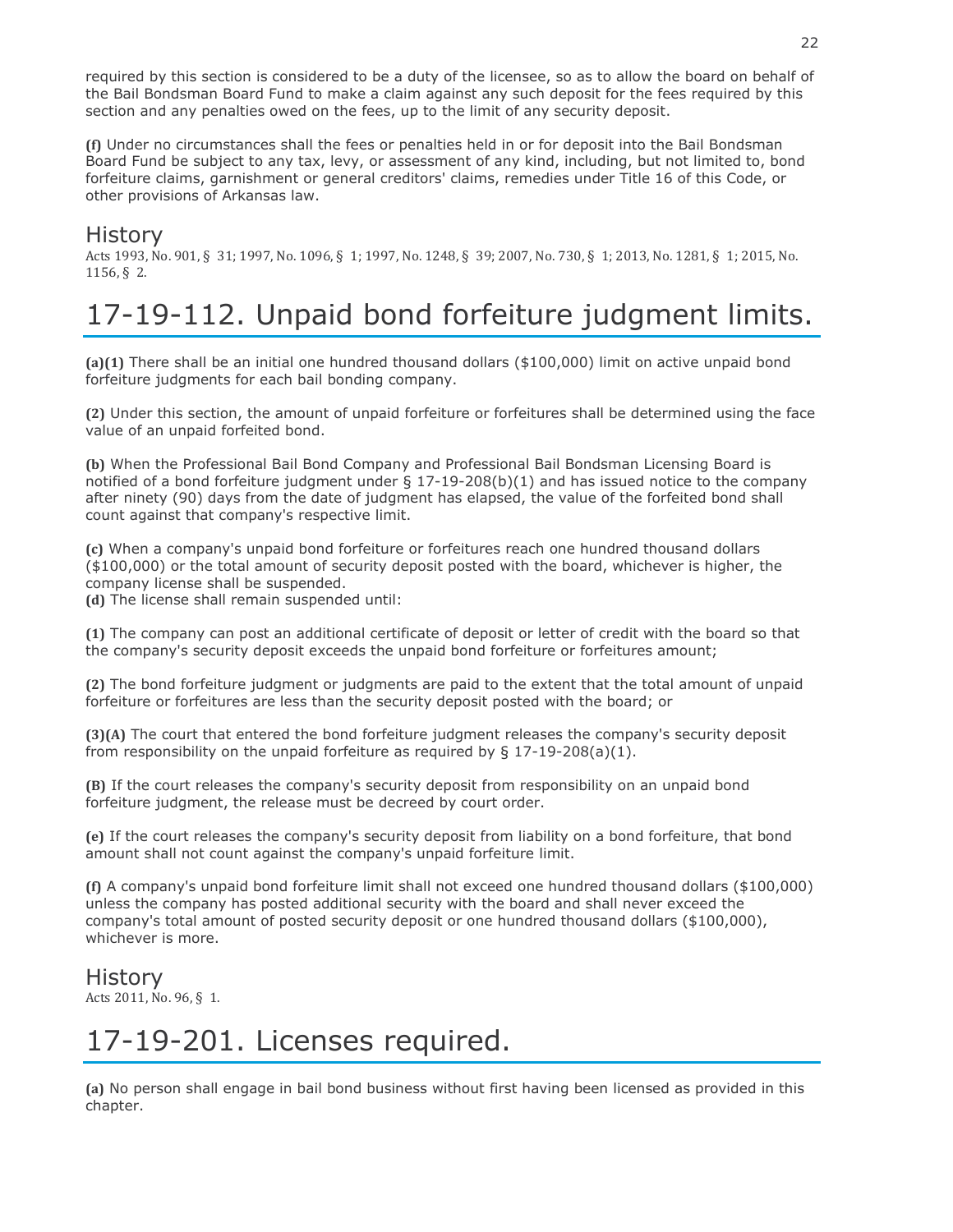**(b)** A professional bail bondsman shall not execute or issue an appearance bond in this state without holding a valid appointment from a professional bail bond company and without attaching to the appearance bond an executed and numbered power of attorney referencing the professional bail bond company.

**(c)** An insurer shall not execute an undertaking of bail without being licensed as a professional bail bond company.

**(d)** A professional bail bond company shall not engage in the bail bond business:

**(1)** Without having been licensed as a professional bail bond company under this chapter; and

**(2)** Except through an agent licensed as a professional bail bondsman under this chapter.

**(e)** A professional bail bond company shall not permit any unlicensed person to solicit or engage in the bail bond business in the company's behalf, except for individuals who are employed solely for the performance of clerical, stenographic, investigative, or other administrative duties which do not require a license under this chapter and whose compensation is not related to or contingent upon the number of bonds written.

**History** Acts 1989, No. 417, § 1.

# 17-19-202. Applications. [Effective until May 1, 2021.]

**(a)** Every applicant for a professional bail bondsman license or a professional bail bond company license shall apply on forms furnished by the Professional Bail Bond Company and Professional Bail Bondsman Licensing Board.

**(b)** The application of a professional bail bondsman shall be accompanied by a duly executed power of attorney issued by the professional bail bond company for whom the professional bail bondsman will be acting.

**(c)(1)** An application for a professional bail bond company license shall be accompanied by proof that the applicant:

**(A)** Is an Arkansas partnership, firm, or corporation, a foreign corporation registered and authorized to conduct business in the State of Arkansas, or an individual who is a resident of the state; and

**(B)** Has at least one (1) owner or partner that has been licensed for at least two (2) years during the last three (3) years by the State of Arkansas as a professional bail bondsman.

**(2)** A corporation shall file proof that its most recent annual franchise tax has been paid to the Secretary of State.

**(d)(1)(A)** At the time of application for every professional bail bond company license, there shall be paid to the board:

**(i)** For a new company license, a fee of two thousand five hundred dollars (\$2,500); or

**(ii)** For a renewal of a company license, a fee of one thousand dollars (\$1,000).

**(B)** Each professional bail bond company license or renewal for a sole proprietor, partnership, or corporation shall include one (1) license for one (1) agent per company per year.

**(2)** Each applicant for a professional bail bondsman license shall pay the board a license fee of one hundred dollars (\$100) at the time of application, except that if the applicant is also an applicant as an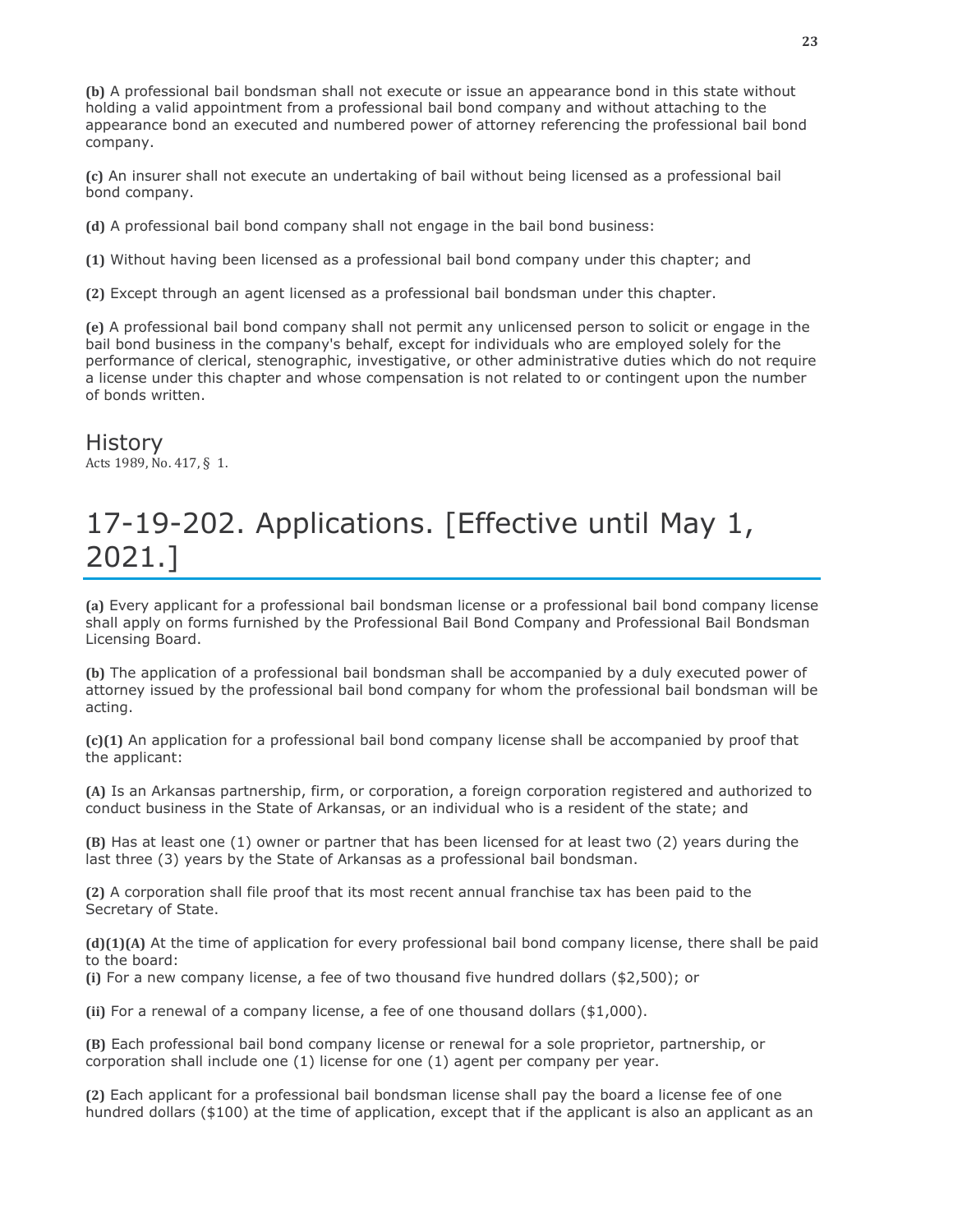individual for a professional bail bond company license, then the applicant shall not be required to pay a license fee for licensure as a professional bail bondsman but shall comply with all other requirements for licensure as a professional bail bondsman.

**(3)** License fees shall be payable in full on a yearly basis regardless of the date of issuance.

**(4)** Any agent who transfers his or her license from one professional bail bond company to another shall:

**(A)** Pay to the board a transfer fee of two hundred fifty dollars (\$250); and

**(B)** File with the board:

**(i)** A sworn affidavit stating that all premiums, fees, and powers of attorney owed to or issued by the professional bail bond company from which he or she is transferring his or her license have been delivered to the company;

**(ii)** A letter of resignation addressed to the professional bail bond company from which he or she is transferring or a letter of termination addressed to him or her from the professional bail bond company terminating his or her appointment;

**(iii)** A completed agent application on forms prescribed by the board;

**(iv)** A completed company statement from the company to which he or she desires to transfer his or her license; and

**(v)** An original qualifying power of attorney issued by the company to which he or she desires to transfer his or her license.

**(5)(A)** Upon receipt of a request for transfer of a bail bondsman license, the applicable transfer fee, and the documents specified in subdivision (d)(4) of this section, the board shall forward copies of the letter of resignation, if applicable, and the sworn affidavit of the agent to the professional bail bond company from which the agent desires to transfer his or her license.

**(B)** Upon receipt of the letter of resignation, if applicable, and the sworn affidavit of the licensee, the professional bail bond company from which the agent is transferring shall have seven (7) business days to contest the agent's sworn statement.

**(C)** A professional bail bond company contesting an agent's sworn statement shall file a written complaint on forms furnished by the board setting out in detail the property that the company denies the agent has returned as attested by the sworn affidavit.

**(D)** Any documents supporting the complaint contesting the sworn affidavit and which shall be offered as evidence to prove the complaint shall be filed with the complaint.

**(E)** Upon receipt of the complaint, the Executive Director of the Professional Bail Bond Company and Professional Bail Bondsman Licensing Board shall set the matter for informal hearing to be held within seven (7) days of receipt of the complaint and advise the professional bail bond company and the agent by certified mail, return receipt requested, of the date, time, and location of the informal hearing.

**(F)** Either party may appeal the decision of the executive director to a formal hearing before the board by filing with the board a notice of appeal within seven (7) days of receipt of the decision by the executive director.

**(G)(i)** No transfer of an agent's license shall be effective before the expiration of the seven-day period for contesting the transfer request unless the professional bail bond company from which the agent is requesting a transfer shall notify the board that it has no objection to the transfer, in which case the transfer may be entered before expiration of the seven-day period.

**(ii)** If no complaint contesting the agent's sworn affidavit is received during the seven-day contest period, the license shall be transferred as requested.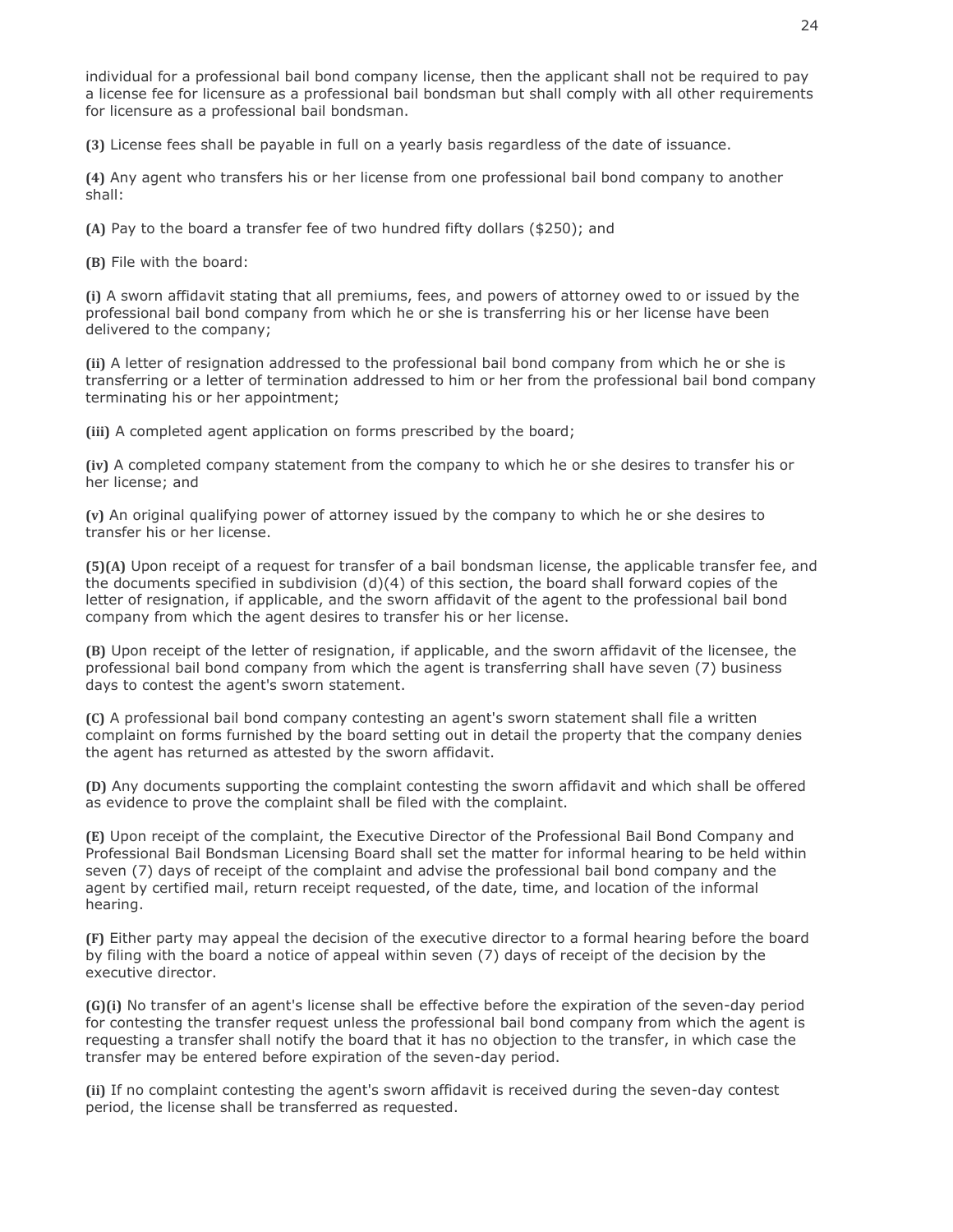**(iii)** A professional bail bond company that does not contest the sworn affidavit of a transferring agent is not precluded by the failure to contest the sworn affidavit from filing a complaint that alleges a violation of the applicable statutes or rules by the transferring agent upon discovery of the alleged violation by the professional bail bond company.

**(H)(i)** If the allegations of a complaint contesting the transfer are found by the board to have been established, no transfer of the license shall be accomplished until the agent accounts for, returns, or pays to the professional bail bond company contesting the transfer the property or money issued to or held in a fiduciary capacity by the agent.

**(ii)** If a complaint is filed contesting the sworn affidavit of the transferring agent, a specific finding of fact shall be made by the board concerning whether the affidavit or complaint contesting the affidavit was filed in good faith by the respective parties.

**(iii)** In the case of a finding of a lack of good faith, the party to whom the finding applies shall be subject to sanctions or disciplinary action pursuant to the provisions of § 17-19-210 and as provided by applicable rules.

#### **History**

Acts 1989, No. 417, § 1; 1995, No. 827, § 4; 1999, No. 567, § 1; 2001, No. 1680, § 1; 2005, No. 858, § 1; 2005, No. 1960, § 1; 2019, No. 315, § 1360.

# 17-19-202. Applications. [Effective May 1, 2021.]

**(a)** Every applicant for a professional bail bondsman license or a professional bail bond company license shall apply on forms furnished by the Professional Bail Bond Company and Professional Bail Bondsman Licensing Board.

**(b)** The application of a professional bail bondsman shall be accompanied by a duly executed power of attorney issued by the professional bail bond company for whom the professional bail bondsman will be acting.

**(c)(1)** An application for a professional bail bond company license shall be accompanied by proof that the applicant:

**(A)** Is an Arkansas partnership, firm, or corporation, a foreign corporation registered and authorized to conduct business in the State of Arkansas, or an individual who is a resident of the state; and

**(B)** Has at least one (1) owner or partner that has been licensed for at least two (2) years during the last three (3) years by the State of Arkansas as a professional bail bondsman.

**(2)** A corporation shall file proof that its most recent annual franchise tax has been paid to the Department of Finance and Administration.

#### **(d)(1)**

**(A)** At the time of application for every professional bail bond company license, there shall be paid to the board:

**(i)** For a new company license, a fee of two thousand five hundred dollars (\$2,500); or

**(ii)** For a renewal of a company license, a fee of one thousand dollars (\$1,000).

**(B)** Each professional bail bond company license or renewal for a sole proprietor, partnership, or corporation shall include one (1) license for one (1) agent per company per year.

**(2)** Each applicant for a professional bail bondsman license shall pay the board a license fee of one hundred dollars (\$100) at the time of application, except that if the applicant is also an applicant as an individual for a professional bail bond company license, then the applicant shall not be required to pay a license fee for licensure as a professional bail bondsman but shall comply with all other requirements for licensure as a professional bail bondsman.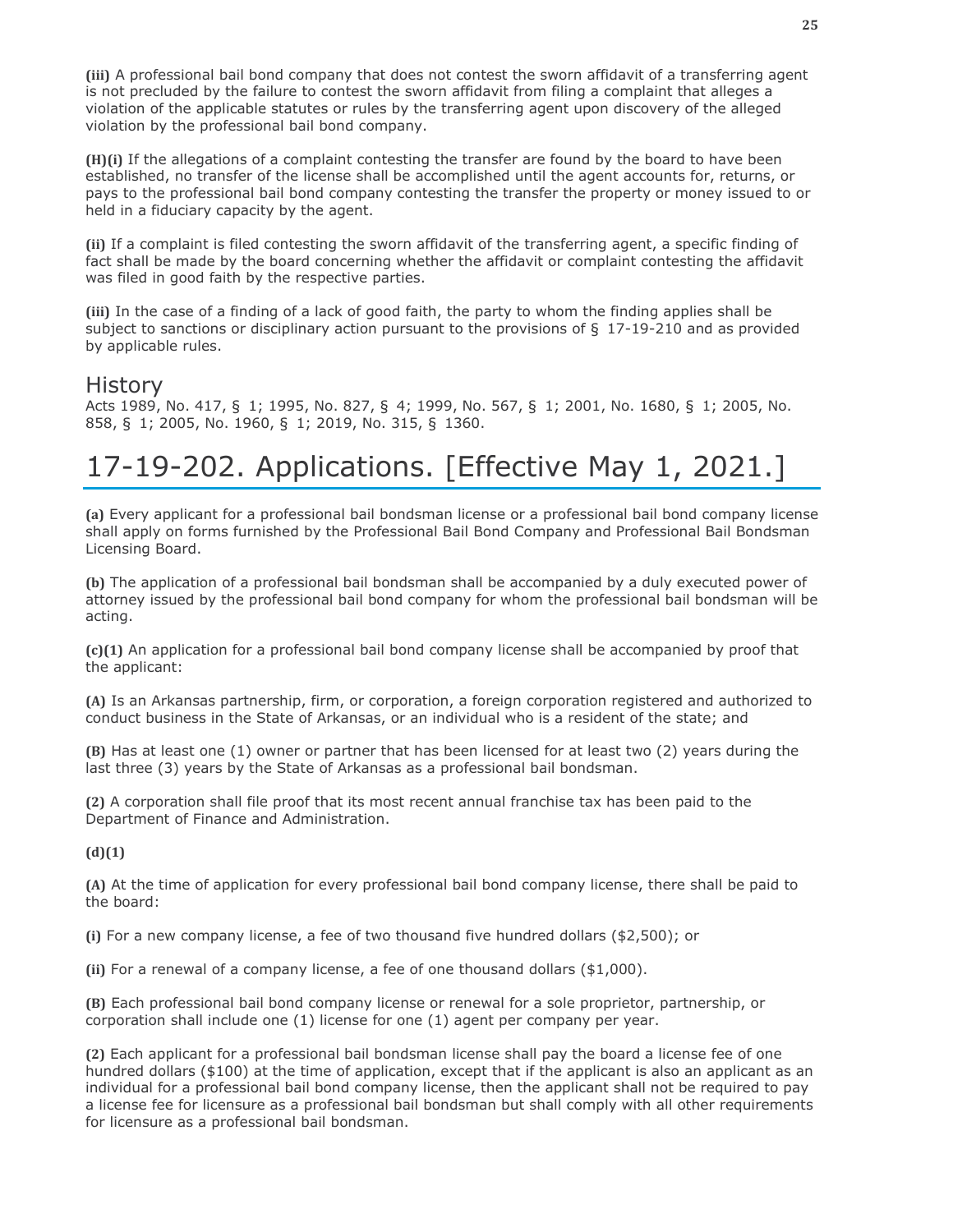**(3)** License fees shall be payable in full on a yearly basis regardless of the date of issuance.

**(4)** Any agent who transfers his or her license from one professional bail bond company to another shall:

**(A)** Pay to the board a transfer fee of two hundred fifty dollars (\$250); and

**(B)** File with the board:

**(i)** A sworn affidavit stating that all premiums, fees, and powers of attorney owed to or issued by the professional bail bond company from which he or she is transferring his or her license have been delivered to the company;

**(ii)** A letter of resignation addressed to the professional bail bond company from which he or she is transferring or a letter of termination addressed to him or her from the professional bail bond company terminating his or her appointment;

**(iii)** A completed agent application on forms prescribed by the board;

**(iv)** A completed company statement from the company to which he or she desires to transfer his or her license; and

**(v)** An original qualifying power of attorney issued by the company to which he or she desires to transfer his or her license.

**(5)(A)** Upon receipt of a request for transfer of a bail bondsman license, the applicable transfer fee, and the documents specified in subdivision (d)(4) of this section, the board shall forward copies of the letter of resignation, if applicable, and the sworn affidavit of the agent to the professional bail bond company from which the agent desires to transfer his or her license.

**(B)** Upon receipt of the letter of resignation, if applicable, and the sworn affidavit of the licensee, the professional bail bond company from which the agent is transferring shall have seven (7) business days to contest the agent's sworn statement.

**(C)** A professional bail bond company contesting an agent's sworn statement shall file a written complaint on forms furnished by the board setting out in detail the property that the company denies the agent has returned as attested by the sworn affidavit.

**(D)** Any documents supporting the complaint contesting the sworn affidavit and which shall be offered as evidence to prove the complaint shall be filed with the complaint.

**(E)** Upon receipt of the complaint, the Executive Director of the Professional Bail Bond Company and Professional Bail Bondsman Licensing Board shall set the matter for informal hearing to be held within seven (7) days of receipt of the complaint and advise the professional bail bond company and the agent by certified mail, return receipt requested, of the date, time, and location of the informal hearing.

**(F)** Either party may appeal the decision of the executive director to a formal hearing before the board by filing with the board a notice of appeal within seven (7) days of receipt of the decision by the executive director.

**(G)(i)** No transfer of an agent's license shall be effective before the expiration of the seven-day period for contesting the transfer request unless the professional bail bond company from which the agent is requesting a transfer shall notify the board that it has no objection to the transfer, in which case the transfer may be entered before expiration of the seven-day period.

**(ii)** If no complaint contesting the agent's sworn affidavit is received during the seven-day contest period, the license shall be transferred as requested.

**(iii)** A professional bail bond company that does not contest the sworn affidavit of a transferring agent is not precluded by the failure to contest the sworn affidavit from filing a complaint that alleges a violation of the applicable statutes or rules by the transferring agent upon discovery of the alleged violation by the professional bail bond company.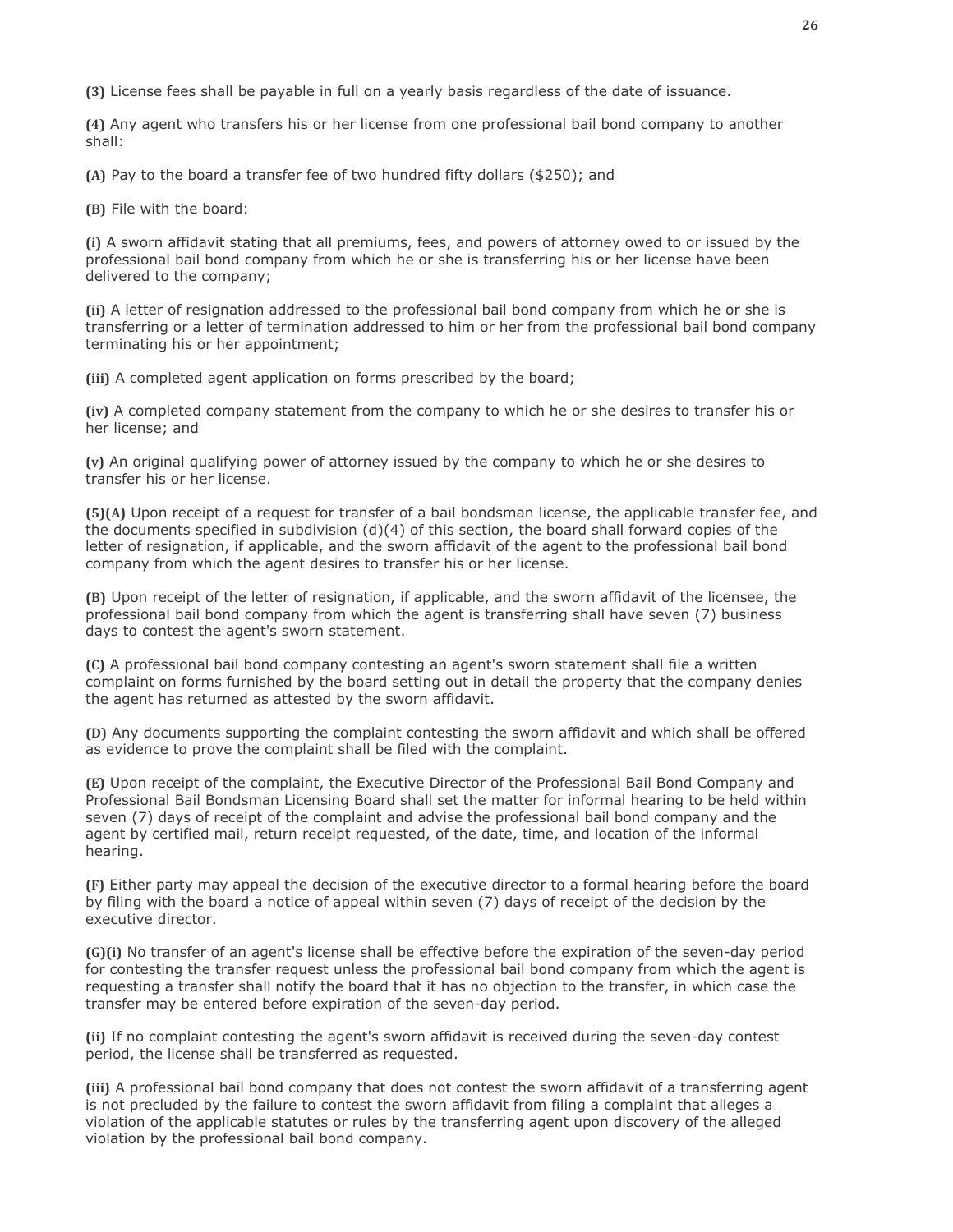**(H)(i)** If the allegations of a complaint contesting the transfer are found by the board to have been established, no transfer of the license shall be accomplished until the agent accounts for, returns, or pays to the professional bail bond company contesting the transfer the property or money issued to or held in a fiduciary capacity by the agent.

**(ii)** If a complaint is filed contesting the sworn affidavit of the transferring agent, a specific finding of fact shall be made by the board concerning whether the affidavit or complaint contesting the affidavit was filed in good faith by the respective parties.

**(iii)** In the case of a finding of a lack of good faith, the party to whom the finding applies shall be subject to sanctions or disciplinary action pursuant to the provisions of § 17-19-210 and as provided by applicable rules.

#### **History**

Acts 1989, No. 417, § 1; 1995, No. 827, § 4; 1999, No. 567, § 1; 2001, No. 1680, § 1; 2005, No. 858, § 1; 2005, No. 1960, § 1; 2019, No. 315, § 1360; 2019, No. 819, § 12.

### 17-19-203. Character references.

Each applicant for a professional bail bondsman license shall:

**(1)** File with the Professional Bail Bond Company and Professional Bail Bondsman Licensing Board written statements from at least three (3) persons who know his or her character;

**(2)(A)** Be required to apply to the Identification Bureau of the Division of Arkansas State Police for a state and nationwide criminal records check to be conducted by the Federal Bureau of Investigation.

**(B)** The criminal records check shall conform to the applicable federal standards and shall include the taking of fingerprints.

**(C)** The applicant shall sign a release of information to the board and shall be responsible to the Division of Arkansas State Police for the payment of any fee associated with the criminal records check.

**(D)** Upon completion of the criminal records check, the Identification Bureau shall forward all information obtained concerning the applicant to the board.

**(E)** At the conclusion of the criminal background check required by this subdivision (2), the Identification Bureau shall promptly destroy the fingerprint card of the applicant; and

**(3)** Provide other proof as the board may require that he or she is competent, trustworthy, financially responsible, and of good personal and business reputation and has not been convicted of a felony listed under § 17-3-102.

#### History

Acts 1989, No. 417, § 1; 1995, No. 827, § 4; 1999, No. 1346, § 1; 2019, No. 990, § 21.

# 17-19-204. Examination.

**(a)** In order to determine the competence of each applicant for a professional bail bondsman license, the Professional Bail Bond Company and Professional Bail Bondsman Licensing Board shall require every individual to submit to, and to pass to the satisfaction of the board, a written examination to be prepared by the board and appropriate to the transaction of bail bond business.

**(b)** Such an examination shall be held in a location and at such times as the board shall determine.

**(c)** Every individual applying to take a written examination shall, at the time of applying therefor, pay to the board a nonrefundable examination fee of twenty-five dollars (\$25.00).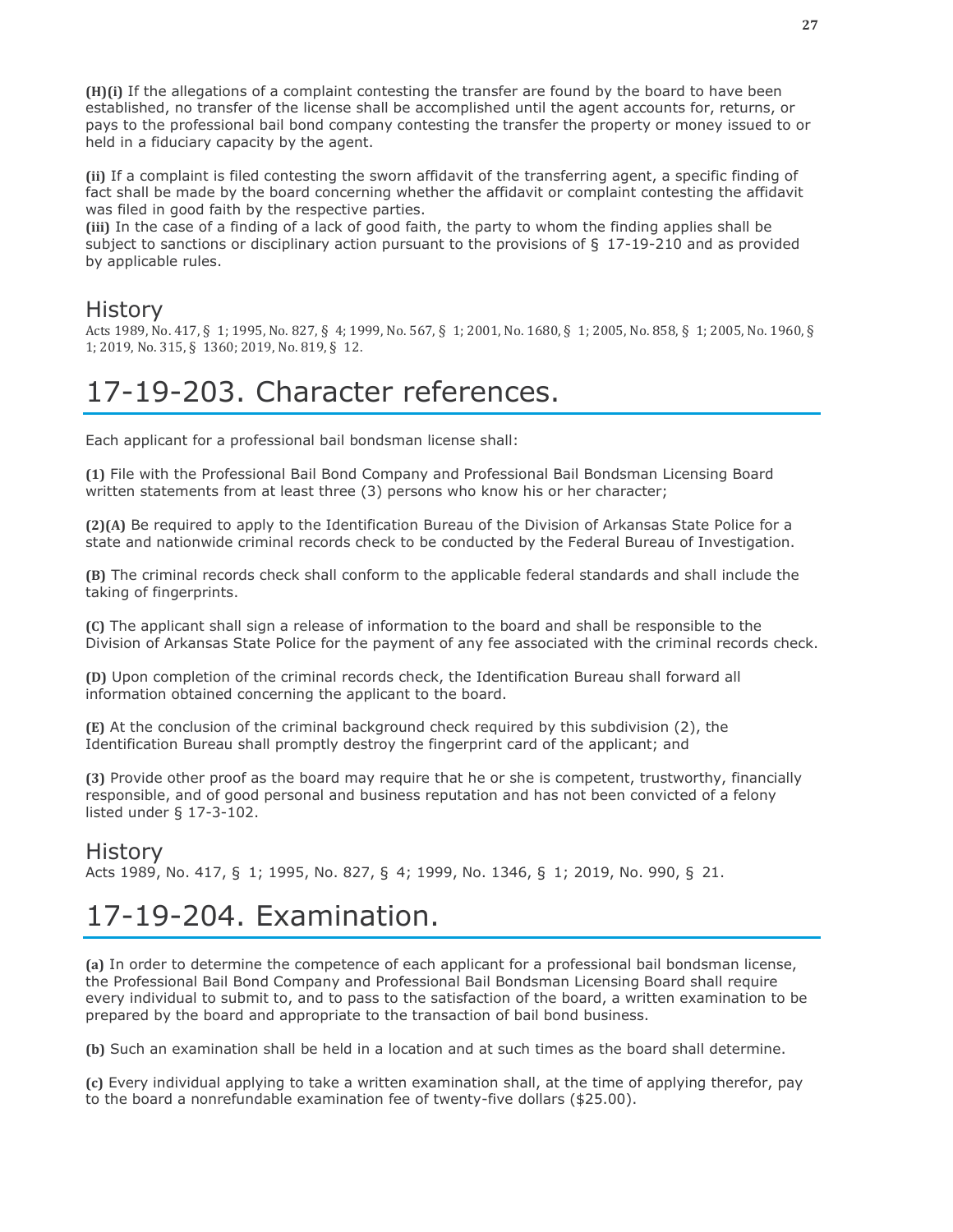**(d)** If the application is approved, and if the nonrefundable examination fee is paid, an examination permit will be issued to the applicant. The permit will be valid for a period of ninety (90) days from the date of issuance. If the applicant does not schedule and appear for examination within that ninety-day period, the permit shall expire and the applicant may be required to file a new application, and shall pay another nonrefundable examination fee of twenty-five dollars (\$25.00) before issuance of another examination permit to the applicant.

**(e)** If the applicant appears for examination but fails to pass the examination, the applicant may apply for reexamination. The reexamination fee shall be a nonrefundable fee of fifteen dollars (\$15.00). The board may require a waiting period of eight (8) weeks before reexamination of an applicant who twice failed to pass previous similar examinations.

#### History

Acts 1989, No. 417, § 1; 1995, No. 827, § 4.

# 17-19-205. Letter of credit or certificate of deposit required.

**(a)(1)** An applicant for a professional bail bond company license shall file with the Professional Bail Bond Company and Professional Bail Bondsman Licensing Board an irrevocable letter of credit from an Arkansas chartered bank or a federally chartered bank in Arkansas or a certificate of deposit.

**(2)(A)** The letter of credit or certificate of deposit shall be approved by the board as to form and sufficiency and shall be conditioned upon faithful performance of the duties of the licensee.

**(B)** The minimum amount for a professional bail bond company initially licensed on or before July 1, 1989, shall be twenty-five thousand dollars (\$25,000).

**(C)** The minimum amount for a professional bail bond company initially licensed after July 1, 1989, shall be one hundred thousand dollars (\$100,000).

**(D)** The minimum amount for a professional bail bond company initially licensed on or after July 1, 2009, shall be two hundred fifty thousand dollars (\$250,000).

**(E)** Professional bail bond companies and professional bail bondsmen who were licensed under Act 400 of 1971 [repealed] before March 8, 1989, shall be required only to file or have on file with the board a letter of credit or certificate of deposit approved by the board as to form and sufficiency, in a minimum amount of five thousand dollars (\$5,000), conditioned upon the faithful performance of the duties of the licensee, provided they do not exceed the maximum amount of unsecured bond commitments as provided in § 17-19-304 [repealed].

**(b)** A letter of credit or certificate of deposit shall not be subject to termination or cancellation by either party in less than sixty (60) days after the giving of written notice thereof to the other parties and to the board.

**(c)** A termination or cancellation shall not affect the liability of the surety or sureties on a bond incurred before the effective date of termination or cancellation.

#### History

Acts 1989, No. 417, § 1; 1995, No. 827, § 4; 2009, No. 147, § 1.

# 17-19-206. Duties of board and clerks.

**(a)** Before issuance of a license under this chapter, applicants for a license shall satisfy the Professional Bail Bond Company and Professional Bail Bondsman Licensing Board as to Arkansas residency, trustworthiness, and competence, as applicable, and shall otherwise comply with the conditions and qualifications set forth in this chapter.

**(b)(1)** The board may refuse to issue a license to an applicant who fails to comply with the provisions of this chapter or rule of the board.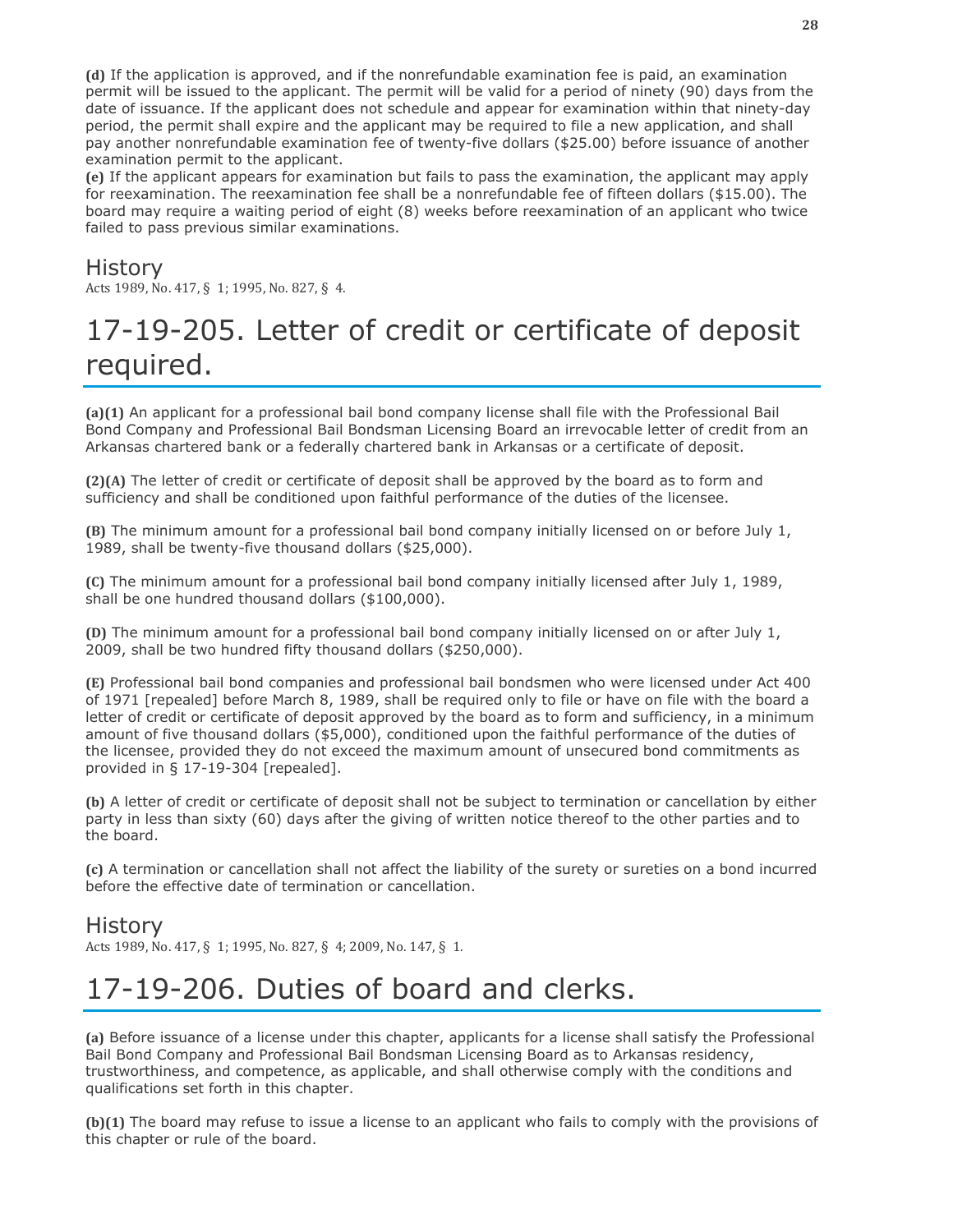**(2)** The board may refuse to issue a license to an applicant that has made a material misrepresentation in the application for a license.

**(c)** Upon the approval and issuance of a license under this chapter, the board shall give notice to the sheriff of each county in the state.

**(d)** Upon revocation or suspension of license, the board shall give notice to that effect to the sheriff in each county in the state.

**(e)** The board shall maintain a complete record of registrations, revocations, and suspensions, and the record shall be available to the sheriff and county clerk of each county of the state.

**(f)** Annually, the board shall furnish the sheriffs with a list of renewal licenses.

#### History

Acts 1989, No. 417, § 1; 1995, No. 827, § 4; 2007, No. 674, § 1; 2011, No. 95, § 1.

### 17-19-207. Expiration and renewal.

**(a)** Every license issued pursuant to this chapter shall be for a term expiring on December 31 following the date of its issuance, and it may be renewed for the ensuing calendar year upon the filing of a renewal application.

**(b)** The Professional Bail Bond Company and Professional Bail Bondsman Licensing Board may refuse to renew a license for any cause for which issuance of the original license could have been refused or for the licensee's violation of any of the provisions of this chapter or the rules of the board.

**(c)** Every licensee shall be required to file a renewal application, the form and subject matter of which shall be prescribed by the board.

**(d)(1)** At the time of application for renewal of a professional bail bond company license, there shall be paid to the board for the company's renewal license a fee of one thousand dollars (\$1,000).

**(2)** Each professional bail bondsman shall pay a fee of one hundred dollars (\$100) for renewal of the license, except that if the applicant for renewal also holds a professional bail bond company license, then the applicant shall not be required to pay a renewal fee for a professional bail bondsman license.

#### History

Acts 1989, No. 417, § 1; 1995, No. 827, § 4; 2019, No. 315, § 1361.

### 17-19-208. Civil action — Administrative action.

**(a)(1)** If during the term of the letter of credit or certificate of deposit any licensee shall be guilty of misconduct or malfeasance in his or her dealings with any court or magistrate or officer or with any person or company in connection with any deposit or bail bond, the Professional Bail Bond Company and Professional Bail Bondsman Licensing Board may maintain a civil action on the letter of credit or certificate of deposit, or may maintain an administrative action on any certificate of deposit. The board may recover for the use and benefit of the person or persons aggrieved a maximum amount of ten thousand dollars (\$10,000). The provisions of this subdivision (a)(1) shall be in addition to all other remedies available to the aggrieved person and nothing in this subdivision  $(a)(1)$  shall be construed as limiting the liability of a professional bail bond company or a professional bail bondsman.

**(2)** The board may suspend the license of such a licensee until such time as the board recovers the full amount allowable or recovers for the benefit of the persons aggrieved the amount of loss or injury sustained pursuant to subdivision (a)(1) of this section, and until such time as the licensee has filed with the board an additional letter of credit or certificate of deposit in the required amount. The board shall promptly notify the licensee as provided in subdivision (b)(2) of this section.

**(b)(1)** When a final civil judgment for court-ordered bond forfeitures is entered as to a bail bond issued by the licensee by a court of competent jurisdiction in this state and the judgment is not paid within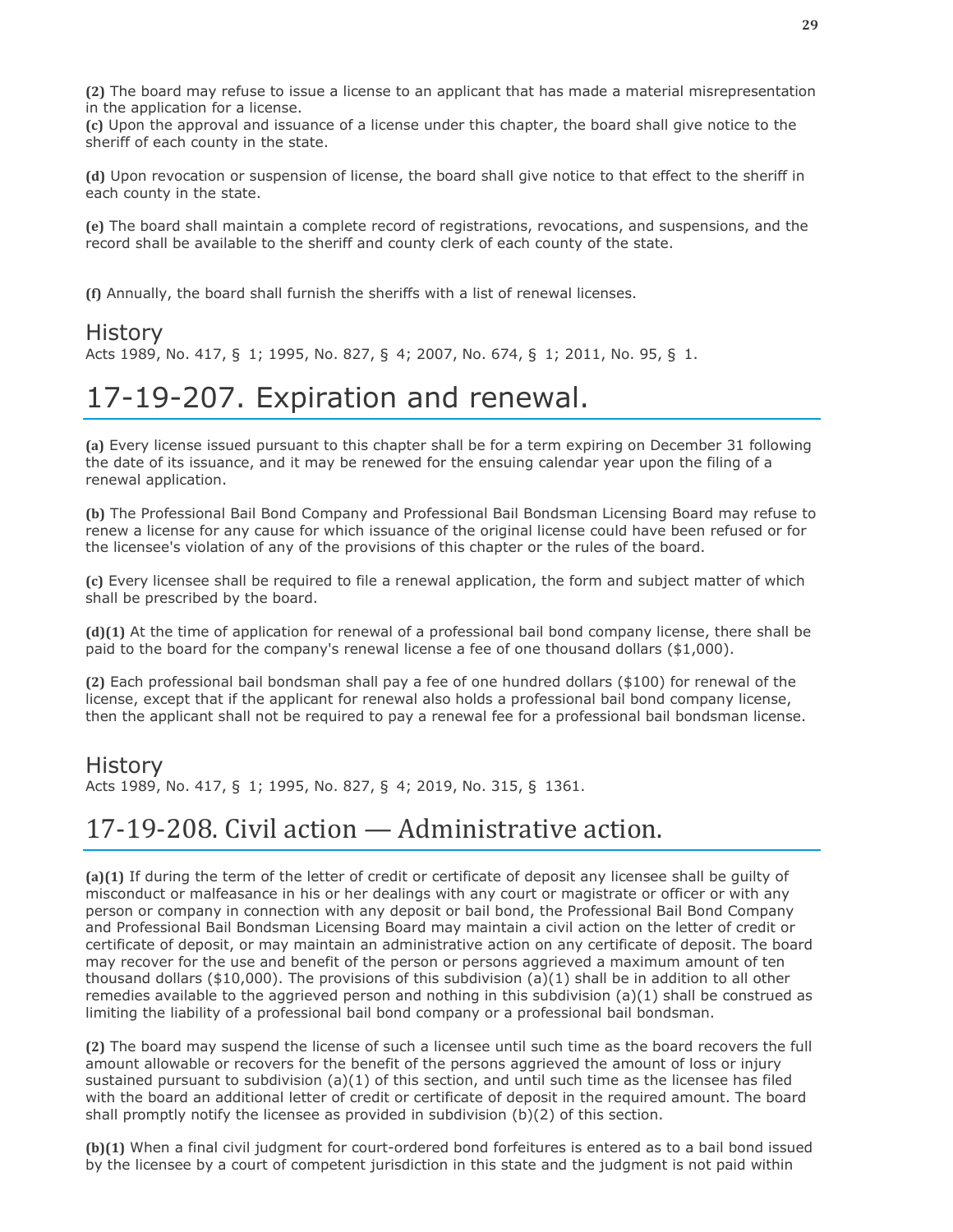ninety (90) days thereafter, the court may send a copy of the judgment, duly certified by the clerk of the court, and proof of service of the judgment on the licensee in accordance with Rule 5 of the Arkansas Rules of Civil Procedure to the board, and then the board may promptly make a claim on the surety for payment of the allowable amount of the licensee's letters of credit on behalf of the court or shall withdraw the allowable amount of the licensee's certificates of deposit and shall transmit to the clerk of the court so much of the securities as are allowable. The board shall honor the judgments from the respective courts up to the limits set out in subdivision  $(a)(1)$  of this section.

**(2)** Upon receipt of the judgment and proof of notice of service on the licensee, the board may suspend the license of the licensee until such time as the judgment is paid or otherwise satisfied and until such time as the licensee has filed with the board another letter of credit or certificate of deposit in the required amount. The board shall promptly notify the licensee in writing by certified mail of the claims upon the licensee's letter of credit or certificates of deposit and shall also include a copy of the board's order of suspension.

**(3)** If the allowable amount of the letter of credit or certificate of deposit filed with the board is not sufficient to pay or otherwise satisfy the judgments as to bail bonds issued by the professional bail bond company in § 17-19-205(a), the board may promptly make a claim against the professional bail bond company on behalf of the court.

**(c)** In the event a professional bail bond company fails to file with the board the additional letter of credit or certificate of deposit to maintain the license within ninety (90) days from the effective date of the board's order of suspension as provided in subdivision  $(a)(2)$ ,  $(b)(2)$ , or  $(b)(3)$  of this section, the board shall cancel the license of the licensee and shall promptly notify the licensee as provided in subdivision (b)(2) of this section.

**(d)** Upon the nonrenewal, cancellation, or revocation of any license hereunder, the board will release to the licensee the qualifying bonds or certificates of deposit filed with the board only upon receipt of written documentation from all the courts in all the counties in which the licensee engaged in business that all bonds issued by the licensee have been exonerated, and that no unpaid bond forfeitures remain outstanding, and that all civil judgments as to forfeitures on bonds issued by the licensee have been paid in full.

**(e)** If a company license has been revoked because of unpaid judgments, during the appeals process the company shall file a supersedeas bond in the amount of the unpaid judgments with the court in which the appeal is taken.

#### History

Acts 1989, No. 417, § 1; 1995, No. 827, § 4; 2001, No. 1679, § 1; 2009, No. 633, § 18.

### 17-19-209. Violations — Hearings.

**(a)** The Professional Bail Bond Company and Professional Bail Bondsman Licensing Board shall investigate any alleged violation of this chapter.

**(b)** Any person may file a complaint stating facts constituting an alleged violation of this chapter. The complaint shall be signed under penalty of perjury.

**(c)** All hearings held under this chapter shall be conducted in the same manner as hearings held by the board under the Arkansas Administrative Procedure Act, § 25-15-201 et seq., unless otherwise stated in this chapter.

**(d)(1)(A)** With respect to the subject of any examination, investigation, or hearing being conducted by the board, the board or the Executive Director of the Professional Bail Bond Company and Professional Bail Bondsman Licensing Board, with board approval, may subpoena witnesses and administer oaths and affirmations, and examine an individual under oath, and may require and compel the production of records, books, papers, contracts, and other documents.

**(B)** A professional bail bondsman or professional bail bond company that fails to comply with this section may be subject to penalties under § 17-19-210.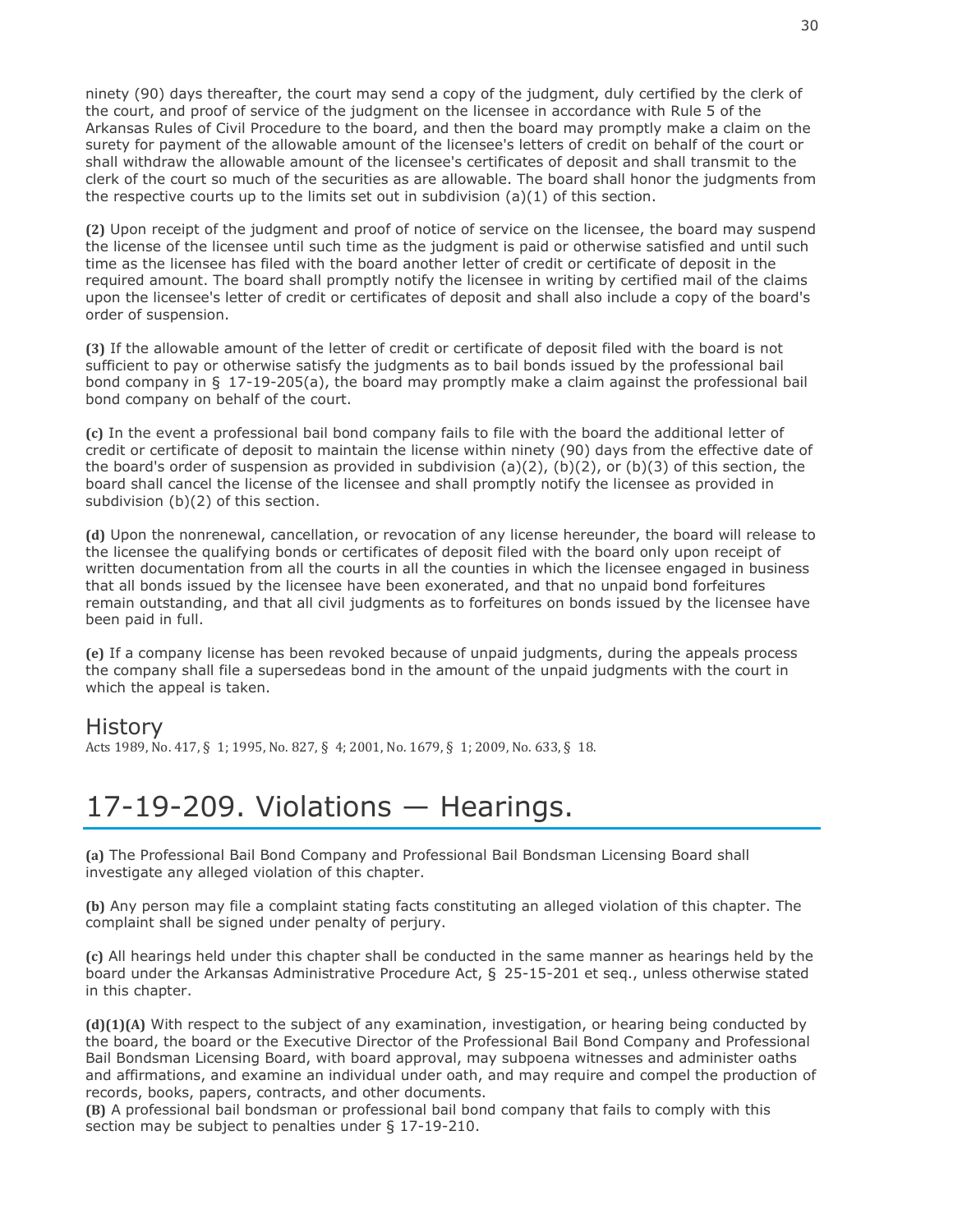**(2)** Subpoenas of witnesses shall be served in the same manner as if issued by a circuit court and may be served by certified mail.

**(3)** If any individual fails to obey a subpoena issued and served pursuant to this section with respect to any matter concerning which he or she may be lawfully interrogated, upon application of the board, the Pulaski County Circuit Court may issue an order requiring the individual to comply with the subpoena and to testify.

**(4)** Any failure to obey the order of the court may be punished by the court as a contempt thereof.

**(5)** Any person willfully testifying falsely under oath to any matter material to any examination, investigation, or hearing shall upon conviction be guilty of perjury and punished accordingly.

**(e)** Not less than ten (10) days in advance, the board shall give notice of the time and place of the hearing, stating the matters to be considered at the hearing.

**(f)** The board shall allow any party to the hearing to appear in person and by counsel, to be present during the giving of all evidence, to have a reasonable opportunity to inspect all documentary evidence and to examine witnesses, to present evidence in support of his or her interest, and to have subpoenas issued by the board to compel attendance of witnesses and production of evidence in his or her behalf.

**(g)(1)** A party may appeal from any order of the board as a matter of right and shall be taken to the Pulaski County Circuit Court by filing written notice of appeal to the court and by filing a copy of the notice with the board.

**(2)** Within thirty (30) days after filing the copy of a notice of appeal with the board, the board shall make, certify, and deposit in the office of the clerk of the court in which the appeal is pending a full and complete transcript of all proceedings had before the board and all evidence before the board in the matter, including all of the board's files therein.

#### History

Acts 1989, No. 417, § 1; 1995, No. 827, § 4; 1997, No. 973, § 6; 1999, No. 1477, § 1; 2003, No. 1174, § 1; 2011, No. 218, § 1.

### 17-19-210. Suspension and penalties — Review.

**(a)** The Professional Bail Bond Company and Professional Bail Bondsman Licensing Board, should it determine that the licensee or any member of a company which is so licensed committed an act listed in subsection (b) of this section, may:

**(1)** Suspend the license for up to twelve (12) months;

**(2)** Revoke or refuse to continue any license;

**(3)** Impose an administrative penalty in an amount not to exceed ten thousand dollars (\$10,000); or

**(4)** Impose both a suspension of up to twelve (12) months and an administrative penalty in an amount not to exceed ten thousand dollars (\$10,000).

**(b)** A licensee is subject to the penalties of subsection (a) of this section should it be found that the licensee:

**(1)** Violated any provision of or any obligation imposed by this chapter or any lawful rule or order of the board or has been convicted of a felony listed under § 17-3-102;

**(2)** Made a material misstatement in the application for license, in the application for renewal license, or in the financial statement which accompanies the application or renewal application for license as a professional bail bond company;

**(3)** Committed any fraudulent or dishonest acts or practices or demonstrated incompetency or untrustworthiness to act as a licensee;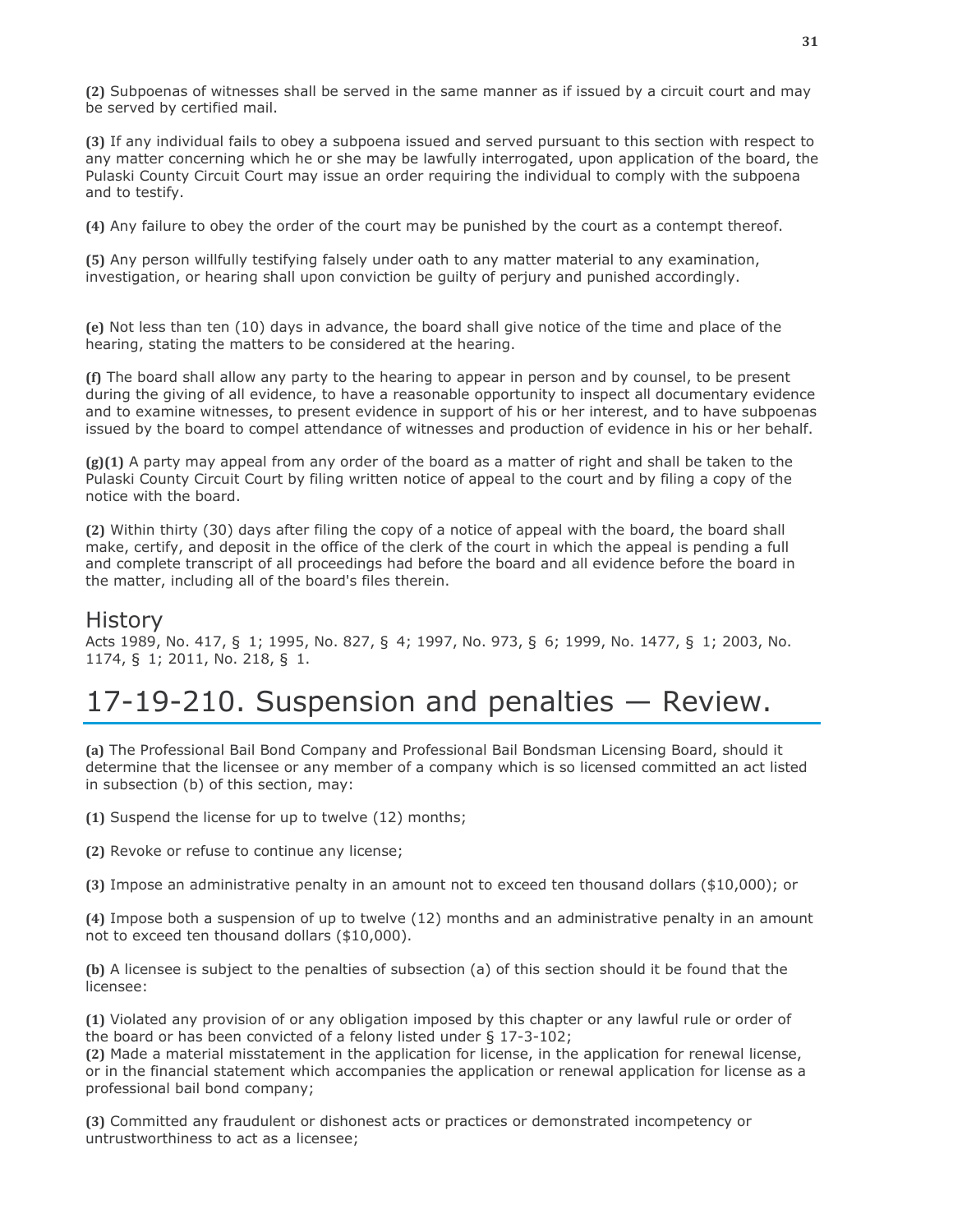**(4)** Charged or received, as premium or compensation for the making of any deposit or bail bond, any sum in excess of that permitted by law;

**(5)** Required as a condition of executing a bail bond that the principal agree to engage the services of a specified attorney;

**(6)** Signed, executed, or issued bonds with endorsements in blank, or prepared or issued fraudulent or forged bonds or power of attorney;

**(7)** Failed in the applicable regular course of business to account for and to pay premiums held by the licensee in a fiduciary capacity to the professional bail bond company or other person entitled thereto; or

**(8)** Failed to comply with the provisions of the laws of this state, or rule or order of the board for which issuance of the license could have been refused had it then existed and been known to the board.

**(c)** The acts or conduct of a professional bail bondsman who acts within the scope of the authority delegated to him or her shall also be deemed the act or conduct of the professional bail bond company for which the professional bail bondsman is acting as agent.

**(d)** If the board finds that one (1) or more grounds exist for the suspension or revocation of a license, the board may in its discretion request that formal charges be filed against the violator and that penalties set out in § 17-19-102 be imposed.

**(e)** If the board finds that one (1) or more grounds exist for the suspension or revocation of a license and that the license has been suspended within the previous twenty-four (24) months, then the board shall revoke the license.

**(f)** The board may not again issue a license under this chapter to any person or entity whose license has been revoked.

**(g)** If the board determines that the public health, safety, or welfare imperatively requires emergency action and incorporates a finding to that effect in its order, a summary suspension of a license issued under this chapter may be ordered pending an administrative hearing before the board, which shall be promptly instituted.

**(h)** If a professional bail bond company license is so suspended or revoked, a member of the company or officer or director of the corporation shall not be licensed or be designated in any license to exercise the powers thereof during the period of the suspension or revocation, unless the board determines upon substantial evidence that the member, officer, or director was not personally at fault and did not acquiesce in the matter on account of which the license was suspended or revoked.

**(i)** The action of the board in issuing or refusing to issue or in suspending or revoking any license shall be subject to review by the Pulaski County Circuit Court upon filing of an action therefor within thirty (30) days after the issuance of written notice by the board of the action taken.

#### History

Acts 1989, No. 417, § 1; 1995, No. 827, § 4; 2011, No. 97, § 1; 2019, No. 315, §§ 1362, 1363; 2019, No. 990, § 22.

# 17-19-211. [Repealed.]

### 17-19-212. Licenses.

Each applicant for an initial bail bondsman license who satisfactorily completes the examination and meets the other qualifications and requirements prescribed by law, including the completion of a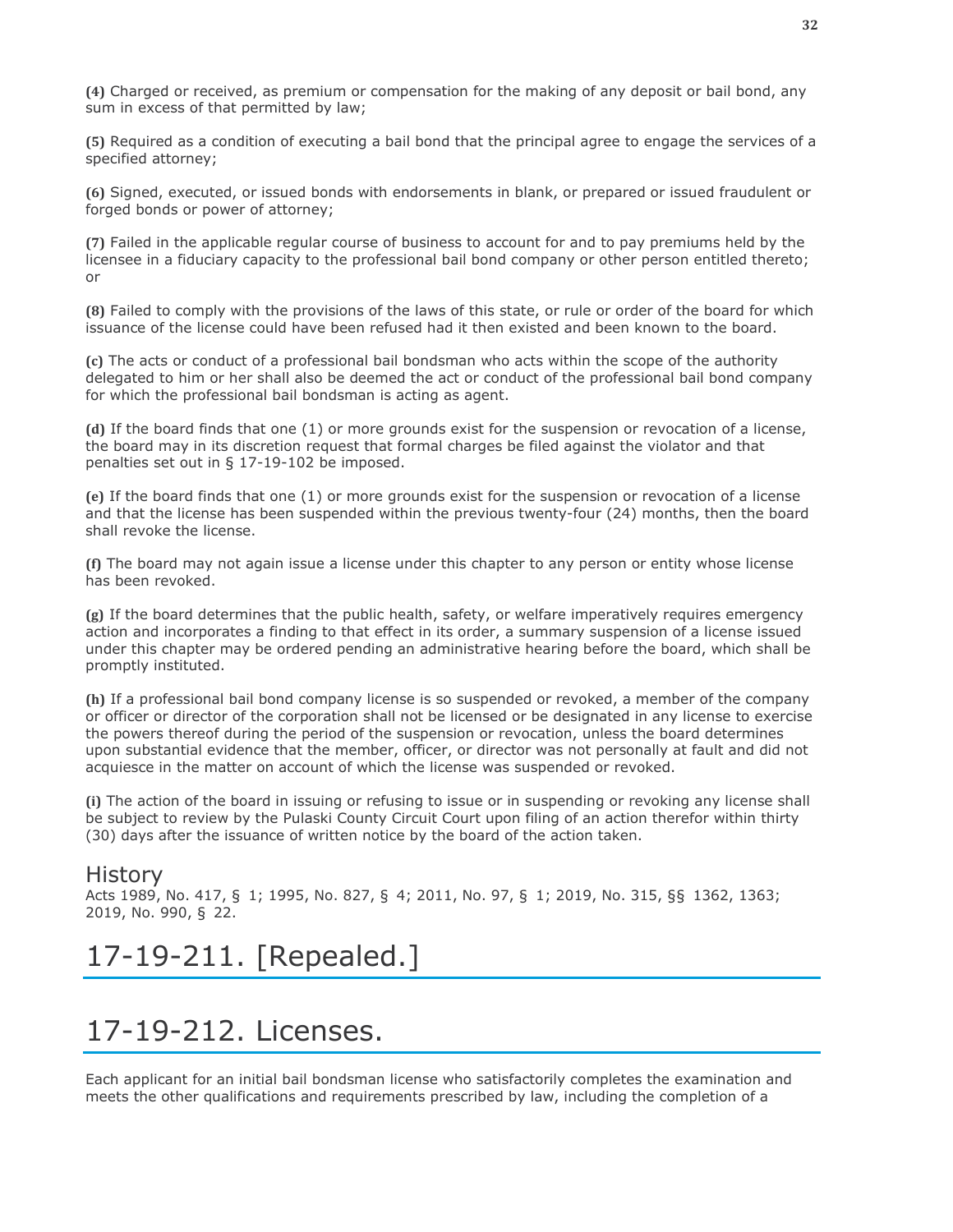minimum of eight (8) hours of education in subjects pertaining to the authority and responsibilities of a bail bondsman and a review of the laws and rules relating thereto, shall be licensed by the Professional Bail Bond Company and Professional Bail Bondsman Licensing Board.

#### History

Acts 1993, No. 499, § 1; 1997, No. 973, § 8; 1999, No. 567, § 3; 2019, No. 315, § 1364.

### 17-19-301. Premiums.

**(a)** With the exception of other provisions of this section, the premium or compensation for giving bond or depositing money or property as bail on any bond shall be ten percent (10%), except that the amount may be rounded up to the nearest five-dollar amount.

**(b)** The minimum compensation for giving bond or depositing money or property as bail on any bond shall be not less than fifty dollars (\$50.00).

**(c)** If a bail bond or appearance bond issued by a licensee under this chapter must be replaced with another bail bond or appearance bond because of the licensee's violation of any provision of the laws of this state or any rule or order of the Professional Bail Bond Company and Professional Bail Bondsman

Licensing Board, the licensee who violated the provision and who caused the replacement to be required shall pay all the premium amount for the replacement bond, in an amount not to exceed the amount of the original bond, without any contribution from the respective defendant or principal.

**(d)(1)(A)** In addition to the ten-percent bail or appearance bond premium or compensation allowed in subsection (a) of this section, and starting on July 1, 2013, each licensed professional bail bond company, sheriff, or keeper of the jail shall charge and collect as a nonrefundable administrative and regulatory fee for the board an additional ten dollars (\$10.00) per bond fee for giving bond for every bail and appearance bond issued by the licensed professional bail bond company by or through its individual licensees, sheriffs, or keepers of the jail.

**(B)** The administrative and regulatory fees payable by these companies to the Bail Bondsman Board Fund for the support and operation of the board, and collected by the bail bond companies, sheriffs, or keepers of the jail as required by this section, shall be reported and filed with the board no later than fifteen (15) calendar days after the end of each calendar quarter, contemporaneous with the professional bail bond company's filing of its quarterly bail bond report with the board.

**(C)** A notarized annual reconciliation of all fees collected in the preceding calendar year for the Bail Bondsman Board Fund shall be filed by each licensed professional bail bond company at a time and on forms prescribed by the board.

**(D)** The Executive Director of the Professional Bail Bond Company and Professional Bail Bondsman Licensing Board may grant an extension for good cause shown upon timely written request.

**(E)** The administrative and regulatory fees payable by the bail bond companies, sheriffs, or keepers of the jail to the Bail Bondsman Board Fund shall not exceed ten dollars (\$10.00) per bond, as required by this subchapter, exclusive of statutory licensure fees elsewhere in this chapter.

**(F)** Upon collection of the fees and any monetary penalties, the board shall deposit as special revenues:

**(i)** Sufficient fees and penalties directly into the Bail Bondsman Board Fund to provide for the personal services and operating expenses of the board under subsection (g) of this section; and

**(ii)** The remainder of all fees and penalties directly into the Domestic Peace Fund administered by the Arkansas Child Abuse/Rape/Domestic Violence Commission.

**(2)(A)** Absent an extension granted by the executive director for good cause to a company and in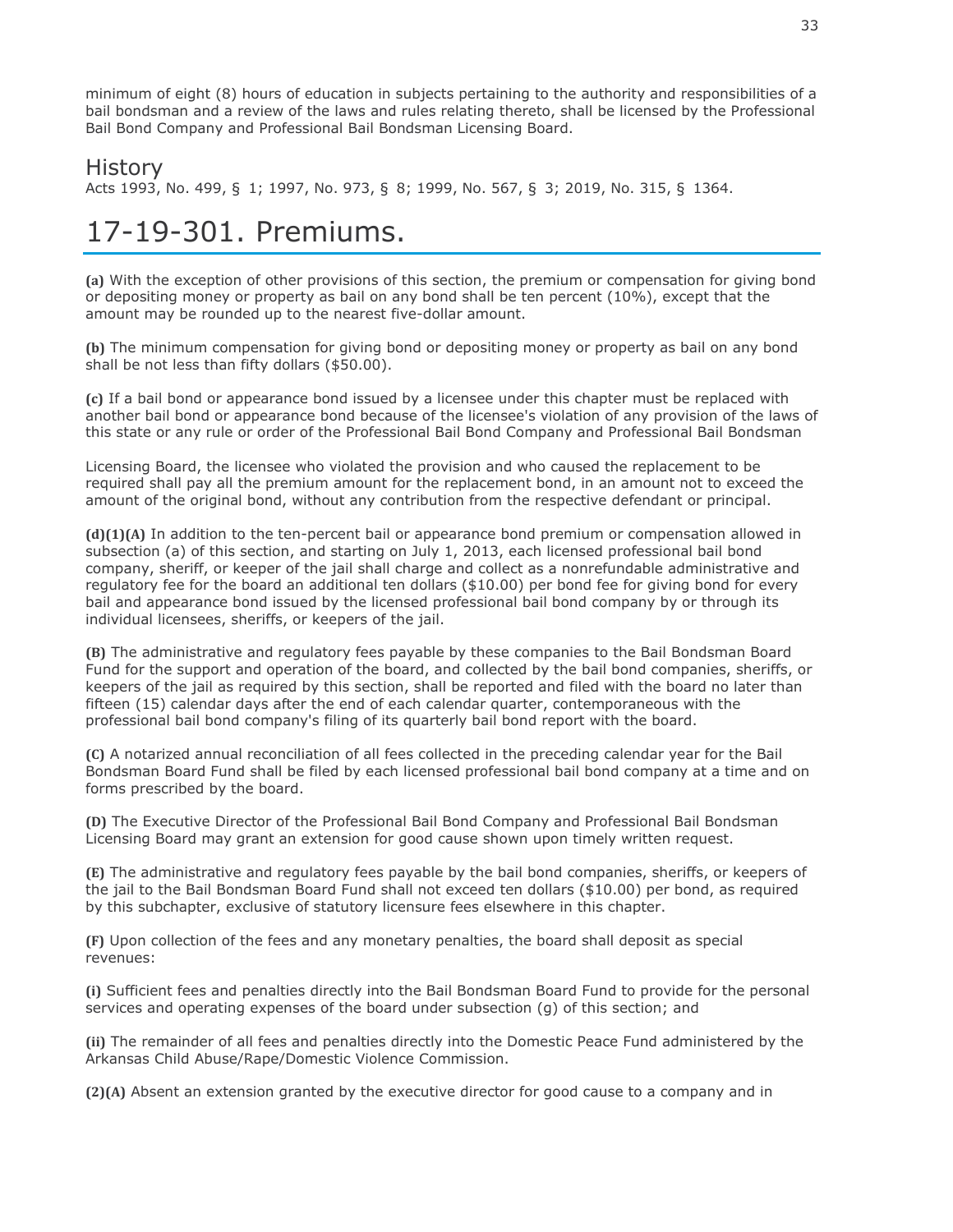addition to any license suspension or revocation, the executive director may order after notice and a hearing a professional bail bond company failing timely to report or pay the regulatory fee to the Bail Bondsman Board Fund by and through the executive director shall be liable to the Bail Bondsman Board Fund for a monetary penalty of one hundred dollars (\$100) per day for each day of delinquency.

**(B)** The board may pursue any appropriate legal remedies on behalf of the Bail Bondsman Board Fund to collect any delinquent fees and penalties owed under this section as special revenues to the Bail Bondsman Board Fund.

**(3)** Upon collection of the regulatory fees and any monetary penalties payable to the Bail Bondsman Board Fund and assessed under this section, the executive director shall deposit all fees and penalties directly into the Bail Bondsman Board Fund as special revenues.

**(4)(A)** Upon failure of the bail bond company to remit the fees timely, the board may pursue civil legal remedies against the noncomplying bail bond company on behalf of the Bail Bondsman Board Fund to recover the balance of the fees and any penalties owed.

**(B)(i)** The board may also fine or suspend or revoke the license of any professional bail bond company failing to make a quarterly report or remit or pay timely the fees required by this section.**(ii)** The board may promulgate rules for enforcement.

**(5)(A)** Other than sole proprietors licensed as professional bail bond companies, individual bail bondsmen are exempt from the duty of payment of the administrative and regulatory fees to the Bail Bondsman Board Fund, except that the individual licenses of individual employees of the professional bail bond company may be suspended or revoked by the board under the administrative procedures provided in this chapter if the individual licensee fails to comply with his or her duties in proper collection of the bail bond premiums earmarked for later payment to the Bail Bondsman Board Fund under this subsection, if he or she converts the moneys to his or her own use, or if he or she commits other infractions in regard to collection of such premium amounts.

**(B)** In those instances, the violations of the individual may in the board's discretion be attributed to the employing professional bail bond company for good cause shown, and the license of the employing professional bail bond company may be sanctioned by the executive director under the administrative procedures provided in this chapter.

**(C)** Further, upon criminal conviction of the individual bondsman for theft of property in connection with fraudulent conversion of those premium amounts due the Bail Bondsman Board Fund, the board shall revoke the individual's license and fine or suspend or revoke the license of the employing professional bail bond company if it assisted the individual in such fraudulent conduct.

**(6)(A)** For purposes of § 17-19-205 requiring the professional bail bond company's deposit of a letter of credit or certificate of deposit for the faithful performance of its duties, the company's payment of the administrative and regulatory fee required by this subsection is the duty of the licensee so as to allow the executive director to make a claim against the security deposit required in § 17-19-205 on behalf of the Bail Bondsman Board Fund for the balance of any owed and unpaid administrative and regulatory fees the professional bail bond company still owes to the Bail Bondsman Board Fund, and the executive director shall promptly make claims against security deposits on behalf of the Bail Bondsman Board Fund, up to the limit of the company's deposit for any remaining fee balance due, in the manner provided in this subchapter for any claim against the deposit required in this subchapter. **(B)** Deposits held for the Bail Bondsman Board Fund, or fees or any moneys deposited into the Bail Bondsman Board Fund are not subject to any levy or assessment of any kind, including forfeiture claims, misconduct claims, or general creditor claims of the bail bond company, subject to garnishment or other creditors' remedies under Title 16 of this Code or other provisions of Arkansas law.

**(e)(1)** In addition to the premiums, compensation, and fees allowed in subsections (a) and (d) of this section, each sheriff, keeper of the jail, or bail bond company shall charge and collect twenty dollars (\$20.00) as a nonrefundable fee for the Arkansas Public Defender Commission.

**(2)** All fees collected shall be forwarded to the board for deposit into the Public Defender User Fee Fund.

**(3)(A)** The Arkansas Public Defender Commission shall deposit the money collected into the existing account within the State Central Services Fund entitled "Public Defender User Fees".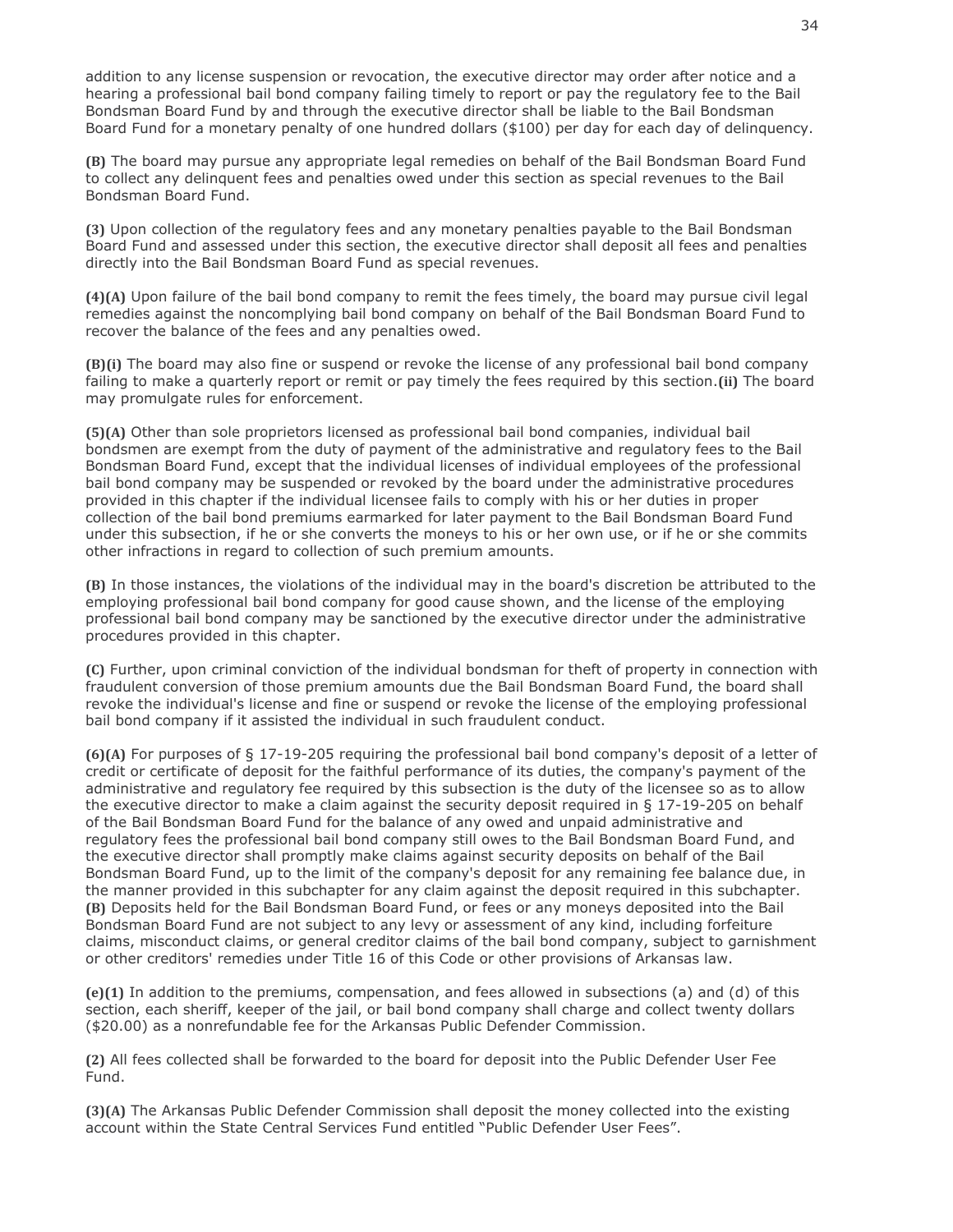**(B)(i)** Three dollars (\$3.00) of each fee collected under this section shall be remitted to each county in the state to defray the operating expenses of each county's public defender office.

**(ii)** The Arkansas Public Defender Commission shall remit quarterly to each county treasurer the county's portion of the fee collected under this section using the formula for the County Aid Fund under § 19-5-602.

**(4)** The fees collected by the bail bond companies required under this subsection shall be reported and filed with the Arkansas Public Defender Commission quarterly.

**(5)** A notarized annual reconciliation of all fees collected in the preceding calendar year shall be filed by each bail bond company by February 15 on forms provided by the board.

**(6)** In addition to the bail or appearance bond premium or compensation allowed under this section and § 17-19-111, each licensed professional bail bond company, sheriff, or keeper of the jail shall charge and collect a processing fee of five dollars (\$5.00) on each bail bond in order to defray the surety's costs incurred by the quarterly and annual reports to the Arkansas Public Defender Commission and to further defray the surety's costs incurred in the collection of all fees on behalf of the Arkansas Public Defender Commission.

**(7)** The board may pursue any appropriate legal remedy for the collection of any delinquent fees owed under this subsection.

**(8)** Upon collection of any fees and penalties, the board shall forward all fees and penalties to the Arkansas Public Defender Commission for deposit into the Public Defender User Fees Fund account within the State Central Services Fund.

**(f)(1)** In addition to the premiums, compensation, and fees allowed under this chapter, each professional bail bond company, sheriff, keeper of the jail, or person authorized to take bail under § 16-84-102 shall charge and collect as a nonrefundable administrative bail bond fee for the Arkansas Counties Alcohol and Drug Abuse and Crime Prevention Program Fund an additional fee of six dollars (\$6.00) per bail bond for giving bond for every bail bond issued by the professional bail bond company by or through its individual licensees, sheriffs, keepers of the jail, or any persons authorized to take bail under § 16-84-102.

**(2)** The fees and penalties collected under this subsection by a professional bail bond company, sheriff, keeper of the jail, or a person authorized to take bail under § 16-84-102 shall be forwarded to the board for deposit into the Arkansas Counties Alcohol and Drug Abuse and Crime Prevention Program Fund.

**(3)** The board shall deposit the money collected into the existing account within the Arkansas Counties Alcohol and Drug Abuse and Crime Prevention Program Fund to be used for the establishment and operation of alcohol abuse programs, drug abuse programs, crime prevention programs, and other related purposes in the counties.

**(4)** The fees required under this subsection and collected by the bail bond companies, sheriffs, keepers of the jail, or persons authorized to take bail under § 16-84-102 shall be reported quarterly and filed with the board.

**(5)(A)** Within fifteen (15) days after receiving the quarterly fees from the bail bond companies, sheriffs, keepers of the jail, or persons authorized to take bail under § 16-84-102, the board shall remit the fees collected under this subsection to the Arkansas Sheriffs' Association.

**(B)** The Arkansas Sheriffs' Association is the official organization of sheriffs in this state and is organized and exists under the Arkansas Nonprofit Corporation Act, §§ 4-28-201 — 4-28-206 and §§  $4 - 28 - 209 - 4 - 28 - 224$ .

**(6)** A notarized annual reconciliation of all fees collected in the preceding calendar year shall be filed on forms provided by the board by each professional bail bond company, sheriff, keeper of the jail, or person authorized to take bail under § 16-84-102 by February 15.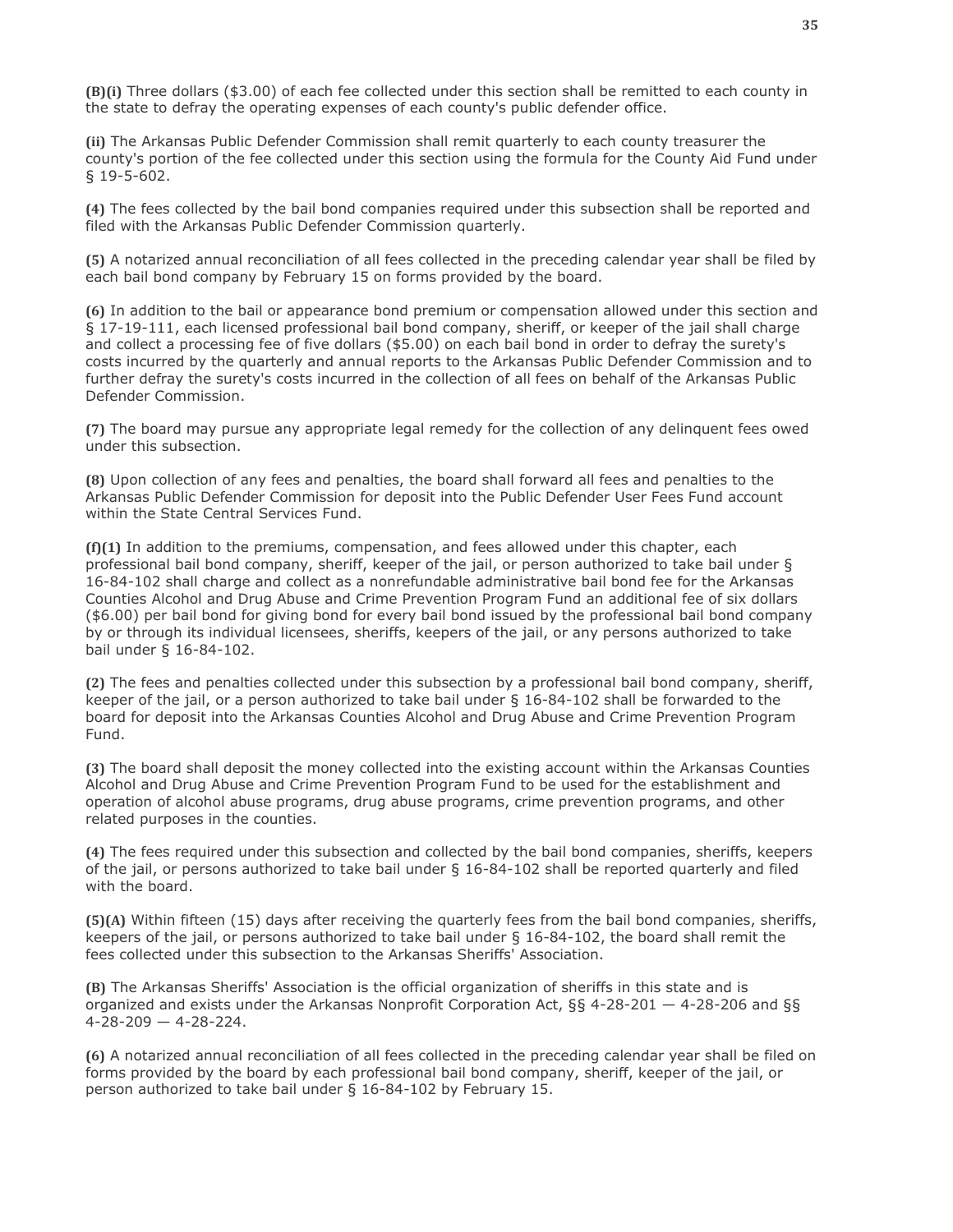**(7)** The Department of Finance and Administration may pursue any appropriate legal remedy for the collection of delinquent fees and penalties owed under this subsection against an entity that has a duty to collect the fee under this subsection.

**(8)** The board shall promulgate rules to suspend, revoke, or take disciplinary action for noncompliance in failure to remit or pay fees under this section or in failure to report under this section.

**(g)(1)(A)** In addition to the premiums and fees allowed under this chapter, each professional bail bond company, sheriff, keeper of the jail, or person authorized to take bail under § 16-84-102 shall charge and collect an additional fee of four dollars (\$4.00) per bail bond for every bail bond issued by the professional bail bond company by or through its individual licensees, sheriffs, keepers of the jail, or any persons authorized to take bail under § 16-84-102.

**(B)** The administrative bail bond fee is nonrefundable and shall be deposited into the Bail Bond Recovery Fund.

**(2)** The fees and penalties collected under this subsection by the professional bail bond company, sheriff, keeper of the jail, or a person authorized to take bail under § 16-84-102 shall be forwarded to the board for deposit into the Bail Bond Recovery Fund.

**(3)(A)** The board shall deposit the money collected into the existing account within the Bail Bond Recovery Fund.

**(B)** Use of the funds from the Bail Bond Recovery Fund shall be for professional bail bond forfeitures.

**(4)** The fees collected by the bail bond company, sheriff, keeper of the jail, or a person authorized to take bail under § 16-84-102 required under this subsection shall be reported quarterly and filed with the board.

**(5)** A notarized annual reconciliation of all fees collected in the preceding calendar year shall be filed on forms provided by the board by each professional bail bond company, sheriff, keeper of the jail, or person authorized to take bail under § 16-84-102 by February 15.

**(6)** The board may pursue any appropriate legal remedy for the collection of delinquent fees and penalties owed under this subsection against an entity that has a duty under this subsection to collect the fee.

**(7)** The board shall promulgate rules to suspend, revoke, or take disciplinary action for noncompliance in failure to remit or pay fees under this section or for failure to report under this section. **(h)** A sheriff, keeper of the jail, and any bail bond company shall collect fees as required under §§ 14- 52-111, 17-19-111, 17-19-301, and 21-6-307 and other fees as required by law.

**(i)(1)** Unless specified otherwise under subsection (e) of this section, the moneys collected by each bail bond company under subsection (e) of this section shall be deposited into the State Treasury to the credit of the Public Defender User Fees Fund within the State Central Services Fund.

**(2)(A)** Of the fee collected by each licensed professional bail bond company, three dollars (\$3.00) shall be transferred to the various counties for the sole purpose of defraying the operating expenses of the local public defender's office.

**(B)** The remaining moneys collected shall be used to defray operating expenses of the Arkansas Public Defender Commission.

**(3)** On a quarterly basis, the Arkansas Public Defender Commission shall remit to each county its portion of the three dollars (\$3.00) per bail bond fee collected based upon the following formula:

**(A)** Seventy five percent (75%) of the bail bond fee collected shall be distributed equally to all seventyfive (75) counties; and

**(B)** The remaining twenty-five percent (25%) of the bail bond fee collected shall be distributed per capita.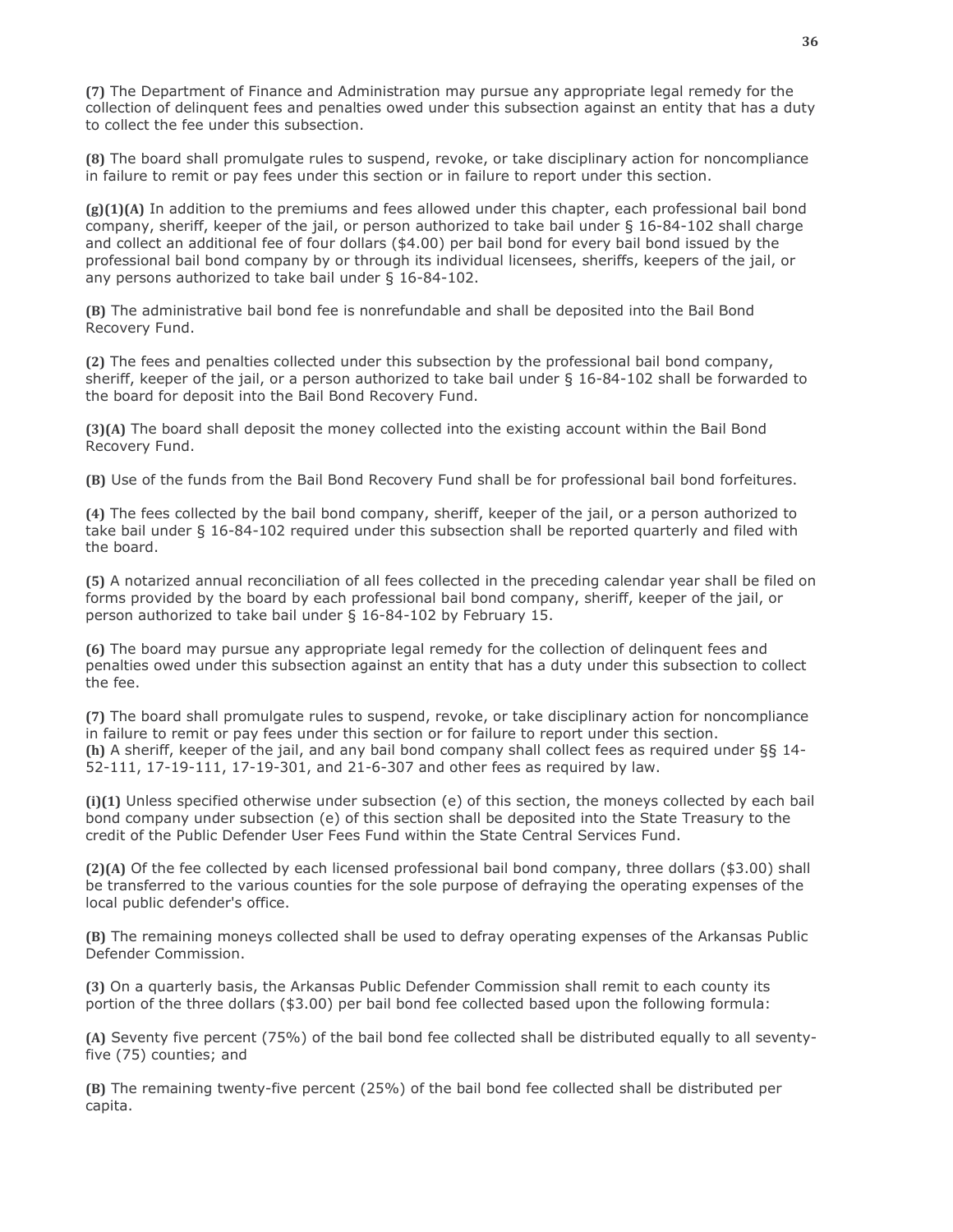### **History**

Acts 1989, No. 417, § 1; 1993, No. 652, § 6; 1995, No. 827, § 6; 1997, No. 1000, §§ 12-14; 2003, No. 1778, § 1; 2005, No. 1956, § 1; 2007, No. 190, § 1; 2007, No. 730, §§ 2, 3; 2013, No. 1283, §§ 2, 3; 2019, No. 315, § 1365; 2019, No. 871, § 18.

# 17-19-302. Collateral — Receipt required.

When a licensee accepts collateral, he or she shall give a prenumbered written receipt for it, and this receipt shall give in detail a full account of the collateral received. The licensee may perfect his or her lien on the collateral by any procedure available under the Uniform Commercial Code, § 4-1-101 et seq., or any other procedure provided for by law.

#### History

Acts 1989, No. 417, § 1; 1997, No. 973, § 9.

### 17-19-303. Bail bonds — Numbers — Report.

**(a)** Bail bonds shall be written on numbered forms.

**(b)** The Professional Bail Bond Company and Professional Bail Bondsman Licensing Board shall assign numbers for forms to professional bail bond companies and shall prescribe the method of affixing the numbers to the forms.

**(c)(1)** Each professional bail bond company shall file a bail bond report quarterly with the board.

**(2)** The report shall include the following information on each bail bond:

**(A)** The assigned number of the bond and current status of the bond, whether pending disposition or exonerated;

- **(B)** To whom the bond was written;
- **(C)** The date the bail bond was written;
- **(D)** The defendant and the charges against the defendant;
- **(E)** The court;
- **(F)** The amount of the bail bond; and
- **(G)** The portion of the bail bond that is secured and the unsecured portion.

#### History

Acts 1989, No. 417, § 1; 1995, No. 827, § 7.

# 17-19-304. [Repealed.]

# 17-19-305. Appearance bond.

Upon issuance of the license, a professional bail bondsman shall not issue an appearance bond exceeding the monetary amount for each recognizance which is specified in and authorized by the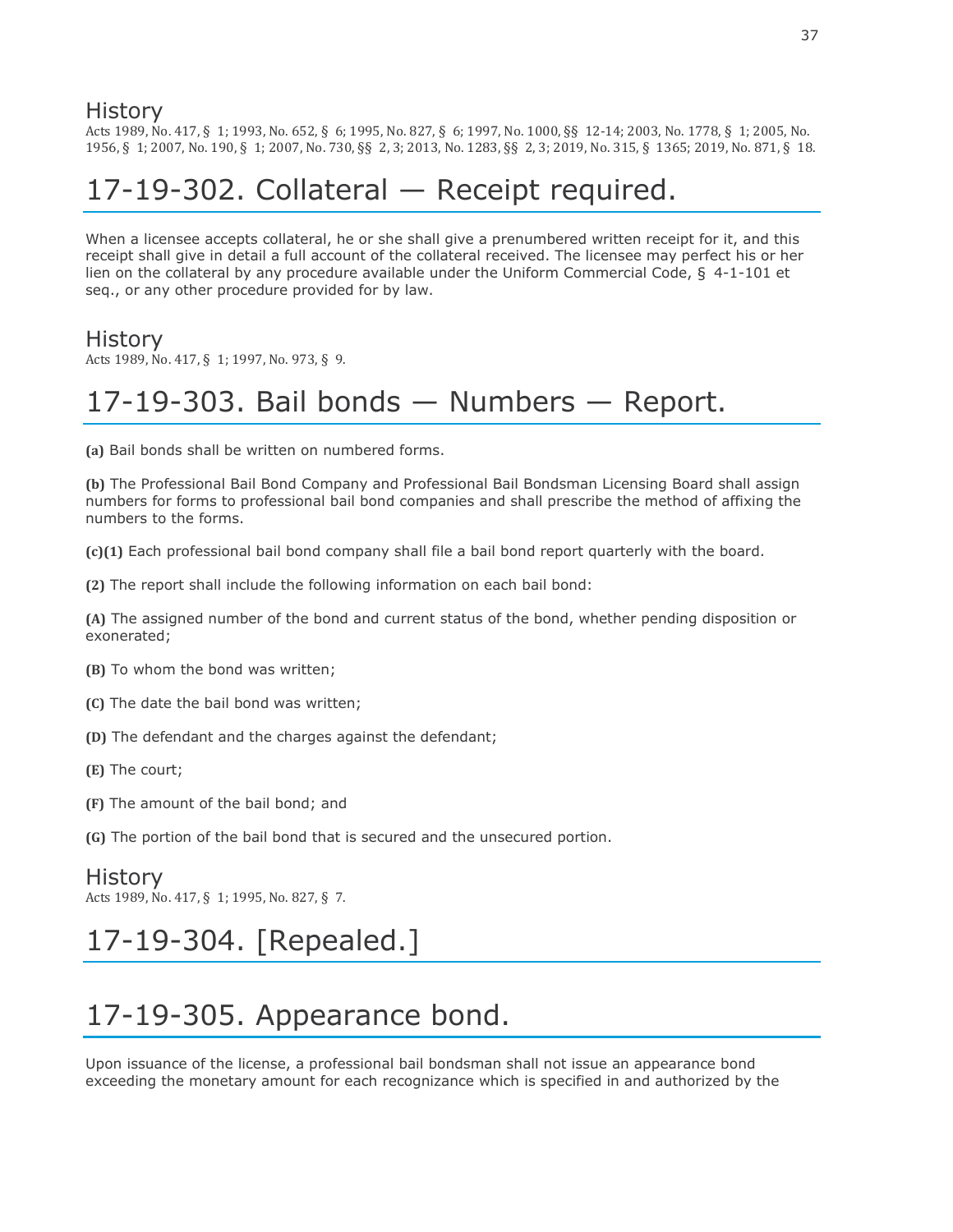power of attorney filed with the Professional Bail Bond Company and Professional Bail Bondsman Licensing Board until the board receives a duly executed power of attorney from the professional bail bond company evidencing or authorizing increased monetary limits or amounts for the recognizance.

#### History

Acts 1989, No. 417, § 1.

# 17-19-306. Posting of bondsmen list.

**(a)(1)** The chief law enforcement officers of any facilities having individuals or prisoners in their custody shall post in plain view in the facility housing those individuals or prisoners a list of registered bonding companies.

**(2)** The list shall be prepared by the Professional Bail Bond Company and Professional Bail Bondsman Licensing Board and shall contain the names of the professional bail bond companies that are registered with the board for the purpose of being included on the list.

**(3)** This registration is for the purpose of being on the phone list in each county only. **(4)(A)** Once a professional bail bond company has registered to be on the phone list, it shall not be necessary for it to register each year.

**(B)** The company shall keep its place on the list from year to year unless the company's license has been revoked, canceled, or not renewed.

**(5)** The list shall be posted in each municipality of the county.

**(b)(1)(A)** Professional bail bond companies shall be included on the list in the order in which they were initially registered with the circuit clerk pursuant to this chapter.

**(B)** However, a company with a revoked, canceled, or nonrenewed license shall be removed from the list.

**(2)(A)** On or before January 1, 2008, the circuit clerk of each county shall certify the list as it exists on the date of certification and forward the certified list to the board.

**(B)** After January 1, 2008, the board shall maintain the list and be responsible for registrations.

**(3)(A)** The order of the company names shall not change from year to year.

**(B)** However, a company with a revoked, canceled, or nonrenewed license shall be removed from the list.

**(c)** The list shall be prepared by the board pursuant to the following specifications:

**(1)** The list shall contain three (3) columns that shall be headed as follows:

**(A)** Bail bond company;

**(B)** Local address; and

**(C)** Telephone number;

**(2)** Each column shall contain the following information:

**(A)** BAIL BOND COMPANY. The professional bail bond company name and code number shall be typed in the first column on the left-hand side of the page, with the home office address, city, state, zip code, and home office telephone numbers directly under the company name in the same column. No more than two (2) telephone numbers shall be listed for each company;

**(B)** LOCAL ADDRESS. The second column shall contain one (1) address for each bail bond company; and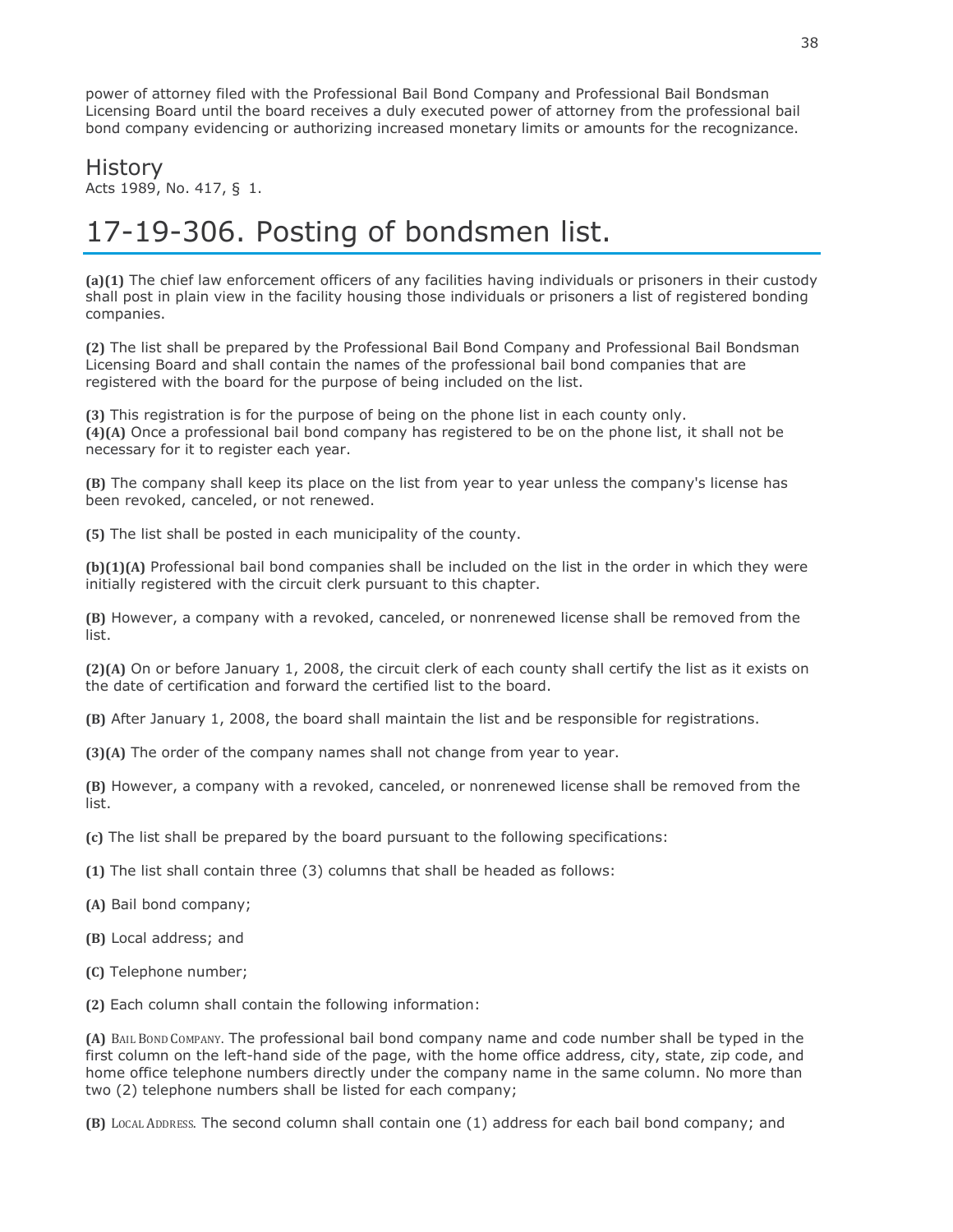**(C)** TELEPHONENUMBER. The third column shall contain no more than two (2) telephone numbers per company, to be typed directly across the page from the local address, which appears in the second column; and

**(3)** A solid line shall be placed between the end of the listing of one company and the beginning of the listing of the next company so that each company is clearly identified.

**(d)** The list shall be prepared by the board in the format of the following example:

EXAMPLE LOCAL BAIL BOND COMPANY COMPANY ADDRESS AND ALL BOND COMPANY

- 1. Company Name # AZ 555-0000<br>
Home Office Address 1-800-666-0000 Home Office Address City, State, Zip Home Office Phone Number(s) (2)
- 2. Company Name # ZA Home Office Address City, State, Zip Home Office Phone Number(s) (2)
- 3. Company Name # DX Home Office Address City, State, ZipHome Office Phone Number(s) (2)

### **History**

Acts 1989, No. 417, § 1; 1993, No. 402, § 1; 2001, No. 1139, § 1; 2007, No. 674, § 2.

# 17-19-401. Requirements.

**(a)** Each person licensed as a professional bail bondsman shall annually complete not less than six (6) hours of continuing education in subjects relating to the authority and responsibilities of a bail bondsman as a condition of renewing his or her license.

**(b)** The continuing education shall not include written or oral examinations.

### **History**

Acts 1993, No. 499, § 2; 1999, No. 567, § 4; 2005, No. 1935, § 1.

# 17-19-402. Establishment of program — Schedule of fees.

**(a)(1)** The Professional Bail Bond Company and Professional Bail Bondsman Licensing Board on an annual basis shall solicit proposals from education providers.

**(2)** Upon review of the proposals, the board shall designate an entity or entities to establish an educational program for professional bail bondsmen that will enable bail bondsmen to meet the prelicense and continuing education requirements of § 17-19-212 and this subchapter.

**(b)** The board shall establish a schedule of set fees to be paid by each bail bondsman for the educational training.

### History

Acts 1993, No. 499, § 4; 1997, No. 909, § 1; 2009, No. 491, § 1; 2011, No. 36, § 1; 2017, No. 565, § 22; 2017, No. 917, § 1.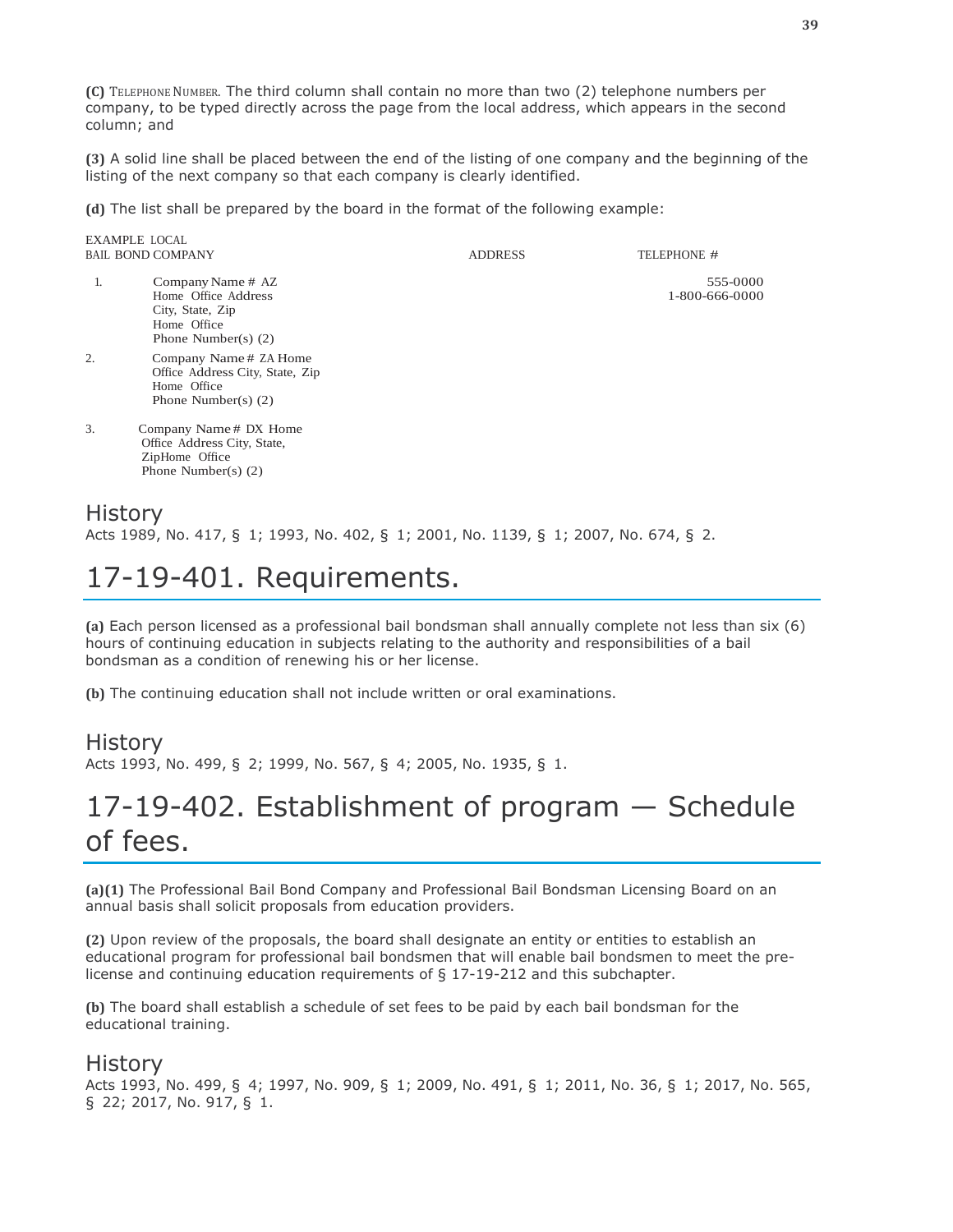### 19-5-1088. Bail Bondsman Board Fund

(a) There is established on the books of the Treasurer of the State, the Auditor of the State, the Chief Fiscal Officer of the State a fund to be known as the "Bail Bondsman Board Fund"

(b) This fund shall consist of those moneys collected under§§ 17-19-111 and 17-19-301 and other moneys from the collection of fees, there to be used exclusively for the operation of the Professional Bail Bond Company and Professional Bail Bondsman Licensing Board.

### 19-6-820. Bail Bond Recovery Fund

(a) There is created on the books of the Treasurer of the State, the Auditor of the State, the Chief Fiscal Officer of the State a special revenue fund to be known as the "Bail Bond Recovery Fund".

(b)(l) All moneys collected under§ 17-19-301(9) shall be deposited into the State Treasury to the credit of the fund as special revenues. The fund shall also consist of any other revenues authorized by law. (c) The fund shall be used exclusively for the recovery of forfeited professional bonds.

(d) The Professional Bail Bond Company and Professional Bail Bondsman Licensing Board shall promulgate rules concerning the disbursements of the fund.

(e)(l) The board shall promulgate rules to suspend, revoke, or take disciplinary action for non-compliance in failure to remit or pay fees under this section or for failure to report under this section.

(2) The Department of Finance and Administration may pursue any appropriate legal remedy for the collection of and remittance of the delinquent fees and penalties owed under this section against any entity that has a duty to collect or remit these fees.

#### HISTORY:

Act 2013, No. 1283, § 5.

### 19-6-826. Bail Bond Recovery Fund.

(a) There is created on the books of the Treasurer of State, the Auditor of State, and the Chief Fiscal Officer of the State a special revenue fund to be known as the "Bail Bond Recovery Fund". (b)

(1) All moneys collected under  $\S 17$ -19-301(q) shall be deposited into the State Treasury to the credit of the fund as special revenues.

(2) The fund also shall consist of any other revenues authorized by law.

(c) The fund shall be used exclusively for the recovery of forfeited professional bonds.

(d) The Professional Bail Bond Company and Professional Bail Bondsman Licensing Board shall promulgate rules concerning the disbursements of the fund.

(e)

(1) The board shall promulgate rules to suspend, revoke, or take disciplinary action for noncompliance in failure to remit or pay fees under this section or for failure to report under this section.

(2) The Department of Finance and Administration may pursue any appropriate legal remedy for the collection of and remittance of the delinquent fees and penalties owed under this section against any entity that has a duty to collect or remit these fees.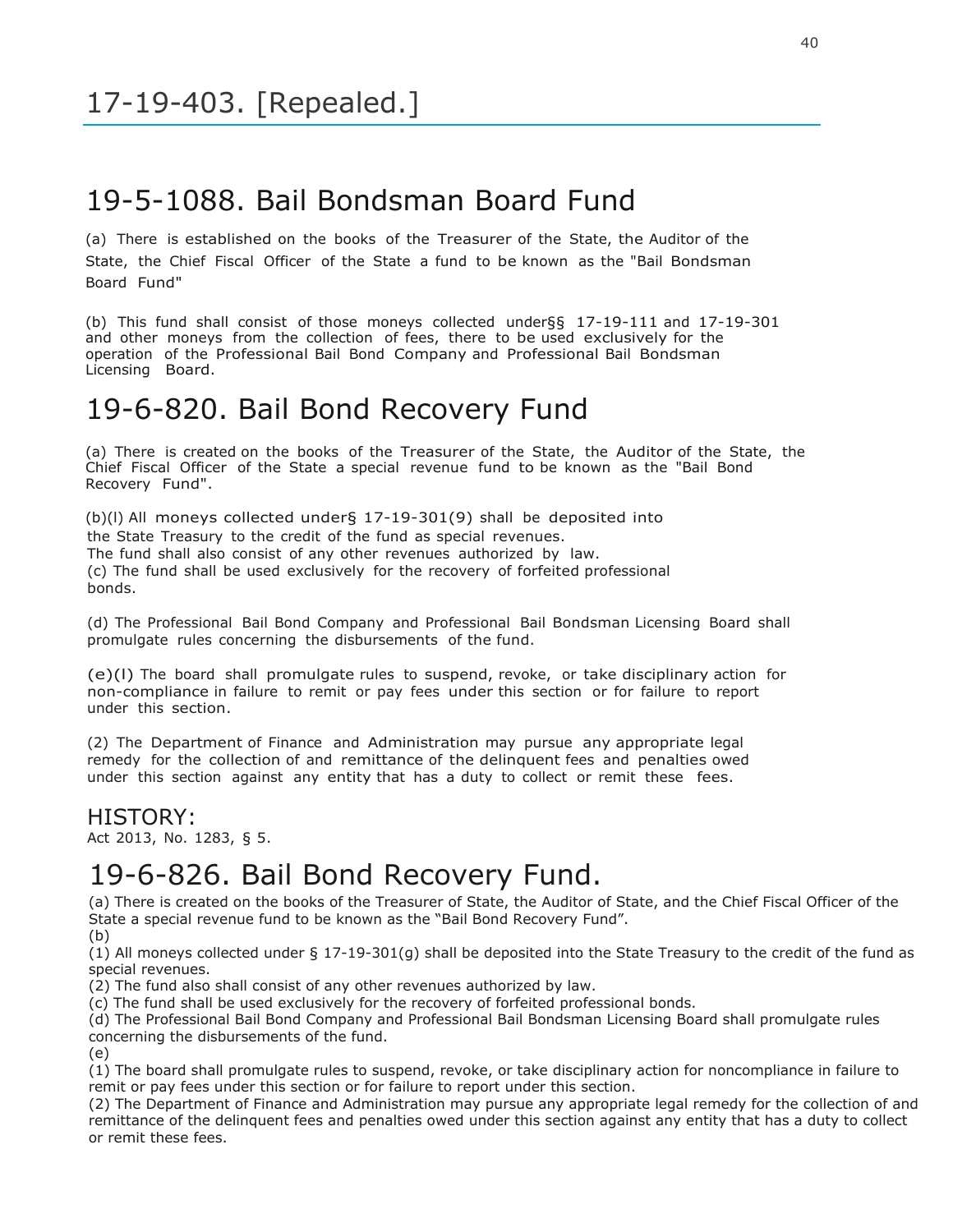### 21-6-307. Sheriffs.

(a) The following fees shall be charged by each of the sheriffs of the several counties of the State of Arkansas:

(1) For serving every summons, capias, scire facias, attachment, writ of garnishment, writ of injunction, or subpoena .......................... \$ 30.00

(2) For serving a writ of execution ............................................... 100.00

(3) For commission for receiving and paying money on execution or process when lands or goods have been taken into custody, advertised, or

sold ..........................................................

.................................. 10%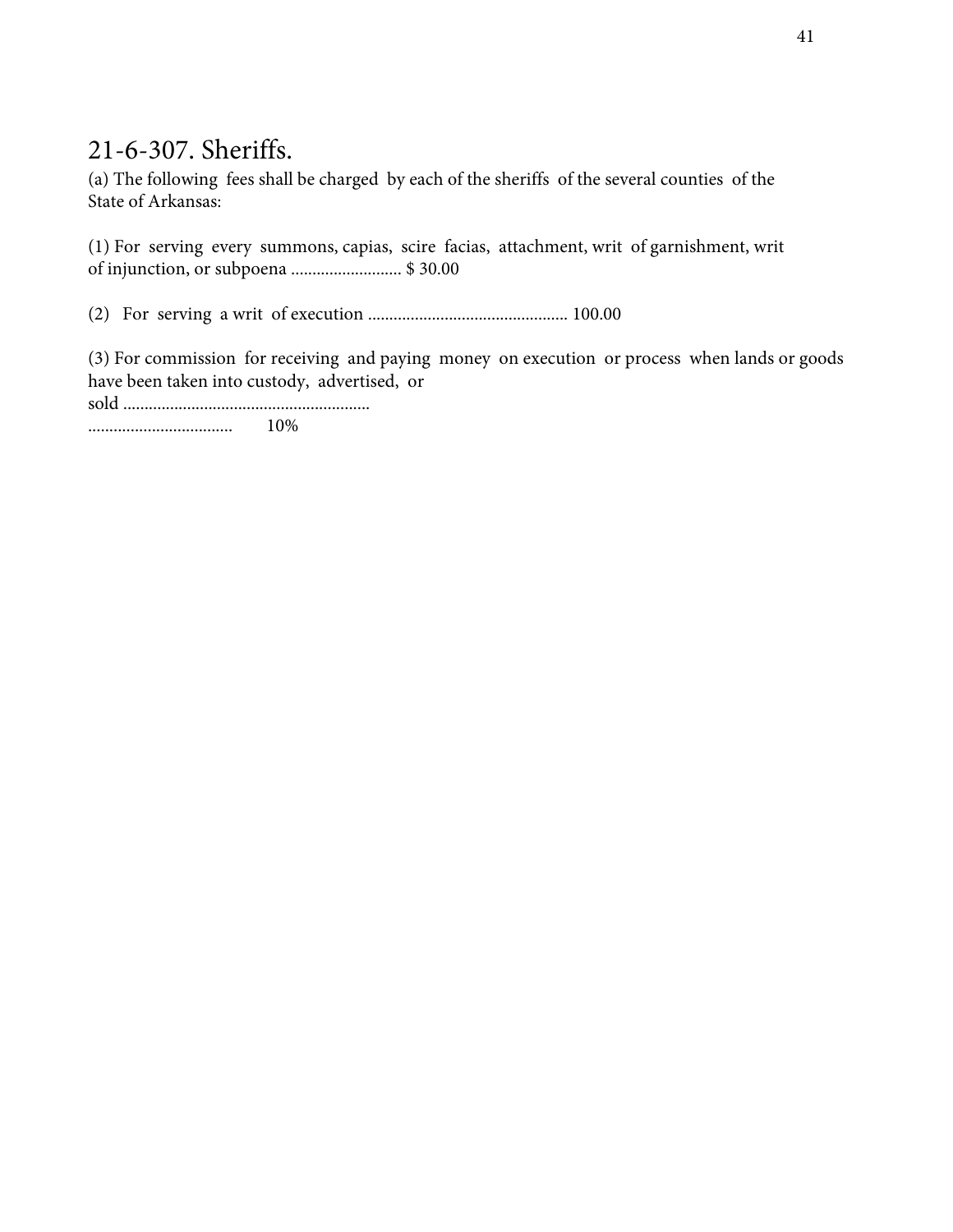| (4) For every return of a writ, summons, or subpoena, original or<br>20.00        |
|-----------------------------------------------------------------------------------|
|                                                                                   |
| (6) For executing a certificate of purchase for real estate under execution       |
| For making, executing, and subscribing a sheriff's deed to be paid<br>(7)         |
| (8)<br>For serving each order, notice, or rule of any court  30.00                |
| (9)                                                                               |
| (10)                                                                              |
| For returning each execution or attachment 20.00<br>(11)                          |
| For advertising elections in each voting precinct  20.00<br>(12)                  |
| (13) For delivering voter registration books for each voting precinct<br>$\cdots$ |
| (14) For serving warrant or order of arrest from any court50.00                   |
| (15) For taking and entering every bail or delivery bond 20.00                    |
| For attending every trial of a criminal or civil case of confession<br>(16)       |

(17) For serving subpoena for special jurors...................................... 20.00

(b)(l) Seventy-five percent (75%) of all fees collected by the sheriff shall be paid into the county treasury in the manner provided by law, or to the person entitled to receive the money, or to his or her order, or to his or her attorney of record.

(2)(A) The remaining twenty-five percent (25%) of all fees collected by the sheriff shall be used by the sheriff to establish a special fund to be known as the communications facility and equipment fund.

(B) All funds so designated shall be invested by the sheriff in an interest-bearing account or certificate of deposit in one (1) or more banking institutions domiciled within the State of Arkansas and insured by the Federal Deposit Insurance Corporation.

(C) All sums paid into the communications facility and equipment fund by the sheriff may accumulate as to principal and interest until such time as the deposits or a portion thereof are needed by the sheriff to:

- (i) Train operations staff;
- (ii) Operate, equip, repair, or replace existing communications equipment;

(iii) Purchase additional communications equipment; or

(iv) Otherwise improve a communications facility or system for the sheriff's department.